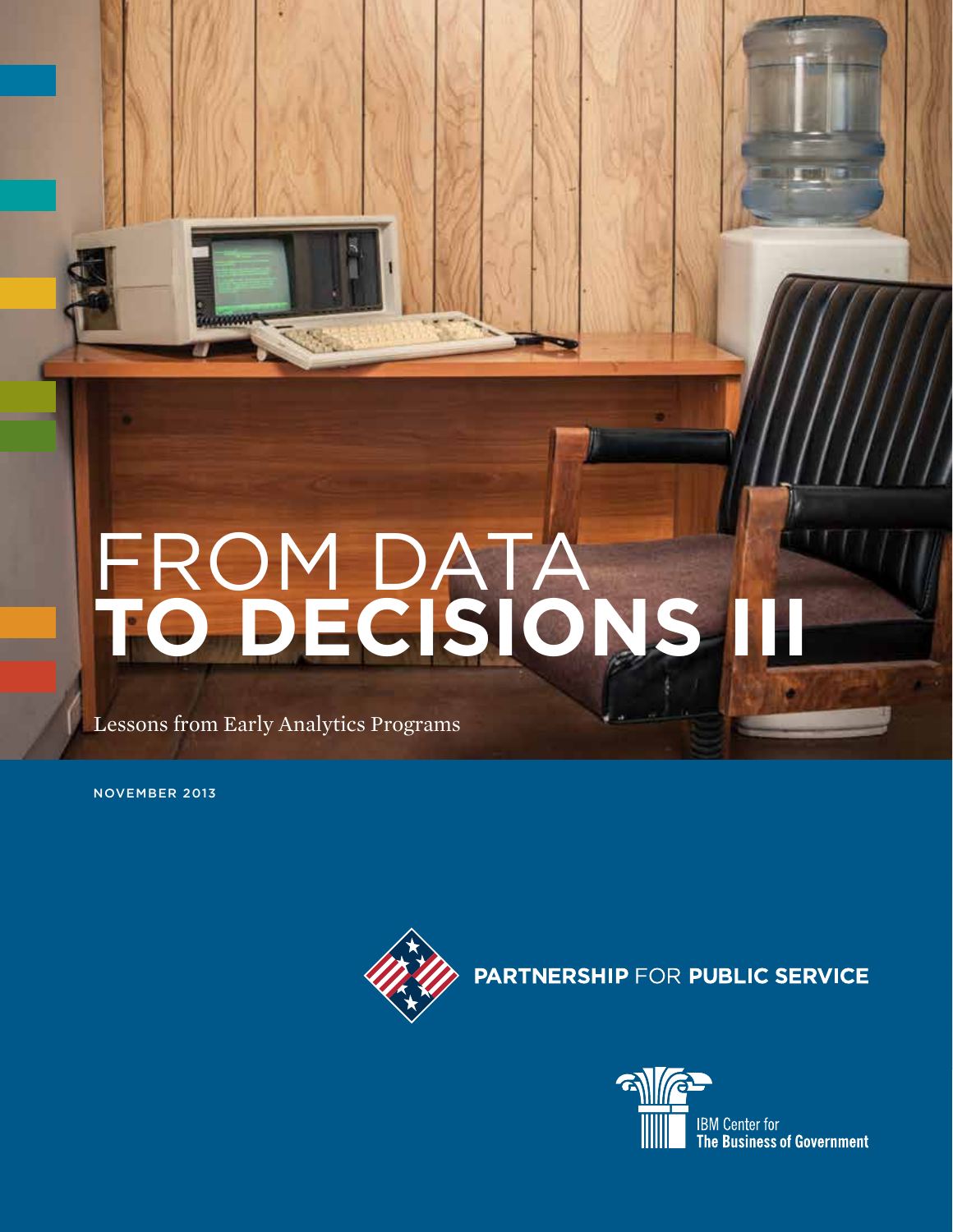The Partnership for Public Service is a nonpartisan, nonprofit organization that works to revitalize the federal government by inspiring a new generation to serve and by transforming the way government works.

The IBM Center for The Business of Government connects public management research with practice. Since 1998, the Center has helped public sector executives improve the effectiveness of government with practical ideas and original thinking. The Center sponsors independent research by top minds in academe and the non-profit sector, and creates opportunities for dialogue on a broad range of public management topics.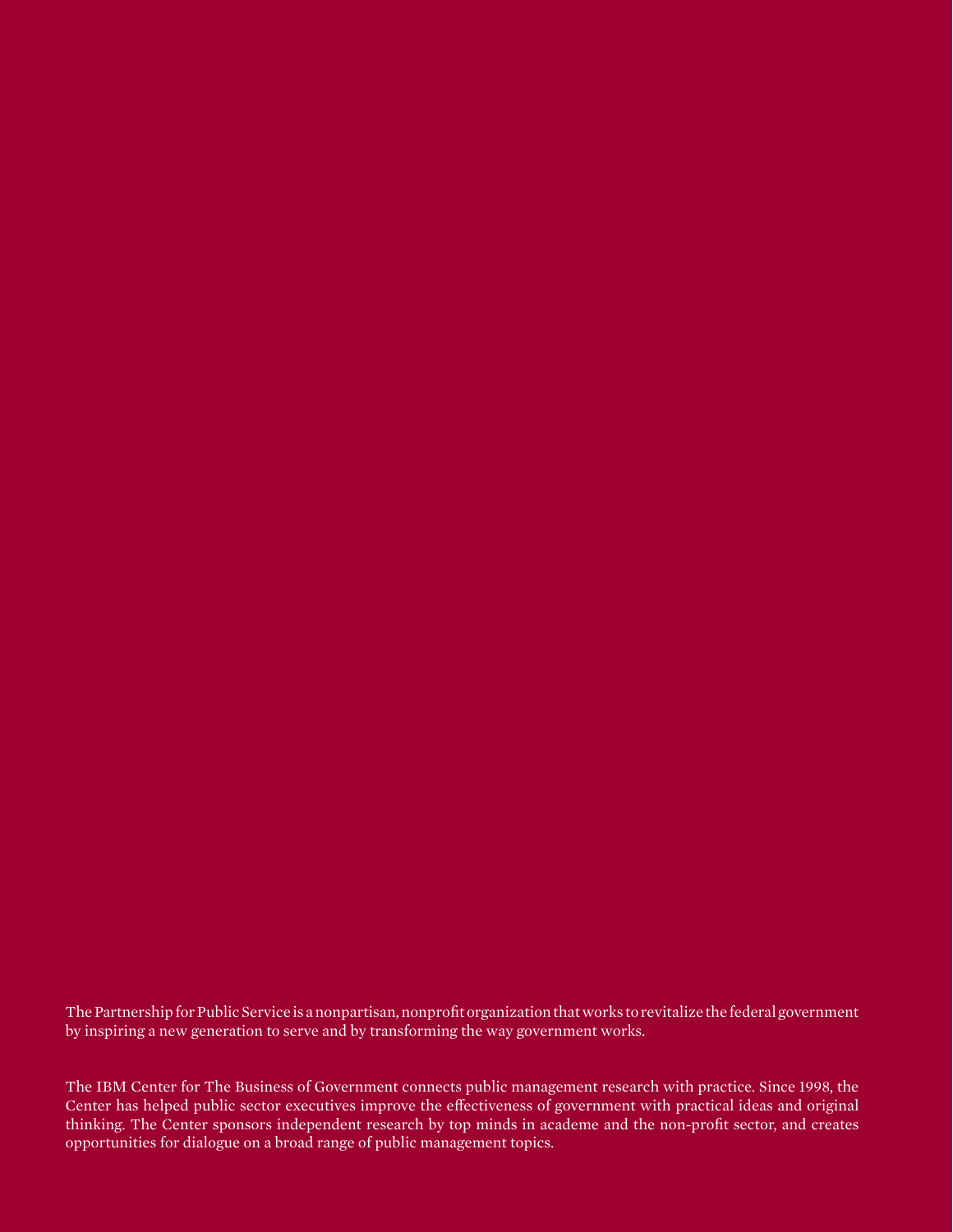## INTRODUCTION

Kenneth Dickie still shudders at the memory. One day in 1979, someone snuck into his secret office in the basement of the [Veterans Affairs Department's] Washington Medical Center. The intruder stacked piles of patients' records around Dickie's DEC minicomputer, doused them with a flammable material and set them on fire. Smoke filled the room, but fortunately for Dr. Dickie and for the future of American health care, an alarm went off in time, and the computer he was using to build the country's first practical electronic medical record system was spared."1

It's hard to imagine in today's data-drenched government, but early analytics users sometimes were scorned by agency staff as rogues and renegades. Dickie and a band of other amateur programmers overcame attacks from VA's central computer office by winning over doctors with their fledgling health record software and thereby getting senior leaders' support.

Had Dickie's machine burned or had higher-ups failed to protect the secret programmers, one of today's most widely used electronic medical records, the Veterans Health Information Systems and Technology Architecture (VISTA), might never have been created. Without it, the VA might never have adopted the wide array of data-based performance measures and tools that have helped transform it into a hospital system whose quality and safety scores are among the best in the United States.

Dickie's story is a fitting beginning for the third report in our "From Data to Decisions" series, a collaboration between the Partnership for Public Service and IBM's public sector business analytics and optimization practice. Our focus this time is mature analytics programs, such as the VA's, that started before the terms "big data" and "analytics" were in use, let alone in vogue.

Analytics is the study of data to discover patterns, opportunities and linkages that enable prediction and inform decisions. Data trailblazers like VA have much to teach agencies being pressed to use analytics now. That's why we examined how early programs got started, what sustained them and how data use altered mission-critical programs. We purposely focused on true "mission analytics" programs that apply data-based analysis directly to improve mission delivery or performance.

Government, like industry and commerce, is inundated with data demands, especially with Barack Obama, who has been dubbed "the big data president," at the helm.2

On his first day in office in 2009, Obama issued a memo on transparency ordering agencies to put operational information online.<sup>3</sup> In March 2012, he issued a \$200 million big data research and development initiative.<sup>4</sup>

And in May 2013, he set a new standard requiring

<sup>1</sup> Phillip Longman. *Best Care Anywhere: Why VA Health Care Would Work Better For Everyone*, (Bk Currents, Berrett-Koehler Publishers, San Francisco 2012), Kindle Edition, 23.

<sup>2</sup> Nancy Scola, "Obama, the 'Big Data' President," *Washington Post*, 14 June 2013, http://bit.ly/18Ghl3F.

<sup>3</sup> White House Office of the Press Secretary, Transparency and Open Government Memorandum, January 21, 2009, http://bit.ly/lfWWOgD.

<sup>4</sup> White House Office of Science and Technology Policy, "Obama Administration Unveils 'Big Data' Initiative," March 29, 2012, http://l.usa. gov.1blTsoW.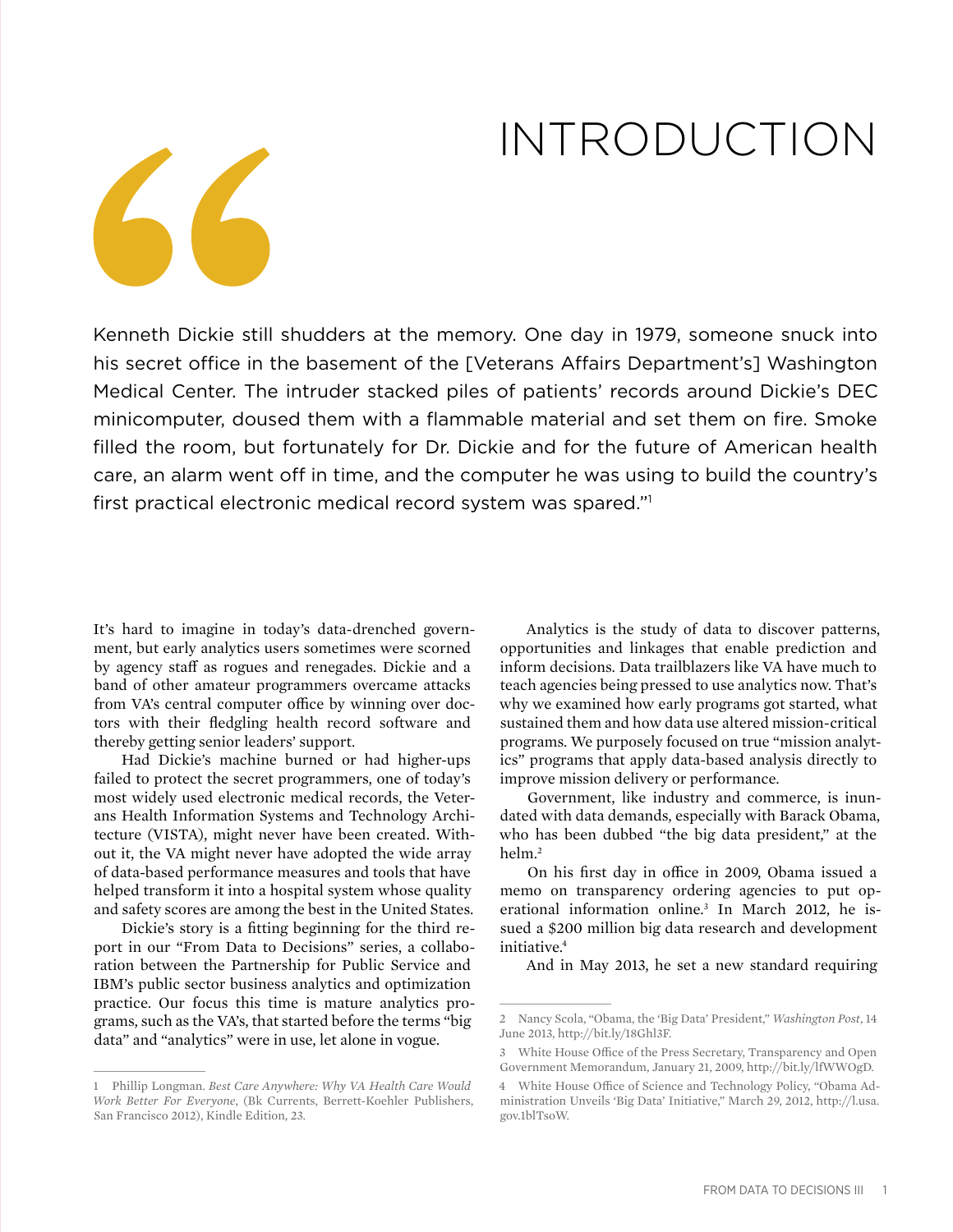that government data be online, open and machine-readable, which will make larger amounts available for analysis by the public.<sup>5</sup> His administration demands data-driven program evaluations and evidencebased rulemaking.

Federal agencies, like companies, are susceptible to the deafening hype about how big data will improve productivity and process. But evidence is beginning to show that the return on big data investments to date is less than promised.

For example, a recent survey by Wikibon, an online advisory community of technology and business systems experts, found that enterprises expect a return of \$3 to \$4 for every \$1 invested in big data technology over three to five years, but so far are seeing just 55 cents on the dollar.6

While most Fortune 500 companies are deploying or plan to implement big data projects, it appears that many are doing so without tying the masses of data that result to specific business goals. Projects driven by line business departments—not information technology departments—and focused on "small, but strategic use cases," are the most likely to deliver significant value, according to Wikibon.

A September 2013 report on big data adoption by IT consultancy Gartner found that while 64 percent of the organizations surveyed, which included government agencies, had invested or planned to invest in big data technology, 56 percent said they were struggling to wring value from it.<sup>7</sup>

Gartner advised companies to "ensure big data initiatives are tied to organizational goals and processes and demonstrate the insights and value that these initiatives bring to the business."

Unlike today's big data initiatives, federal analytics programs that began years ago had no choice but to provide and demonstrate value. They didn't have the luxury of sophisticated data-collection technology. Gathering and analyzing data was arduous and unfamiliar enough that it was employed only to answer the pressing questions most important to the mission. Programs started out small, discrete and focused on mission-critical results, without today's blazing-fast software and nearly limitless storage technology.

Today managers are tempted to begin analytics programs before determining the mission-essential questions they are seeking data to answer. This is possible because computers and software now can store and analyze data faster and at less cost than ever before.

#### Exploring the "How" of Analytics Success

The cases we studied vary by the volume and types of data they collect and the ways they analyze it. Some agencies operate data warehouses and use predictive analytics. Some analyze images of bacterial DNA for epidemiological investigations; others identify insects during import inspections. One relies on human brainpower and experience to synthesize information collected by satellites and processed by physical scientists, statistics produced by African governments and data gathered by social scientists visiting rural markets.

Some of our findings mirror our previous two reports. Successfully changing how mission-critical programs operate always has required sustained leadership attention, for example. And employee buy-in is vital.

What differs in this report is that the programs we studied have been in operation longer, allowing us to offer a deeper look at how they have advanced. They offer models for achieving the support, collaboration, cost-benefit metrics, buy-in and other factors we and others have urged agencies to adopt.

We now experience daily the seemingly magical results of big data: personally tailored recommendations for things to buy; instructions on getting to the websites and stores where those things are sold; medical treatments based on parsing the human genome. Twenty years ago, collecting and analyzing data about Veterans Health Administration (VHA) patients or the conditions likely to cause famine—two cases we examine—was neither easy nor common.

Today's analytics projects often are driven top-down by program managers or agency leaders seeking to comply with administration mandates, husband their resources and take advantage of new technology. Older data-based programs often grew from the discoveries of line employees, who made connections and saw patterns in data after receiving new software or hardware that offered a broader, more organized view of existing information.

The lesson from grassrootsdriven older projects is that managers should not overlook the payoff that comes from enabling employees to see and use data organized for their needs. Giving this power to employees inspires insights and a thirst for more data and ways to link it. Those insights can help analytics programs evolve to deliver even more mission improvement.

<sup>5</sup> White House Office of the Press Secretary, *Executive Order: Making Open and Machine Readable the New Default for Government Information*, May 9, 2013, http://l.usa.gov/ld-SKLUg.

<sup>6</sup> Jeff Kelly, "Enterprises Struggling to Derive Maximum Value from Big Data," Wikibon, Sept. 19, 2013, http://bit.ly/1894Yen.

<sup>7</sup> Lisa Kart, Nick Huedecker and Frank Buytendijk, "Survey Analysis: Big Data Adoption

in 2013 Shows Substance Behind the Hype," Sept., 12, 2013, Gartner Research, G00255160. http://gtnr.it/1adE6P3.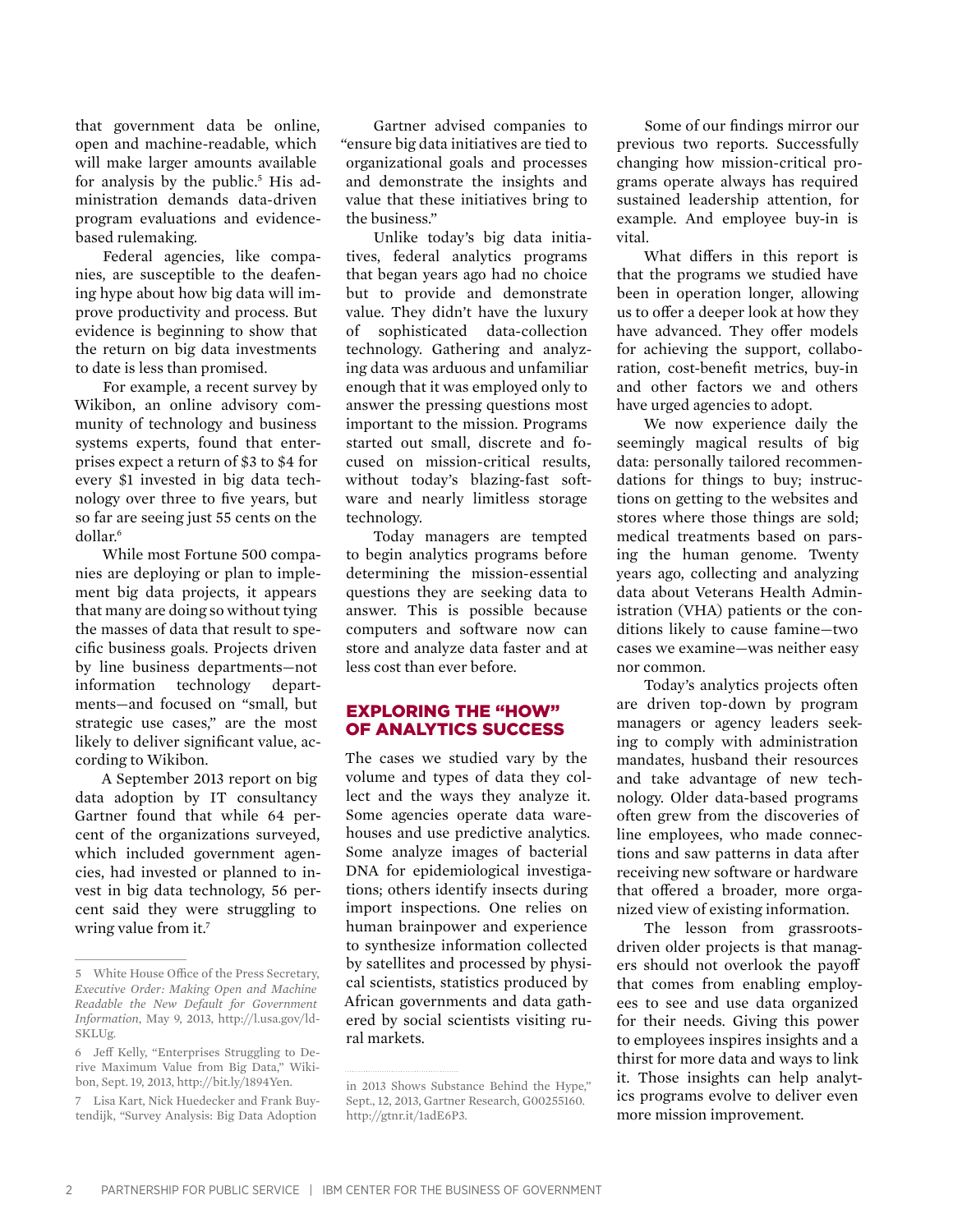Earlier programs, like today's, needed senior support. One lesson they offer is that turning leaders into allies entails delivering findings quickly and tailoring them to executives' needs, especially when the goal is persuading them to act on analysis that challenges long-held perceptions or suggests that practices or whole programs must change.

Now, as in the past, data can produce unwelcome results. Practitioners confront resistance from those who gather data and stand to be affected by it. That's why it's important to ensure that collectors see the results of analytics and to communicate how using data often can improve the ways jobs are carried out and missions are achieved.

Analytics has always been a collaborative effort. The best programs look to others for additional data sets, funding, ideas and labor. Methods employed by early users for building and sustaining those relationships—from marketing their analytics projects to potential collaborators to using grants to equip and staff partners—offer tested models for today.

And in today's austere budget environment, analytics programs must justify their costs. They can take lessons from older programs' techniques, such as relying on the great power of output and outcome metrics to make the case for mission-critical data projects. The danger is in relying on these metrics exclusively, without also measuring monetary benefits.

When benefits data was hard to collect, some programs turned to academic studies or the work of professional organizations for support. Perhaps the most important lesson is to expend analytical effort not just on mission improvement but also on demonstrating return on investment.

These cases offer lessons in making analytics a default approach for accomplishing mission goals.

#### Collaborate with other agencies to collect data and share analytics expertise

Save money and effort, and increase the speed of analytics adoption, by acquiring data and services, such as collection, analysis and modeling tools, from other agencies.

Search for existing authorities that allow you to pay for help. They can range from interagency acquisition of data and services under the Economy Act, to provisions specific to your agency, such as USAID's participating agency service and program agreements. Grants are another source of funds for engaging partners. And when analytics programs can help other agencies achieve their missions, consider striking memorandums of understanding so each partner can perform the work that suits it best.

Marketing data-driven products to other agencies also can bring in funds and assistance. Research and development agencies are accustomed to sharing their discoveries to get them into operation, and the approach is worth expanding, both to prevent duplication and to share increasingly tight resources.

#### Develop data to determine return on investment for analytics programs

Reporting improved outcomes, such as increased numbers of foodborne illness outbreaks detected or enemy combatants identified, is a bottomline requirement for mission analytics programs. But just reporting better outcomes is not sufficient, especially now that sequestration is compelling programs to compete fiercely for scarce dollars.

Agency leaders need cost-benefit metrics and measures of ROI to prove that data-based efforts compare favorably with other programs during budget reviews. So don't focus on core analysis so single-mindedly that you fail to develop data to demonstrate ROI. Even for mature

analytics programs, this has been a struggle.

 Lacking cost-benefit data, some programs turned for evidence to academic studies and reports from professional organizations. Other sources can include federal statistical agencies, such as the Census and Labor Statistics bureaus, and industry groups.

Programs that can point to improved outcomes from the use of mission analytics still are challenged in putting a dollar value on those results, particularly when they are measured in terms of costs avoided.

Some program managers are experimenting with methods for estimating the value of cost-avoidance, for example, by using billing records of trusted vendors to estimate costs avoided by cutting off defrauders. Analysts must be careful when calculating ROI for analytics to report not only projected savings, but also projected costs for their data programs.

In some cases, improving ROI estimates requires increased and enhanced data collection. Programs also can employ surveys and audits, and conduct secondary screening, which captures what analyticsbased efforts might have missed, to assess the success of analytics programs and compare their results with alternate strategies for achieving the same goals.

#### Give agency leaders clear, concise analysis and proof of adoption, and results they can use to support data-driven programs

Much as most analytics users wish everyone would immediately understand and appreciate their findings, that doesn't always happen. Presentation is especially important for top officials whose time and attention are limited, but whose support is vital. Data visualization—charts, graphs, maps and models—make analytical findings easier and faster to comprehend.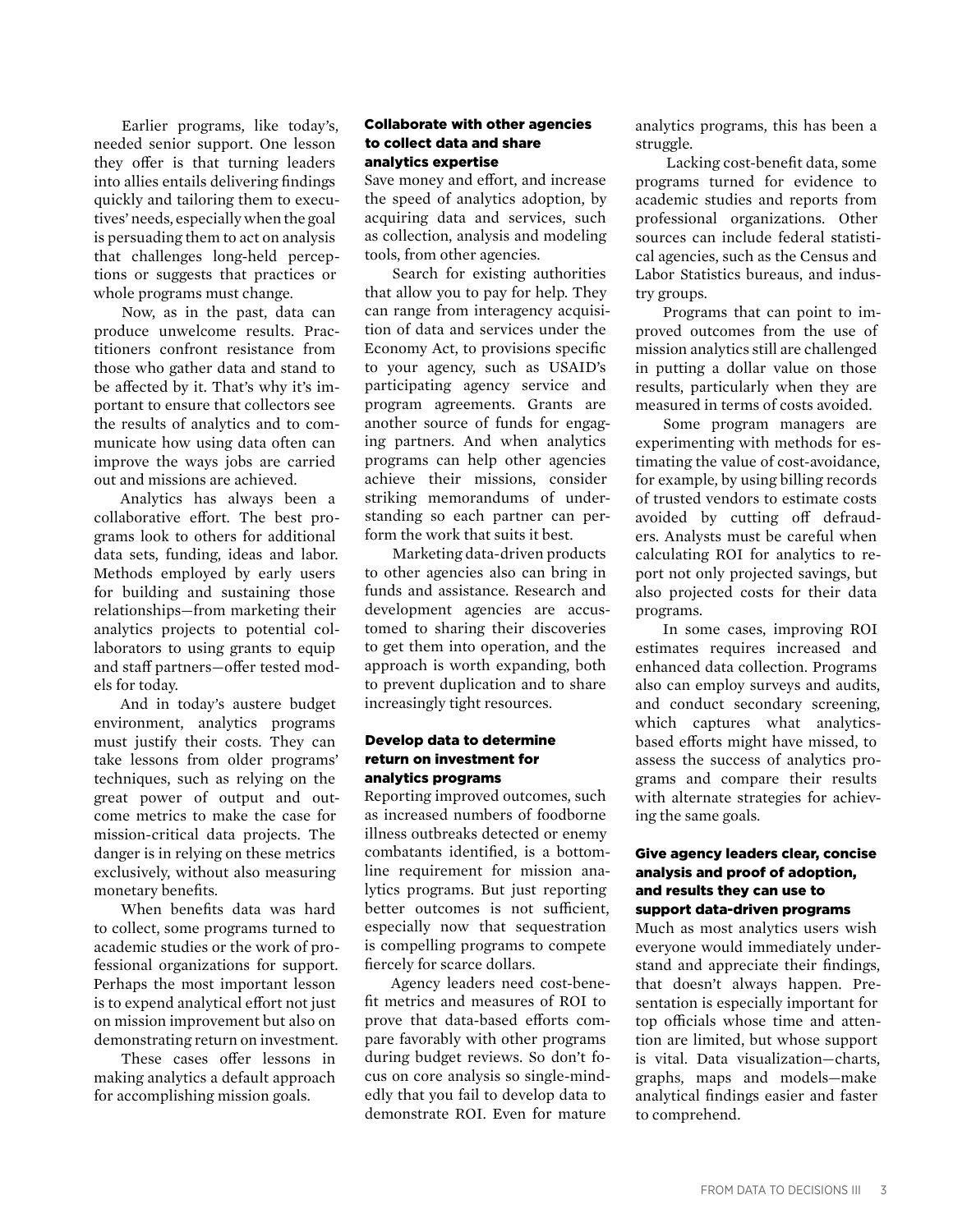Agency leaders can more easily absorb key findings that are condensed into tight, sharply written synopses at the top of reports, in PowerPoints and at briefings. That's especially important when the data runs counter to leaders' instincts or requires difficult action or change. Then persistence is as important as presentation, and continual reference to the data can overcome initial skepticism and emotional responses.

Pointing to effective analytics adoption by willing employees can help leaders overcome resistance from groups that feel threatened. To support data programs, senior leaders need to see and understand the results and how they apply to achieving the agency's mission.

#### Encourage data use and spark insights by enabling employees to easily see, combine and analyze it

Standardize data so users can look across it by time, entity, geography, source and other attributes to find linkages and patterns and share information. Letting intended users test-drive analytics tools and muck around in the data itself enables discoveries that can save time, ease adoption and ensure success.

Watch what users do with data and analytical results and tools. No matter what you provide, they will come up with new ways of using it. That improvisation often points the way to improvements.

If you solicit users' help, be sure to implement some of their ideas and let their insights guide how the program evolves. The best reward is access to data-driven tools that deliver actionable information when, where and how users need it. They don't want to search for data or sign on to multiple systems to gain access to it.

Make sure those who collect data see the results of the analyses so their ardor for collection doesn't fade. Similarly, make sure employees see a direct connection between data analytics and the mission that drew them to the agency.

#### Leaders and managers should demand and use data and provide employees with targeted on-the-job training

Making analytics standard operating procedure means building it into the agency's culture and climate. It pervades the culture when managers at all levels use data in planning, measuring results, budgeting, hiring and running programs, and when they demand that employees' work activities and requests are data-based as well. That requires on-the-job training in data analysis, calibrated to each unit and each employee's role within it. Sending out data evangelists with analytics expertise to spread the news about data-driven accomplishments and possibilities can entice employees to seek training.

Making data use standard practice also requires special analytics expertise, technology and software. Some agencies have found success by creating analytics centers where data scientists, policy experts and experienced staffers continuously collaborate to develop and refine tools matched to mission requirements. Some are naming chief data officers at headquarters and in bureaus to run their analytics centers and to evangelize data use.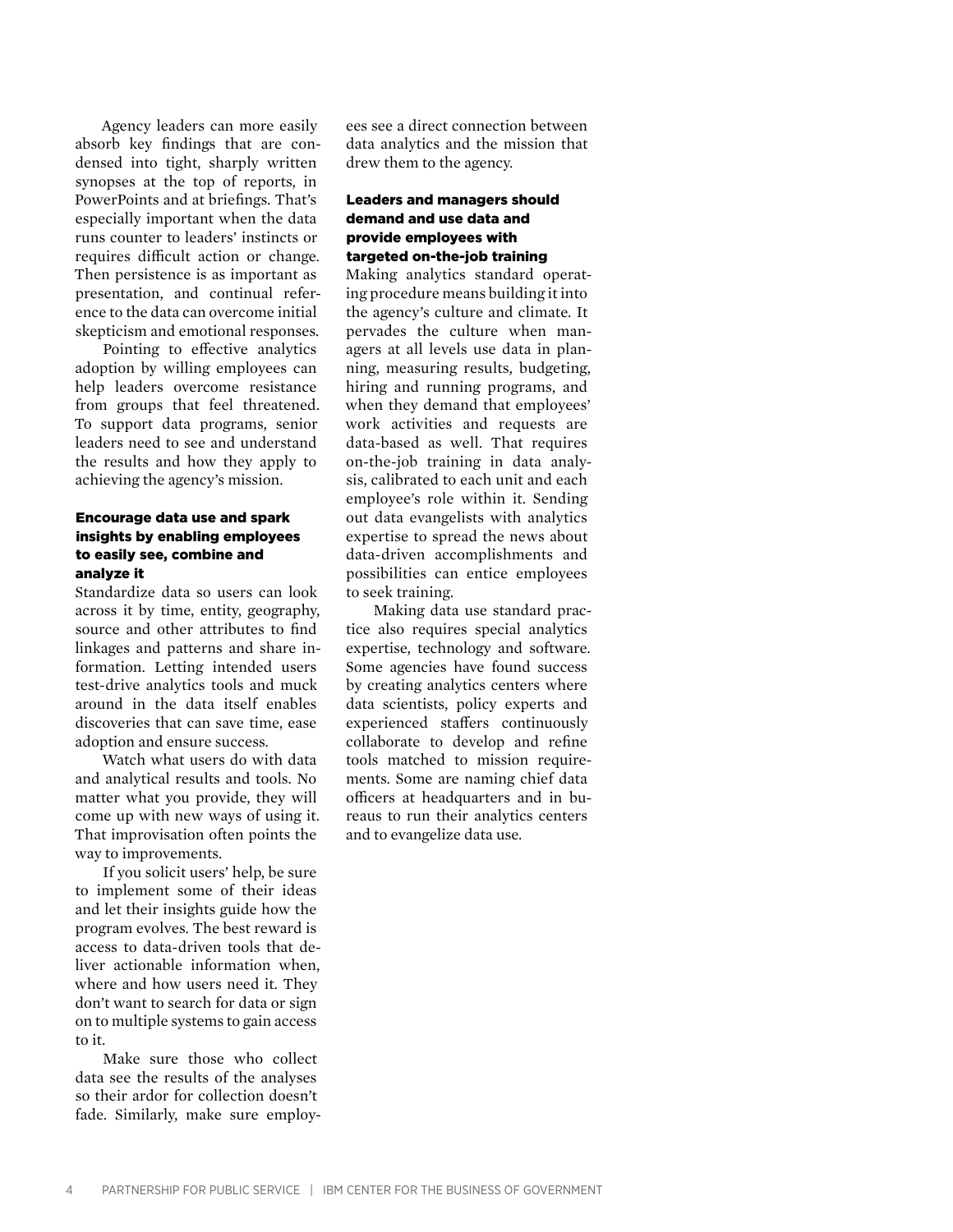### From Data to Decisions **The Power of Analytics**



The analytics process turns data into meaningful information that program staff and agency leaders can use to make good decisions.



Leadership support and analytics are cornerstones of performance management, which requires supervisors and managers to identify problems, assess progress and share results.

For analytics to become accepted widely, leaders should set expectations and call for accountability.



 $\sigma$  —  $\sigma$  –

> Nonexperts, whether leaders or line employees, need data that they can access easily, understand and tailor to their needs.



Collaborating with partners and stakeholders enables agencies to share data for analytics use, improving results.



Sharing data requires transparency.

The goal is to foster analytical insights, whether agencies have state-of-the-art data tools or less advanced software.



For analytics to succeed, employees need a supportive environment, training and the encouragement to use and experiment with data.

### From Data to Decisions II **Building an Analytics Culture**



To get started with an analytics program, create a team with agency experience, analytical skills and subject-matter expertise.



Craft questions about work processes and other agency activities that will lead to data gathering and improvements by: defining a current process, describing an improved state, focusing on top issues that need to be addressed and agreeing on a desired outcome.



Determine tools or systems needed and show benefits rapidly; then test and refine data requirements.



Communicate accomplishments and next steps clearly and meaningfully to get people on board.



Know and understand the data collected and use it to make decisions.



Encourage collaborative partnerships internally and with other agencies and partners outside the federal government.



Bring in people from various disciplines who will examine data and approaches from different perspectives.



Broaden employees' knowledge and viewpoints and share their program expertise by moving them from program to analytics offices.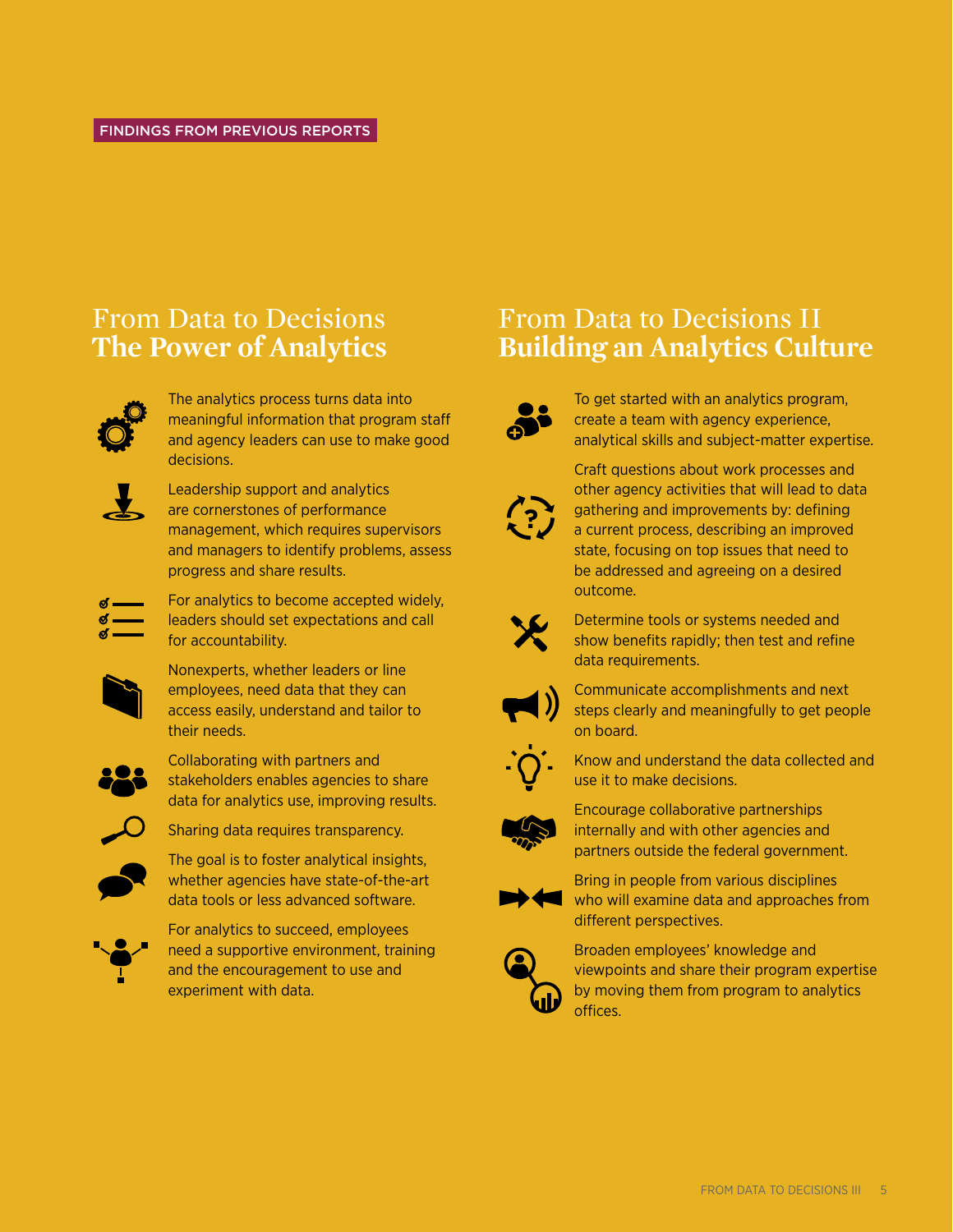### Case studies at a glance



#### **U.S. Agency for International Development**

Famine Early Warning Systems Network

The U.S. Agency for International Development funds the Famine Early Warning Systems Network (FEWS NET), which collaborates with the U.S. Geological Service (USGS), National Oceanic and Atmospheric Administration (NOAA), National Aeronautics and Space Administration (NASA), Department of Agriculture (USDA), U.N. Food Security and Nutrition Analysis Unit, World Food Program, other humanitarian assistance organizations and regional governments to provide timely and rigorous early warning and vulnerability information on emerging food security threats in 30 countries.

Began: 1986

COST: About \$25 million in fiscal 2013

ROI: FEWS NET helps target as much as \$1.5 billion per year in USAID Food for Peace assistance to those who need it most.

DATA SIZE: Unavailable

#### PAGE 8



#### **Centers for Disease Control and Prevention** PulseNet

CDC's PulseNet, a national network of 87 public health laboratories, connects foodborne illness cases to detect outbreaks using a database of more than 500 million isolates of DNA from foodborne bacteria.

#### Began: 1996

PARTNERS INVOLVED: Association of Public Health Laboratories (APHL), State Public Health Laboratories, Food and Drug Administration, USDA

COST: Less than \$10 million

ROI: PulseNet saves an estimated \$291 million in medical costs avoided each year.

DATA SIZE: 15 GB

PAGE 10

### Observations and lessons

Collaborate with other agencies to collect data and share analytics expertise

PAGE 18

Develop data to demonstrate return on investment

PAGE 21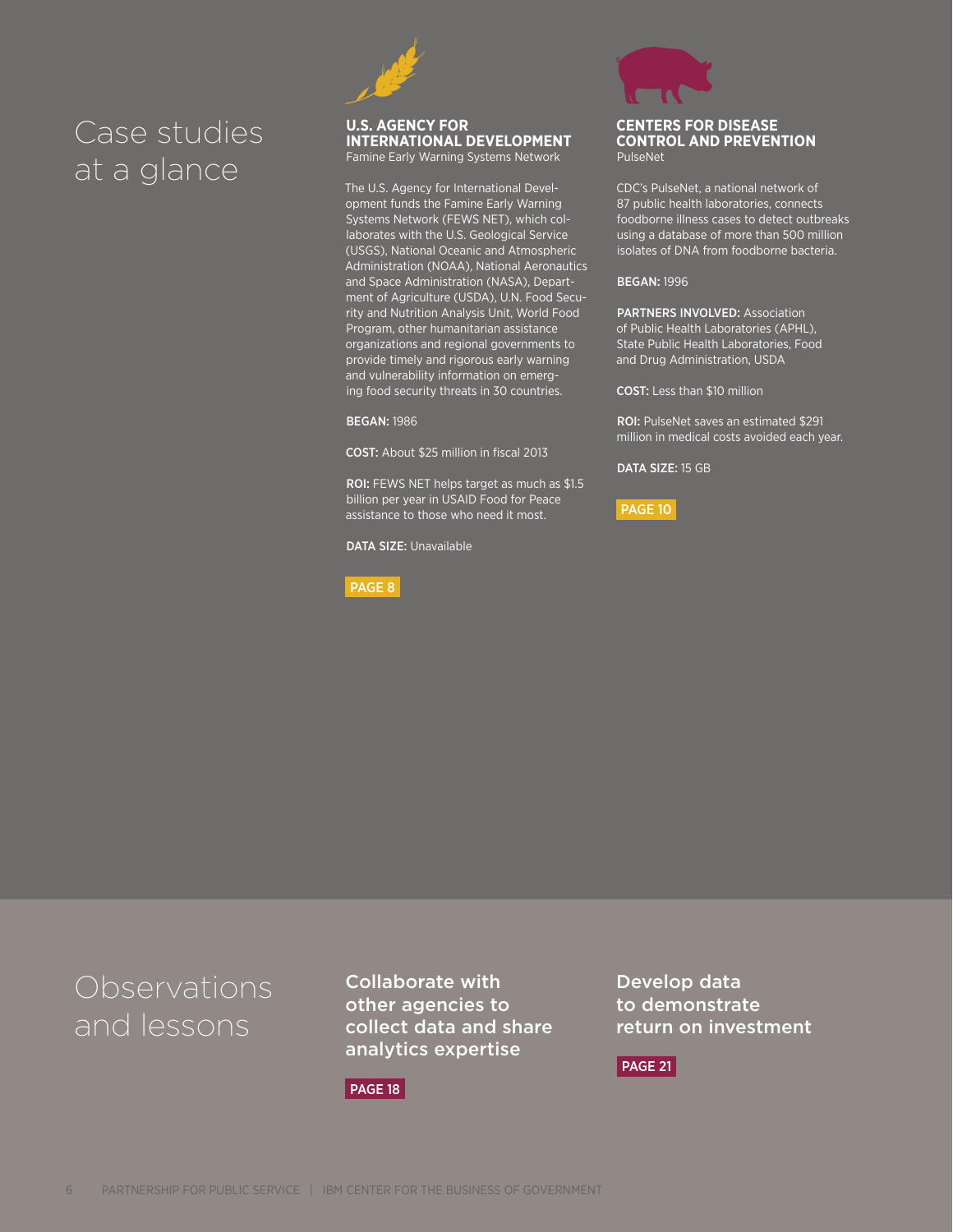

#### **Defense Department Biometrics**

The Automated Biometric Identification System (ABIS), fed by field collection using the Biometrics Automated Toolset (BAT), Handheld Interagency Identity Detection Equipment (HIIDE), Secure Electronic Enrollment Kit (SEEK), and other data

The U.S. armed forces have collected biometric information–ideally 10 fingerprints, iris scans, facial photo and biographic information—from non-U.S. citizens in Iraq and Afghanistan since 2003. Biometrics are used for access to the United States, U.S. facilities and coalition-controlled areas in-country, identification of enemy fighters, forensics (e.g., to identify makers and implanters of improvised explosive devices) and intelligence. Biometrics collected by members of the Army, U.S. Marine Corps, Special Operations Command and international governments are shared with the State and Homeland Security departments.

#### Began: 2003

Cost: \$3 billion from 2007 to 2012

ROI: From 2004 to 2012, approximately 3,000 enemy combatants identified, 950 high-value individuals captured or killed, 2,300 detainees denied early release; added 190,000 identities to DOD's biometric-enabled watch list; through February 2011, 538 people seeking asylum in the U.S. turned away due to biometric matches with negative information.

DATA SIZE: 7 million records in ABIS, 4.4 million unique identities

#### PAGE 12



Agricultural Quarantine Activity System (AQAS)

The USDA Animal Plant Health Inspection Service (APHIS), in cooperation with the Homeland Security Department Customs and Border Patrol, uses AQAS to make risk-based determinations about which shipping containers at U.S. ports to examine for plant-borne pests.

#### Began: 2007

#### **COST: Unavailable**

ROI: Invasive species cause estimated losses of \$136 billion annually. Automating the emergency action notification reporting has enabled APHIS to redeploy one full-time analyst into a more valuable role. Replacing duplicative reporting tools with a single analytics solution has reduced costs by 30 percent.

DATA SIZE: Unavailable

#### PAGE 14



#### **Veterans Health Administration**

Care Assessment Needs (CAN) Score Patient Care Assessment System (PCAS)

The Veterans Health Administration (VHA) uses the care assessment needs (CAN) score, a weekly analytic predicting the likelihood of hospitalization or death within 90 days and a year, to identify high-risk patients. The patient care assessment system (PCAS) uses the CAN score and a host of other data to enable patient-centered care teams to coordinate services to prevent hospitalizations.

Began: CAN—2011, PCAS in pilot testing since Dec. 2012, rollout slated for 2014

#### COST: Unavailable

ROI: Patients with CAN scores in the top 10 percent who saw their assigned primary care providers for more than 60 percent of scheduled visits were 10 percent ss likely to die or be hospitalized than similar risk patients who did not see their providers during the preceding year.

DATA SIZE: The CAN process collects more than 14 GB of patient-level data (120 unique elements for each score) on 5.25 million primary care patients. CAN and PCAS are fed by the VHA's 80-terabyte corporate data warehouse, which aggregates the electronic health records in the Veterans Health Information Systems and Technology Architecture—approximately 30 million records, 3.2 billion clinical orders, 1.8 billion prescriptions, 2.3 billion vital-sign measurements and 2 billion clinical text notes.

PAGE 16

Give agency leaders clear, concise analysis and proof that analytics are being used to improve mission results

To encourage data use and spark insights, enable employees to easily see, combine and analyze it

should demand and use data, and provide employees with targeted on-the-job training

Leaders and managers

#### PAGE 24

PAGE 27

PAGE 30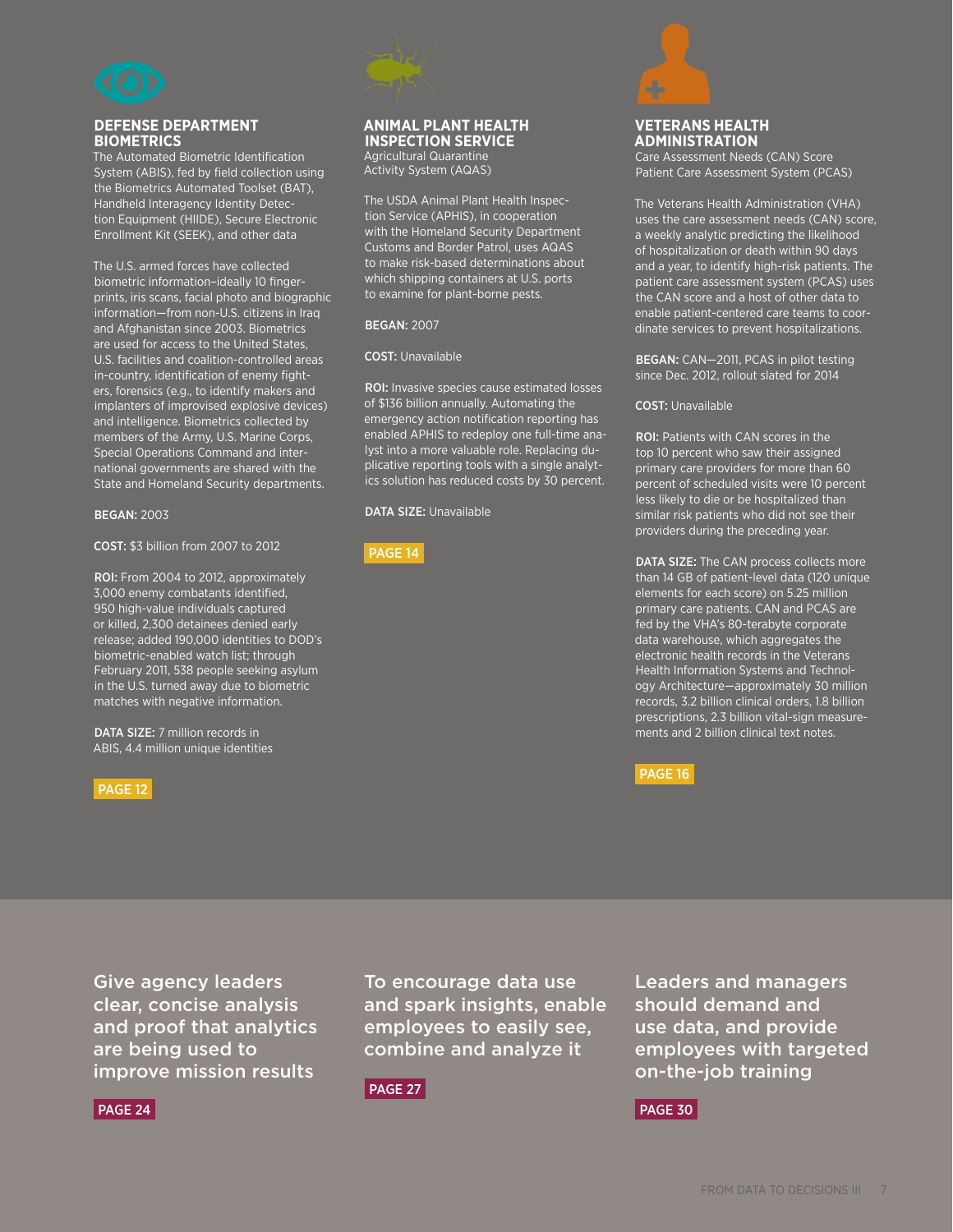## **Stopping Starvation**

Physical and social scientists team up on famine warnings

The world awoke slowly to the 1983–1985 famine in Ethiopia and Sudan. Only after shocking images of masses of starving and dying people were televised did humanitarian aid flow. Even then, Ethiopia's embattled Marxist government was slow to distribute it. Between 400,000 and 1 million people died.

The U.S. Agency for International Development (USAID) created the Famine Early Warning Systems Network (FEWS NET) in 1985 to speed response to future famines and prevent a repeat of Ethiopia's massive loss of life. FEWS NET was created to help USAID deliver its \$1 billion in annual food aid where it was most needed and would do the most good, said Gary Eilerts, the network's program manager.

Humanitarian aid is enmeshed in politics. In Africa, where the network focused first, governments can be reluctant to announce a food emergency, which can be read as an admission of policy failure. Aid-giving governments face withering criticism if they drum up assistance for a crisis that fails to materialize or if it is seen to be bolstering enemies. And famines are slow-onset disasters in places where drought, poverty, illness, malnourishment and lack of sanitation are endemic. When a crisis call is unpopular, difficult and fraught with political implications, it has to be correct. That's where the famine warning network comes in.

From the beginning, the network relied on a mix of social and physical science data to determine, more precisely than ever before, which parts of the population, in which regions of which countries, would suffer most from environmental shocks, usually drought.

The FEWS decision-support system "can be seen as an interactive filtering process by which enormous amounts of data are transformed into fair, objective, reproducible and defensible analyses," wrote two of its scientific supporters, Chris Funk and James Verdin from the U.S. Geological Survey (USGS). "Effective early warning combines a successful blend of Earth observations, hydrologic modeling, food economics, weather and climate modeling, and much more."8

While the network does warehouse data in computerized environments, it does not analyze all of them using automated analytical algorithms, preferring instead to merge human and software analysis. "Theoretically it could be computerized," Eilerts says. "We have had people offer to organize the data, but we're afraid that the overhead and the outcomes aren't worth the risk of disrupting our activities."

What's more, he isn't sure software could capture and make sense of the subtleties and nuances that long-experienced observers can apply. For example, he says, all the science and much of the social data may show that the food crisis is approaching famine level in Nigeria. "But I know the area, and a lot of people are sending remittances home from outside Nigeria, so it's not," Eilerts says. "Each situation is very local; it's about human behavior."

The USGS is the network's most active science partner, but it's hardly alone. Even Eilerts, who is housed in USAID, is a USDA employee. USAID built the famine network through interagency agreements with USGS, USDA, the National Aeronautics and Space Administration (NASA) and the National Oceanic and Atmospheric Administration (NOAA). The science agencies provide satellite remote-sensing data, modeling, forecasting, geographic information systems, training and analysis.

"We focused very early on evidence and data and science," Eilerts said. "We didn't flail around. It was, 'How do we get data and information to say if there is a [food] access, availability or utilization problem.'"

Network food security analysts in Africa, Central America and Afghanistan track market, vulnerability, livelihood and agricultural conditions. A contractor compiles the analysis into tightly written food security outlooks, alerts and briefs for decision-makers in US-AID's Food for Peace and disaster assistance offices, the State Department, Congress, the White House, the United Nations World Food

Program, humanitarian assistance organizations and other governments.

Combining physical and social science takes close interaction, wrote NASA research scientist Molly Brown. "For example, an analysis of the impact of drought as measured both by vegetation anomalies and rainfall deficits needs to be integrated with information on elevated food prices, migration patterns and water scarcity."9

Research and development agencies, such as NASA, look for opportunities to get their new techniques for using satellite data and modeling put into use, and the famine network provides one. "We help them see ways in which their science and technology can be effectively applied for an activity like FEWS NET, which is quite operational in nature," said Verdin.

"Same thing with NOAA," he added. "The weather service is very operational. We help them by contributing land surface monitoring products to the atmospheric, which is their bread and butter."

The agencies now use data they developed for famine warning to analyze conditions elsewhere, according to Verdin. "Our expertise with the vegetation index has helped us to monitor indications of drought and fire hazard in the U.S," he said. "Another example you've got later is the land surface temperature data. We first used it to help USAID in Afghanistan and now use it in regional offices."

The opportunity for scientific communication, rather than authority over one another, sustains the network—that and "just a common desire to do the best job we can do by FEWS," he said.

NASA is tailoring a version of its land information system (LIS) just for FEWS NET. The software framework contains several different land surface models that each help characterize a continent or country in terms of soil, vegetation coverage and other land attributes. "It's a way to transfer your measurements into land surface conditions—the depth of rivers, snowpack, etc.," Verdin said. "The advantage of having an LIS, [is that] if

<sup>8</sup> Chris Funk and Jim Verdin, "Real-time Decision Support Systems: The Famine Early Warning Systems

Network," *Satellite Rainfall Applications for Surface Hydrology*, eds. Mekonnen Gebremichael and Faisal Hossain, (Springer Science+Business Media B.V., 2009).

<sup>9</sup> Molly Brown, *Famine Early Warning Systems and Remote Sensing Data* (Springer-Verlag Berlin Heidelberg, 2008), Kindle location 595.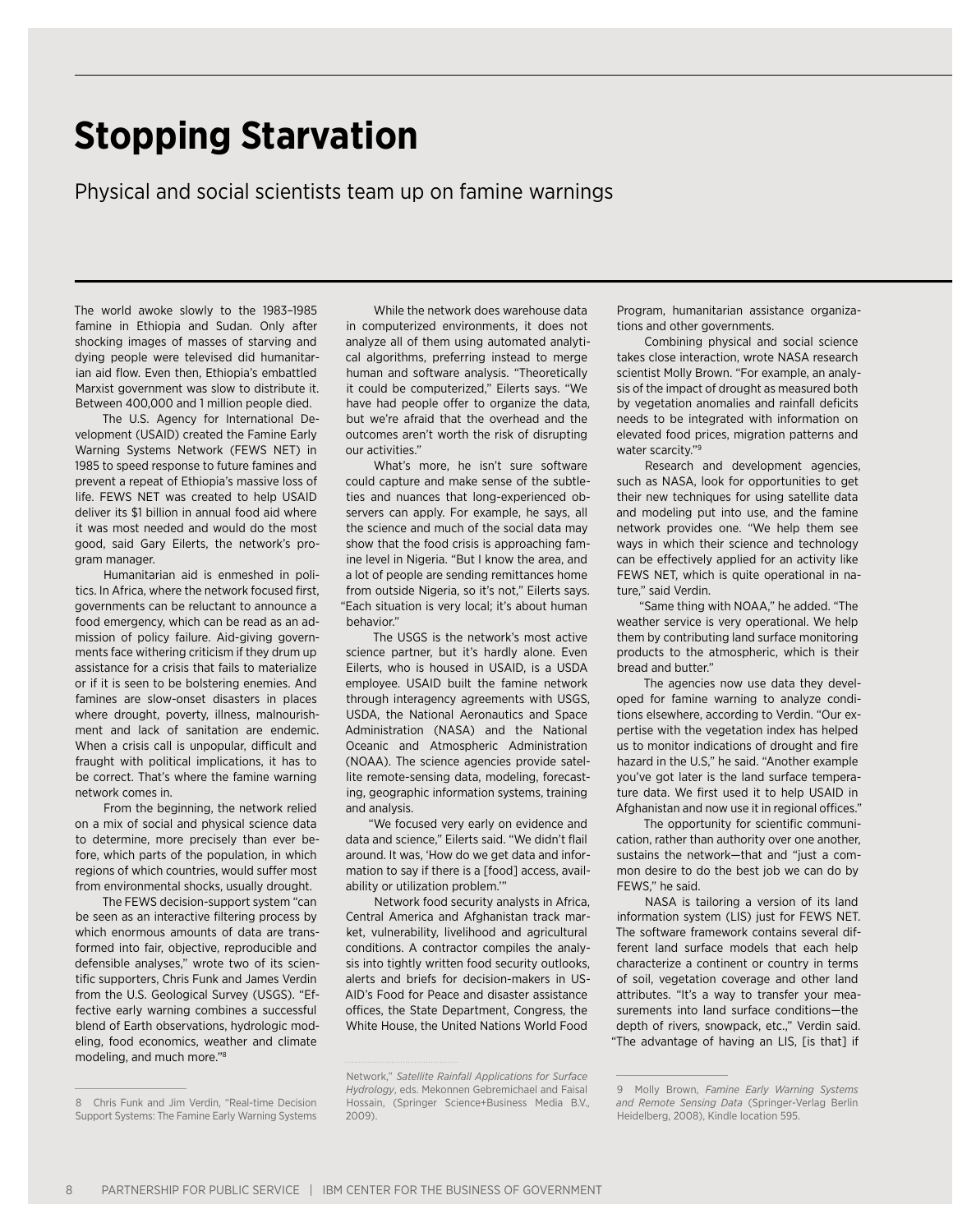each of the models is a little better or worse at doing different things … it's an ensemble, and it's a better answer than just doing one."

Like FEWS NET, the land information system is collaborative. Created in 2002 by NASA with help from Princeton University, the nonprofit Center for Oceans, Land and Atmosphere, and NOAA's National Centers for Environmental Prediction, LIS proved so useful that others began to fund further development, according to the framework's initial developer, NASA scientist Christa Peters-Lidard. Beginning in 2006, the Air Force Weather Agency (AFWA) entered into a reimbursable agreement with NASA. The Army Corps of Engineers also ponied up.

The Air Force traditionally has been the lead weather service for the Defense Department (DOD). Land-based branches of the military, such as the Army Corps of Engineers, rely on the AFWA to predict how soil moisture will affect movements of heavy military equipment wherever they are deployed. The land information system makes those forecasts more precise.

It also helps the weather agency feed DOD's tactical decision aid system, which combines environmental data with target and background characteristics, celestial information, angle of attack and other data to determine which weapons systems are best for a mission.

"The successes that we've had within Air Force and Army and NOAA and NASA all working together with this system, I think it is a message to be carried that not all of us in government are out to create duplicative efforts," said John Eylander, who was the weather agency's chief technologist when he began collaborating with NASA's Peters-Lidard after they met at a 2005 conference.

"I think that our successes are not necessarily just because of LIS. I think the real benefit we have is that we have a group of individuals that are really interested in working together," added Eylander, who now works at the Army Corps of Engineers.

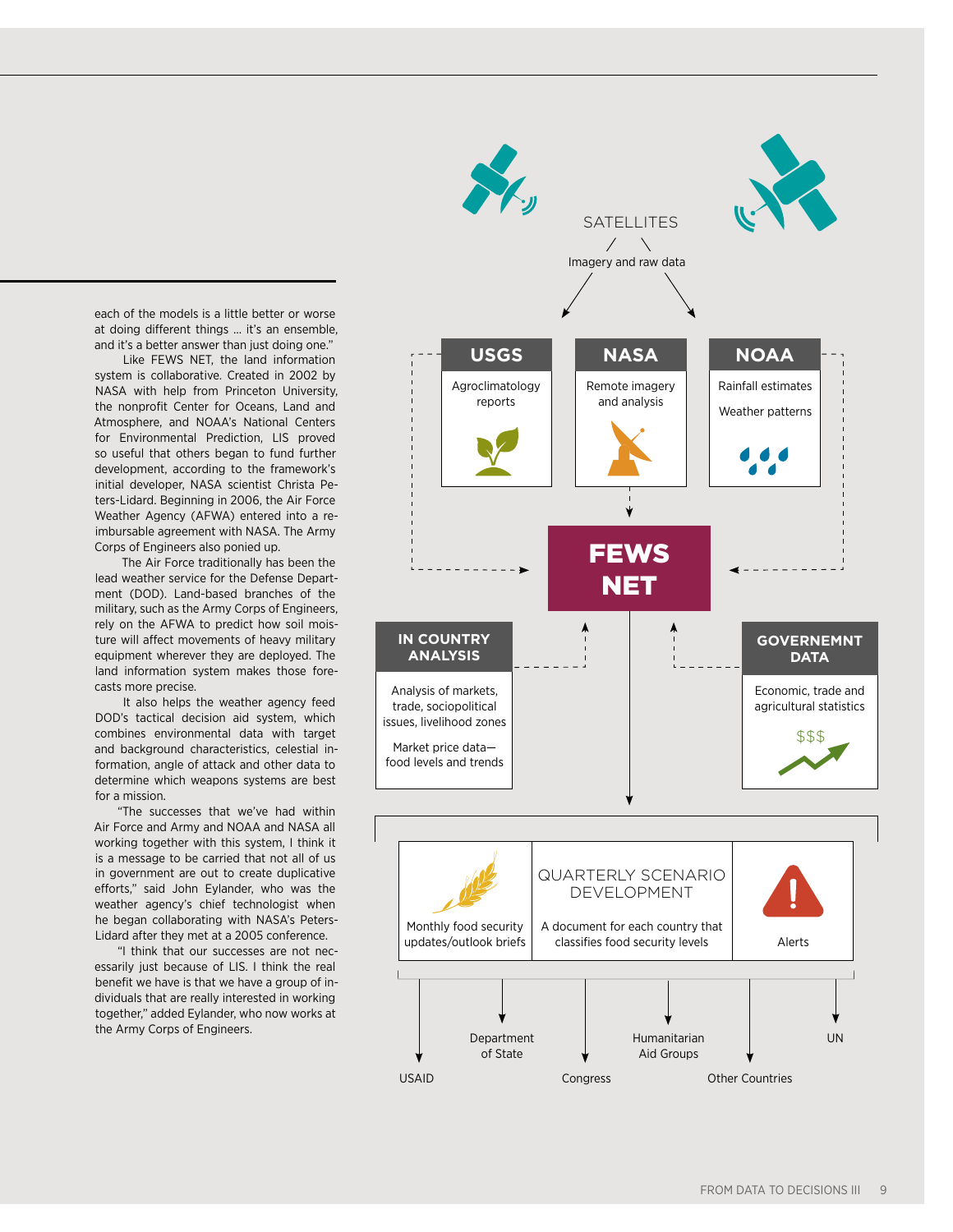## **CDC and State Health Teams Use DNA Fingerprints to Collar Bad Bacteria**

PulseNet synthesizes, coordinates laboratory data to detect national foodborne outbreaks

Between November 1992 and February 1993, four children died and 732 people became ill after eating E. coli–contaminated hamburgers served at Jack in the Box restaurants in Washington, Idaho, California and Nevada. The outbreak inspired a national effort to speed detection of foodborne illnesses.

In 1994, the Centers for Disease Control and Prevention (CDC) and the Association of Public Health Laboratories (APHL) began work on a database containing the DNA fingerprints of the E. coli bacterium. By 1996, the database, known as PulseNet—the same name as the network of state laboratories working with CDC—was up and running, processing 154 bacterial DNA samples and identifying several multistate outbreaks in its first year. Since then, PulseNet has accumulated more than 500,000 bacteria isolates.

Eighty-seven public health laboratories, including at least one in every state, participate in PulseNet, creating partial images of bacterial DNA using equipment purchased with CDC grants. Fecal, blood or urine samples from sick patients are sent from hospitals and doctors' offices to local labs, which extract cultures of bacteria and send them to the public health labs for DNA fingerprinting. The prints then go to PulseNet for analysis.

The CDC requires all the PulseNet laboratories to use the same data standards, ensuring that bacteria strains can be compared in a single, shared database. PulseNet scientists run these images against the database for matches with samples from other patients. More than two matches form a "cluster," representing a possible outbreak.

When CDC analysts discover a cluster that is larger, faster-forming or more dangerous than is typically expected during that time of year, they alert state public health epidemiologists to investigate. Interviewing patients about their recent food handling, exposure and ingestion helps state health officials identify the source of the bacteria and stop the outbreak.

The CDC estimates that 47.8 million people a year get foodborne illnesses, resulting in 127,839 hospitalizations and more than 3,000 deaths.10 The annual economic burden

of foodborne illness ranges from \$51 billion to more than \$77 billion.<sup>11</sup>

In its first year, PulseNet interacted with four public health laboratories and tracked a single pathogen. By 2012, PulseNet included 87 labs and was tracking eight pathogens. PulseNet-certified Food and Drug Administration (FDA) and Agriculture Department (USDA) laboratories also use PulseNet to track pathogens collected from food or animals in an attempt to catch illness-causing bacteria earlier, before they infect people.

These partnerships flourish because CDC meets regularly with FDA and USDA to discuss data standards. CDC branch chief Ian Williams reflected: "Like any good relationship or marriage, it requires working together to identify and resolve problems as they come up, and we're good at that."

In 2011, officials traced Listeria to cantaloupes from a farm in Colorado. It was the deadliest foodborne disease outbreak in the United States in almost 90 years—causing 29 deaths and a miscarriage. In just 10 days, officials spotted an unusual increase in Listeria cases in local hospitals, identified contaminated cantaloupes as the source and issued a national consumer warning. Officials said it was "the fastest Listeria investigation [they'd] ever seen."<sup>12</sup> "Up to twice as many would have been infected had officials not had the tools, people and systems in place," estimated CDC deputy director Robert Tauxe.<sup>13</sup>

Food is not the only bacteria carrier PulseNet can trace. In 2012, PulseNet discovered a Salmonella outbreak; 26 people in 12 states were infected. Eight were hospitalized and one died. Epidemiological investigations led to pet hedgehogs.

Ohio State University's Robert Scharff estimated that PulseNet costs about \$10 million a year and saves \$291 million.<sup>14</sup>

The CDC pointed out that during the 1997 E. coli outbreak in Colorado, "If 15 cases were averted by the recall of potentially contaminated ground beef, the PulseNet system [in that state] would have recovered all costs of start-up and five years of operation."15

In an era of continuing fiscal uncertainty, PulseNet must continue to demonstrate its value. A risk to PulseNet's effectiveness is the rise of very fast and inexpensive clinical laboratory tests that do not produce a pure bacteria culture. Without bacteria to "fingerprint," PulseNet can't track outbreaks.

So CDC plans to ask labs to continue submitting cultures and preserve "fingerprints" of samples to help halt future outbreaks. Meanwhile, CDC is working on developing sequencing technology for genetic material that doesn't require a pure culture of bacteria.

Whole genome sequencing—mapping an entire strand of DNA—offers PulseNet a tantalizing opportunity. Genome sequencing produces more DNA data than the current testing, which would increase the speed and accuracy of PulseNet's bacteria identification. As sequencing becomes further automated and problems with transmitting and storing its large images are solved, it will allow CDC to include in PulseNet's database all known pathogens instead of the eight currently tracked.

<sup>10</sup> CDC, 2011 Estimates of Foodborne Illness in the

United States, http://1.usa.gov/17iULmd.

<sup>11</sup> Robert L. Scharff, "Economic Burden from Health Losses Due to Foodborne Illness in the United States," *Journal of Food Protection*, Vol. 75 No. 1, 2012, 123–131.

<sup>12</sup> Quoting Robert Tauxe, MD, MPH, deputy director of CDC's Division of Foodborne, Waterborne and Environmental Diseases, from "Deadly Listeria Halted in Record Time," http://1.usa.gov/17OlNfl.

<sup>13</sup> Tauxe, "Deadly Listeria Halted in Record Time," available http://1.usa.gov/17OlNfl.

<sup>14</sup> Robert L. Scharff, "A Model of Economic Benefits and Costs from PulseNet," The Ohio State University Department of Consumer Sciences, 2010, presentation slides, http://bit.ly/18GMGmU.

<sup>15</sup> EH Elbasha, TD Fitzsimmons, and MI Meltzer, "Costs and Benefits of a Subtype-specific Surveillance system for Identifying Escherichia coli O157:H7 Outbreaks," Emerging Infectious Diseases, 2000, Vol. 6 No. 3, 293–297.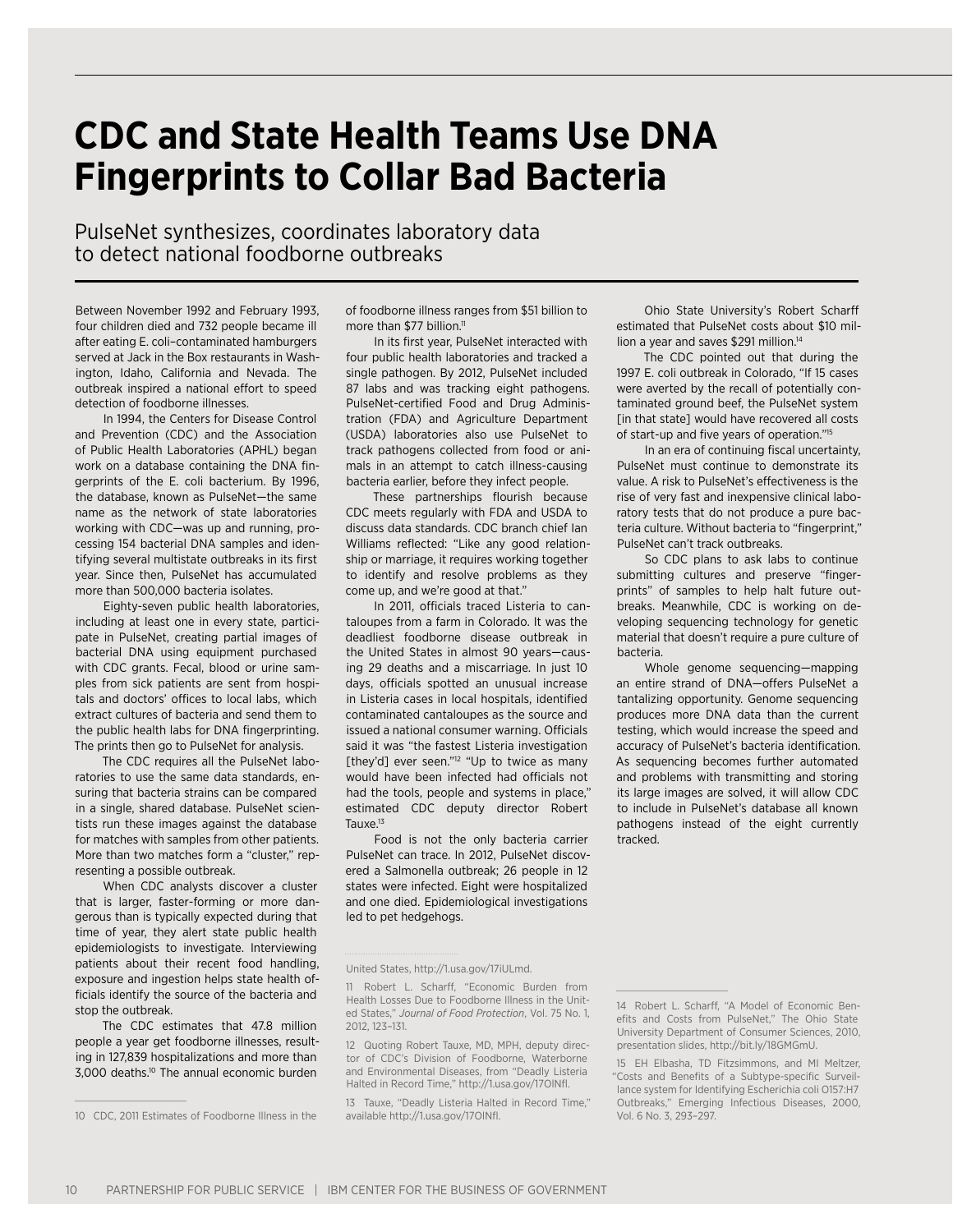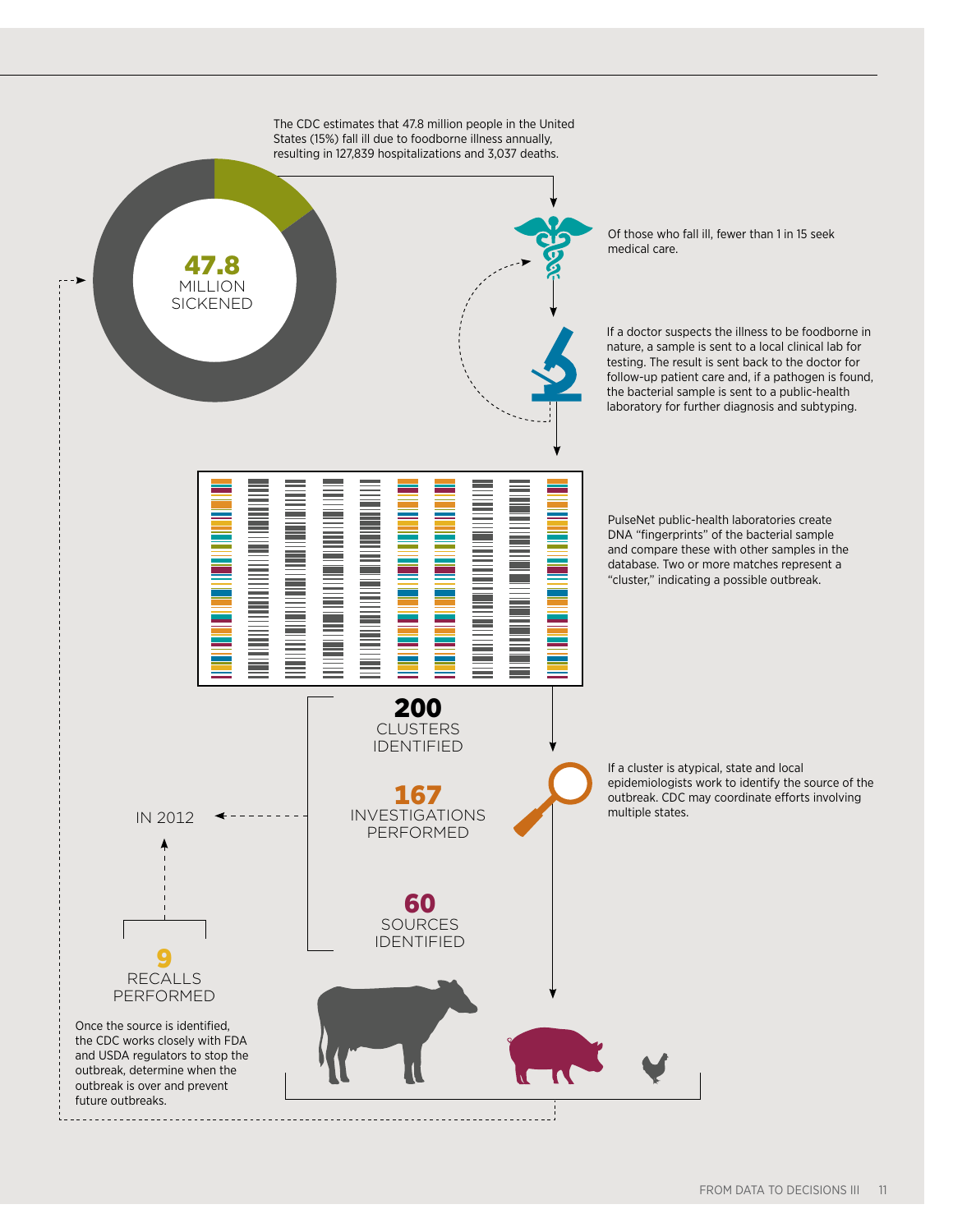## **Biometrics Nets Bad Actors in Afghanistan, Iraq**

Despite successes, program lacks a strong sponsor, training and an official home

Afghanistan government forces—primarily police and military—have been killing a larger percentage of soldiers from the U.S.-led coalition each year. The percentage of so-called green-on-blue killings grew from less than 1 percent in 2008 to 15 percent of all coalition deaths in 2012. The 80 attacks between January 1, 2008 and July 15, 2013, left 134 coalition troops dead and 153 wounded.<sup>16</sup>

So when biometrics helped prevent a man on a U.S. terrorist watch list from joining the Afghan police this June, Don Salo, director of the Defense Department Forensics and Biometrics Agency, counted it as a victory. "You can imagine the implications for avoiding potential green-on-blue attacks [of] catching the bad guys before they get approved by the Afghan army or local police from gaining access to our bases," he said during a June biometrics symposium.17

By 2012, there had been at least 3,000 matches on biometrics collected from 1.2 million non-U.S. persons in Afghanistan, according to the Government Accountability Office  $(GAO).^{18}$ 

Including biometrics collected in Iraq beginning in 2002 through December 2011, the U.S. military has created more than 7.1 million records—sets of facial photographs, iris scans and 10 fingerprints—from 4.5 million people. Between fiscal years 2007 and 2012, DOD invested \$3 billion in the program.19

"Over the past decade, the U.S. Army grew a program that led to the successful targeting of over 850 high-value individu-

19 Douglas Shontz, Martin C. Libicki, Rena Rudavzky and Melissa A. Bradley, *An Assessment of the Assignments and Arrangements of the Executive Agent for DoD Biometrics and Status Report on the Biometrics Enterprise* (RAND National Defense Research Institute, 2012), 70.

als, denied access to over 64,000 potential threats and resulted in over 200 interdictions through collaboration with interagency partners," said John Boyd, Pentagon biometrics director. "Leveraging biometrics enables ongoing operations and translates to real successes for the security of our nation."

Yet defense biometrics analysis has been criticized for lacking a single strong sponsor within the Pentagon, insufficiently training collectors and their commanders, buying mismatched collection devices, and not fixing slow transmissions to and from the central database—the Automated Biometrics Identification System (ABIS).

Begun when war funding for Iraq and Afghanistan was flowing freely, the biometrics program is on shaky ground now that U.S. troops have left Iraq and will leave Afghanistan after next year. The special pot of money for overseas contingency operations is dwindling as deployed U.S. forces come home.

The Army holds the responsibility for biometrics for all the military services, but authority has been split among eight Army organizations. "A lack of collaboration between [Army] components has led to direct failures," according to a 2012 report by the RAND National Defense Research Institute.20

The program was whipped up quickly in reaction to soldiers' urgent needs on the frontlines in Iraq. The Army never made it a program of record, instead purchasing biometrics collection devices as quick-response capabilities.

This led to a proliferation of collection equipment—more than 7,000 of three different types of devices have been fielded, much of it not interoperable because the Army rapidly purchased whatever companies had available.

"The Army has been forced to respond to urgent operational needs from Iraq and Afghanistan, which resulted in tools and technology being rapidly developed and fielded without adhering to DOD standards, formal performance measures and operational testing and evaluation requirements," RAND found.21

Not being a program of record kept biometrics from being taught in Army schoolhouses, so pre-deployment training is ad hoc and troops often aren't proficient at capturing full fingerprints or identifying which hand or person the prints are from.

If service members fail to collect biographical information from subjects or it is lost, the data become useless, "such as the approximately 4,000 biometrics collected from 2004 to 2008 that were separated from their associated identities," according to GAO.22 When money was no object, the services could pay contractors to collect the data, but that didn't build a DOD knowledge base, RAND noted.

When there's a match between biometrics collected in the field and a person on a watch list, the information goes to analysts and intelligence units, but often not to the troops who collected the data.

That reduces the enthusiasm of the men and women on the ground doing the collecting but not hearing the success stories, the "guys that go into a bad-actor house in the foothills of Afghanistan and there's 10 bad guys there that they've got to enroll before mortars start coming in," said Boyd.

"If we prevented a bad actor from entering the country … on the information and collaboration from Afghanistan, we need to feed that back," Boyd said. "If a warfighter sees no value in what he's doing, eventually he'll stop doing it."23

The training that troops do receive predeployment and in the field doesn't extend to their leaders, GAO found. Unit commanders aren't taught how to use biometrics effectively, get their soldiers trained to collect the data or find troops who already have those skills. But even when commanders effectively deploy biometrics in the field, their support can't overcome lack of knowledge in the top ranks.

"We have a lot of people at the major and lieutenant colonel level who get it, who saw biometrics achieve great success in theater. But some of the senior civilians and [senior people] in uniform may not appreciate the

<sup>16</sup> "Green-on-Blue Attacks in Afghanistan: The Data," The Long War Journal, August 23, 2013, http://bit.ly/19m3HAV.

<sup>17</sup> Biometrics, Analytics and Big Data Symposium, Technical Training Corporation, June 18, 2013, Rosslyn, Va.

<sup>18</sup> Government Accountability Office, *Defense Biometrics: Additional Training for Leaders and More Timely Transmission of Data Could Enhance the Use of Biometrics in Afghanistan* (Washington, DC: GAO-12-442, April 2012), http://1.usa.gov/15Gteoi.

<sup>20</sup> Ibid., 24.

<sup>21</sup> Ibid., 25.

<sup>22</sup> GAO, 2012.

<sup>23</sup> Biometrics, Analytics and Big Data Symposium.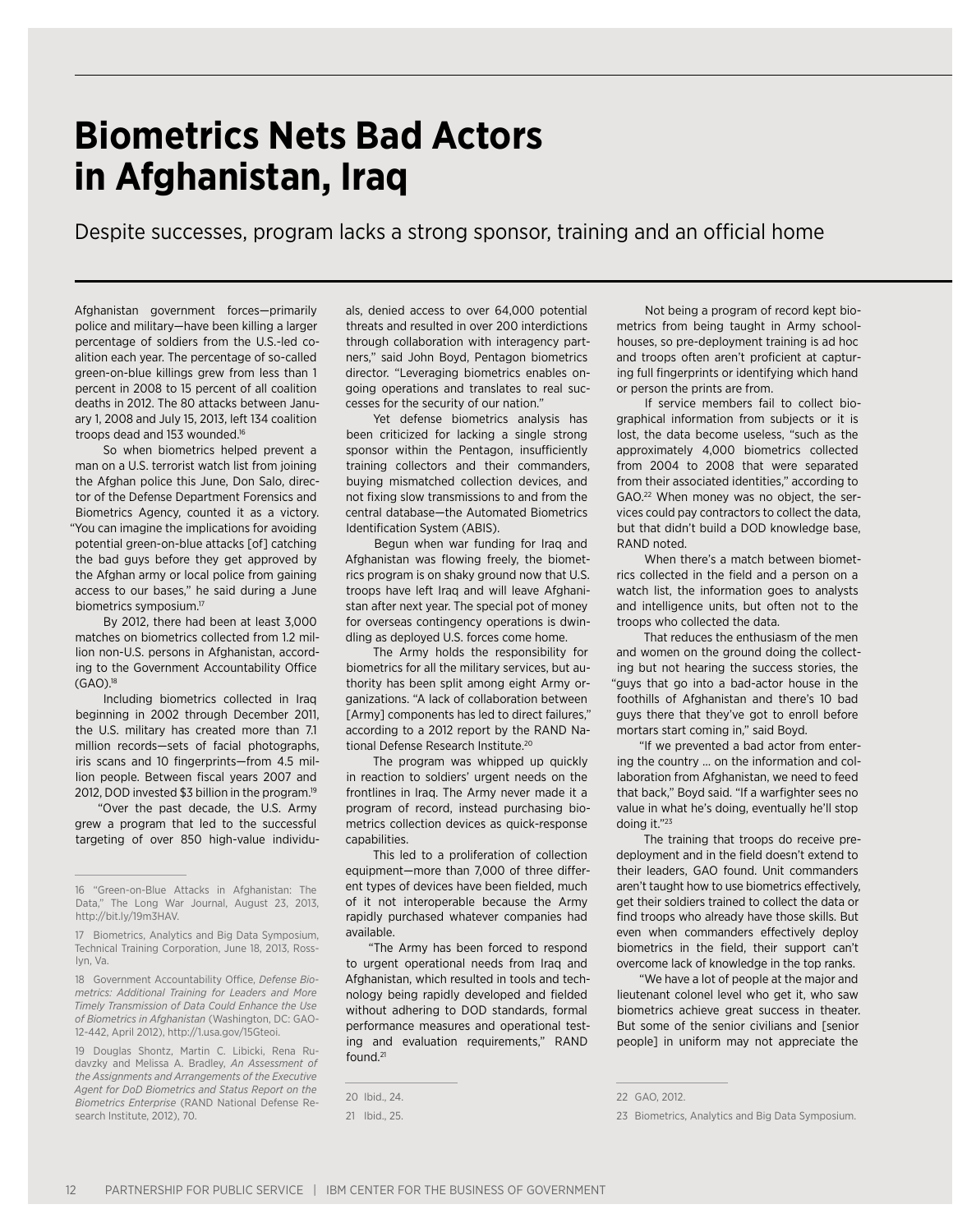### 7.1 MILLION BIOMETRICS FROM 4.5 MILLION PEOPLE ENROLLED

Iraq

(2002–2011)

value," Boyd said.<sup>24</sup>

DOD has mixed relations with other federal agencies that add to and benefit from its biometrics database. It shares data directly with the FBI, whose fingerprint data warehouse sits in the same building with DOD's ABIS.

Afghanistan

But DOD's database still isn't directly linked to that of the Department of Homeland Security (DHS), which holds more than 100 million biometric records primarily from international travelers to the U.S., applicants for immigration benefits and visas, and illegal migrants.

 "One group will post to a site and the other will pull it down," said Boyd. "It's for the most part DHS making submissions to DOD ABIS on the order of about 1,200 per day." Boyd said the two departments are a year away from automated interoperability.

Despite the demonstrated successes of the program in identifying improvisedexplosives-makers and preventing suspected insurgents from accessing U.S. facilities or joining Iraqi and Afghan government forces, its future is uncertain.

"To use an analogy, right now we've built a very nice house, but if you look at the foundation, you'll see that at least part of that house is built on sand," Boyd told the June 18 symposium audience. "We need to strengthen the foundation of the enterprise by funding the program of record."

"I think we can agree that as the sequester and cuts get larger, the amount that we're doing will go down," he said during an interview. "The main thing is we keep this vibrantly alive enough with sufficient training and education on the part of operations and leadership so that when the next big event comes, we can scale right back up like we could have done better with the last two engagements."

24 Biometrics, Analytics and Big Data Symposium.





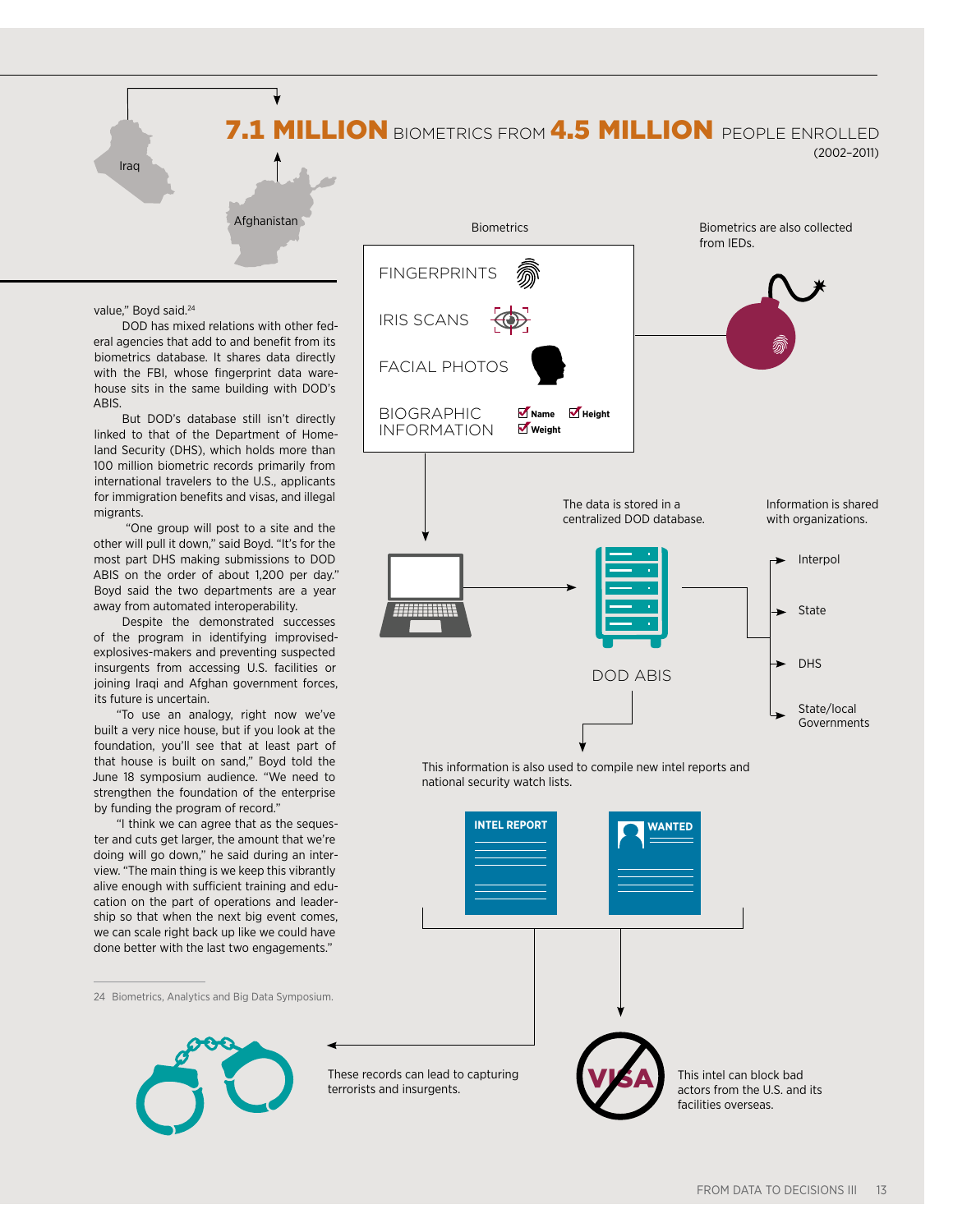## **Analytics Improves Aim of Agricultural Pest Hunters**

Animal Plant Health Inspection Service's risk-based system targets shipping containers most likely to carry pests

In 1909, the long-awaited shipment of 2,000 Japanese cherry trees arrived at United States ports, a gift symbolizing the friendship between the two nations. The U.S. Department of Agriculture (USDA) found non-native pests, including white peach scale, black thrips, clearwing moths and San Jose scale in the trees and had to destroy them.25 The USDA worked with Japan to treat a new batch of trees, which arrived pest free in 1912 and continue to blossom, drawing tourists from all over the world each spring.

A hundred years later, more than a billion plant imports come into the country each year, and USDA's Animal Plant Health Inspection Service (APHIS) Plant Protection and Quarantine Division uses data analytics to inspect shipments, detect pests and prevent them from spreading to U.S. agriculture.<sup>26</sup>

As shipments arrive at U.S. ports, APHIS officials oversee inspections by Department of Homeland Security (DHS) Customs and Border Protection (CBP) officials. By analyzing data about the type and date of shipment and country of origin, the inspection service can target inspections to containers most likely to contain pests.

If inspectors find pests, APHIS can destroy the shipment, send it back to the exporting country or treat it and send it to market. APHIS officials also set traps around ports to catch pests that escape detection. APHIS intercepted more than 565,000 insects in baggage and cargo between 1984 and 2002, though it always misses some.<sup>27</sup> Accordingly, the agency works with state agricultural departments and universities to conduct delimiting surveys, which determine the scope of existing infestations in the United States.

The Government Accountability Office estimates that non-native pests cause about \$136 billion in lost agricultural revenue annually. The Asian longhorned beetle, for example, arrived from China on a wood shipping pallet and since 1985 has destroyed more than 80,000 ash, maple and other trees it has bored holes into. It has caused \$269 million in damages in five states, an amount that could exceed \$41 billion if the beetle spreads to the entire country.<sup>28</sup>

Another pest suspected of hitching a ride from Asia was discovered in Michigan in 2002. The emerald ash borer has killed some 58 million ash trees in more than 10 states, causing tens of millions of dollars in damage.29

APHIS helps prevent pest damage using two databases: the Agricultural Quarantine Activity System (AQAS) and Integrated Plant Health Information System. The quarantine system helps manage shipment data and target inspections; the plant health information system manages information from infestations already in the country.

CBP inspectors feed their findings into the quarantine system and also are guided by it. The risk-based system, adopted in 2007, provides data that can be used in probability distributions to aid in determining how many of which crates to target, based on known pest or disease outbreaks in other countries, weather patterns and other information.30

With the quarantine system, the animal and plant agency can better allocate inspection resources, improving its find rates at U.S. ports and its trapping rates.

The 2,360 CBP officials who use the quarantine system for inspections at 167 U.S. ports (out of 329) do so under a 2003 memorandum of understanding between DHS and USDA. It gives the inspection agency the job of maintaining the quarantine system and training CBP inspectors, who check containers and collect data.<sup>31</sup>

CBP officials send their findings to the quarantine system, where it is incorporated in the risk analysis that guides future inspections. They send pests to the APHIS Plant Protection Quarantine National Inspection Service for final confirmation, information that also goes into the quarantine system.

Todd Schroeder, director of business systems at the inspection agency said, "The whole idea here [is] to protect American agriculture, you've got to be able to make risk-based decisions about imports of [agricultural] products."

Improved decision-making has increased the inspection system's find rates and productivity and changed its approach to core mission activities. For instance, by knowing which shipments may have what problems, APHIS can turn its attention to working with offshore partners to prevent pests from boarding shipments in the first place.

APHIS provided 1 million classical swine fever vaccines to Guatemala in March, for example, to prevent the disease from spreading. "With trade opportunities increasing each year, the promotion of animal health across borders is important now more than ever," said John Clifford, USDA's chief veterinarian. "APHIS recognizes that the prevalence of animal disease in one country could easily transpose to another."32

Analytics could improve the inspection system's pest detection to the point that it could invest fewer resources in inspection and turn toward prevention, working with food companies and other countries, said Schroeder. "You may be making decisions that impact different industries in different ways," he said. "You have less resources to spread across different programs, so let's focus our resources on those areas [where] we can have the largest overall impact."

<sup>25</sup> USDA, *The Japanese Flowering Cherry Trees of Washington, D.C.: A Living Symbol of Friendship;*  National Arboretum Contribution, No. 4, http://1.usa. gov/1bczcAg.

<sup>26</sup> USDA, *APHIS' Plant Inspection Stations: Protecting American Agriculture from Foreign Pests and Diseases*, APHIS Program Aid No. 1942 (2007), http://1.usa.gov/1adFJwm.

<sup>27</sup> "The Emerald Ash Borer Facts," USDA (2009), http://1.usa.gov/1ccrk76.

<sup>28</sup> GAO *Agriculture Inspection Program Has Made Some Improvements, but Management Challenges Persist*, (Washington, DC, GAO-12-885, September 2012), http://1.usa.gov/1a5JqGf.

<sup>29</sup> Ibid., USDA

<sup>30</sup> USDA, Questions and Answers: New Risk-Based Sampling Protocol and Propagative Monitoring and Release Program at Plant Inspection Stations Factsheet Jan. 2012, http://1.usa.gov/179nrvD.

<sup>31</sup> Memorandum of Agreement between the Unit-

ed States Department of Homeland Security (DHS) and the United States Department of Agriculture (USDA), DHS Agreement Number: BTS-03-001, USDA-APHIS Agreement Number 01-1001-0382-MU, http://1.usa.gov/HgpjZ1.

<sup>32</sup> "USDA Donates One Million Doses of Classical Swine Fever Vaccine to Guatemala," APHIS News Release, Washington, March 25, 2013, http://1.usa. gov/1a5JK7.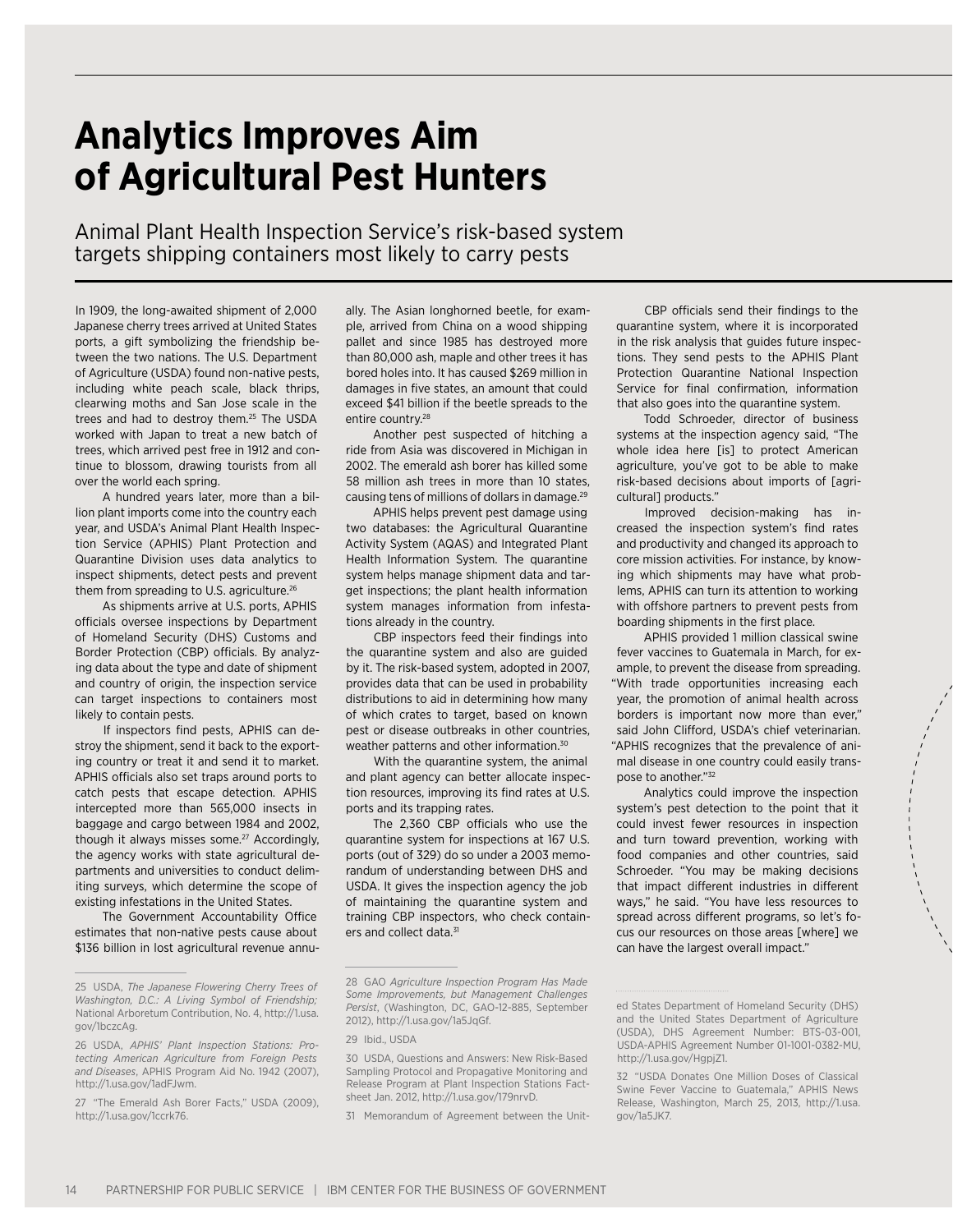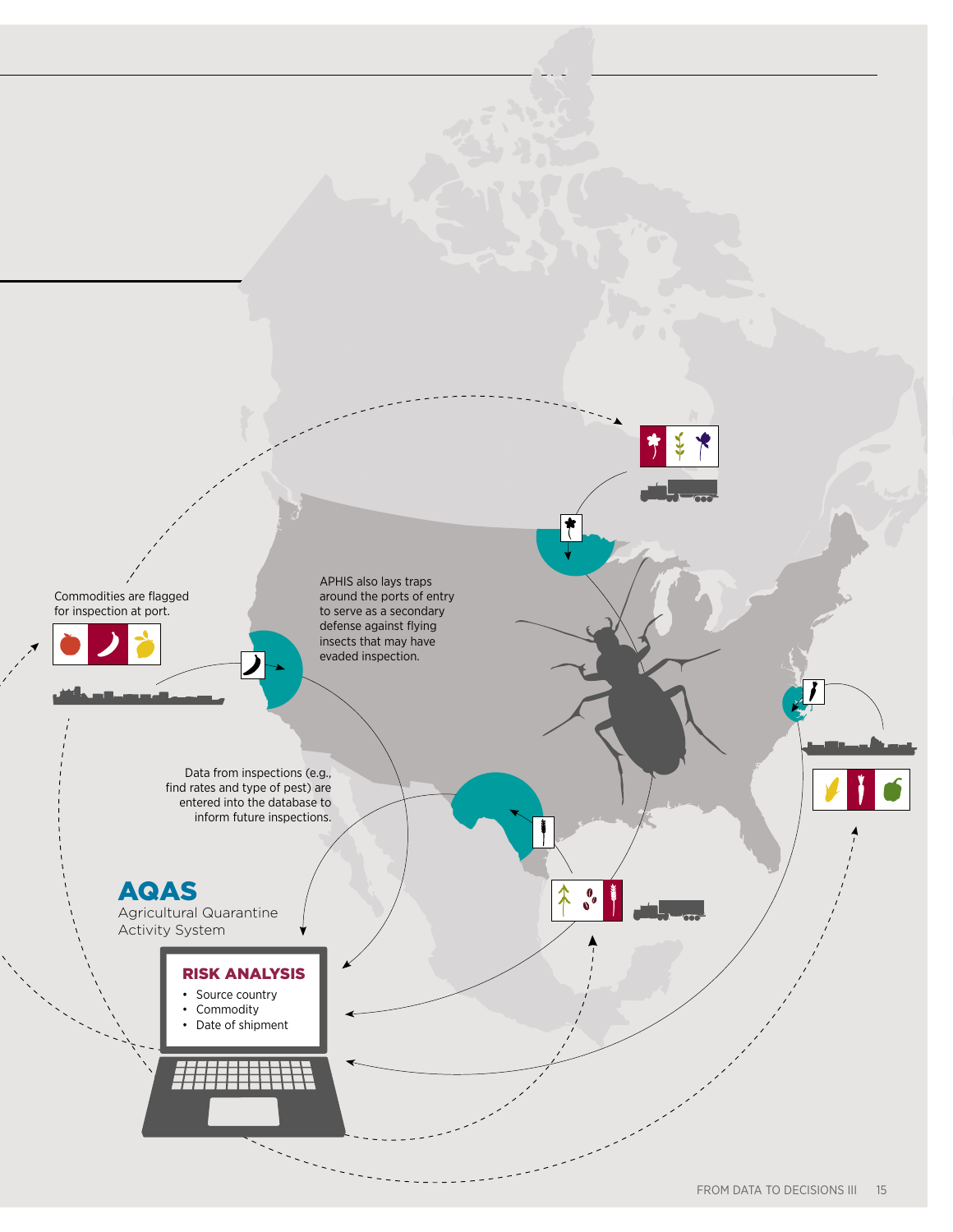## **Taking Veterans' Care from Random to Routine**

The Veterans Health Administration builds a warehouse and many medical tools from its homemade electronic health record

Like most primary care physicians, Stephan Fihn is always busy, regularly behind and often frazzled.

Left to his own devices, when seeing a patient whose age and chronic illness might qualify him for home health care, Fihn was lucky if he even remembered that the Veterans Affairs Department's Puget Sound Healthcare System offered it.

"A patient would come in every three to four months to the clinic, and if I wasn't too distracted, if I wasn't too overwhelmingly busy, and not too behind on my schedule, I would say maybe this patient should go to home care," Fihn recalled. "So whether that patient got into home care depended whether I thought about it, or whether they asked for it, or whether I was familiar with the program. It largely bordered on being a random event."

But home care keeps patients out of the hospital, and can keep them happier, healthier and alive longer, while saving the VHA money. So the VHA needs its primary care providers to get eligible patients enrolled.

Fortunately, Fihn directs VHA's Office of Analytics and Business Intelligence, positioning him to do something to make doctors' referrals routine.

First, Fihn helped come up with the care assessments needs (CAN) score, a predictive analytic tool intended to identify which of VHA's 6.5 million primary care patients are at highest risk of hospitalization or death.

Now his office is creating an online care coordination tool, the patient care assessment system (PCAS), which uses these assessment scores and hundreds of other data points to help 7,000 VHA medical teams coordinate 900 to 1,200 patients each.

"We have a [registered nurse] care coordinator. She's got this list in front of her with patients who are at highest risk and she can go down it systematically now and say, 'Oh I see Mr. So-and-So was in the hospital twice in the last month and he's got a really high risk score and we're not giving him any of these services. Maybe I will go talk with his primary care provider and figure out in our daily huddle which of his patients should be referred to one of these programs,'" Fihn said.

"It's really changed the paradigm from a reactive one, where maybe in the end the only way we would see we were not doing it well was [high] hospitalization rates and we'd have to figure out why," he said. "Now we're looking at our patients at high risk of being in the hospital and saying, 'What services can we provide to keep them out?'"

Both the scores and the assessment system draw from the 80 terabytes of patient statistics and other information collected in VHA's corporate data warehouse, which sucks up data from electronic health records (EHRs) stored in the Veterans Health Information Systems and Technology Architecture (VISTA) at VHA medical facilities. VISTA was created 20 years ago by rogue software tinkerers, many of them doctors, who saw in early personal computers an opportunity to improve how they managed and cared for patients.

The software they designed evolved into VISTA, which VHA offers free online. The EHR system is one of the most widely used in the world. The presence of all that data has inspired VHA analysts to continue innovating and building tools to use it. The data warehouse made the assessment scores and system possible, and helped VHA "do greater comparisons of our patients as they move across our system and as we see differences in treatment," said Gail Graham, the VHA's deputy undersecretary for health for informatics and analytics, and Fihn's boss.

She credits him with building the culture that makes data users out of VHA staffers at all levels. Fihn "is really growing analytics from a basic level of making sure that there is a cadre of people in medical centers and clinics that know how to use Excel, all the way to offering university-level courses in using the data and advanced analysis."

As a result, VHA employees refine and invent new uses for informatics products. The PCAS, for example, was built for registered nurses in concert with registered nurses, who coordinate care for most teams, says clinical program manager Joanne Shear. "Dr. Fihn's office heard the hue and cry across the country: 'How do we know exactly who we have to manage, how do we identify them? Where's the tool that we can interact with the medical record?'"

System developers fully expect the assessment tool will morph as nurses use it—but

only if they see it as a help, not a hindrance, says VHA health information technology lead Tami Box. "The best and most optimized use remains be seen. We are trying to put tools in the hands of the people to use them and then find out how they use them in the best ways."

Box and her team take pains to ask little of first-time users so as not to interrupt their delivery of care. The first release of PCAS, now in use across VHA hospitals, "doesn't have a whole lot of places where users have to enter data," she adds.



Tinkering doctors start using minicomputers to store patient files. After initial resistance, the homemade electronic health records are adopted VHA-wide.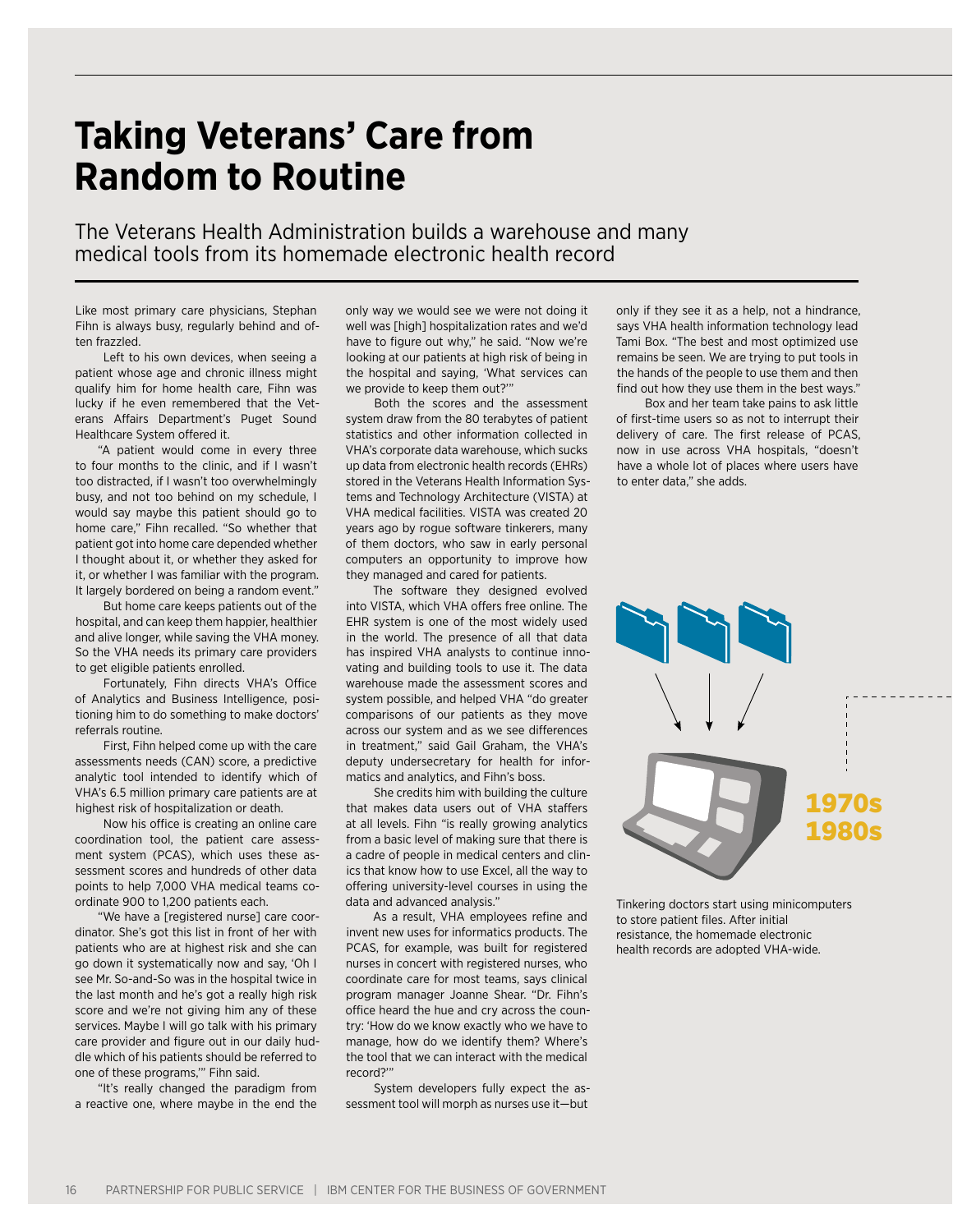

FROM DATA TO DECISIONS III 17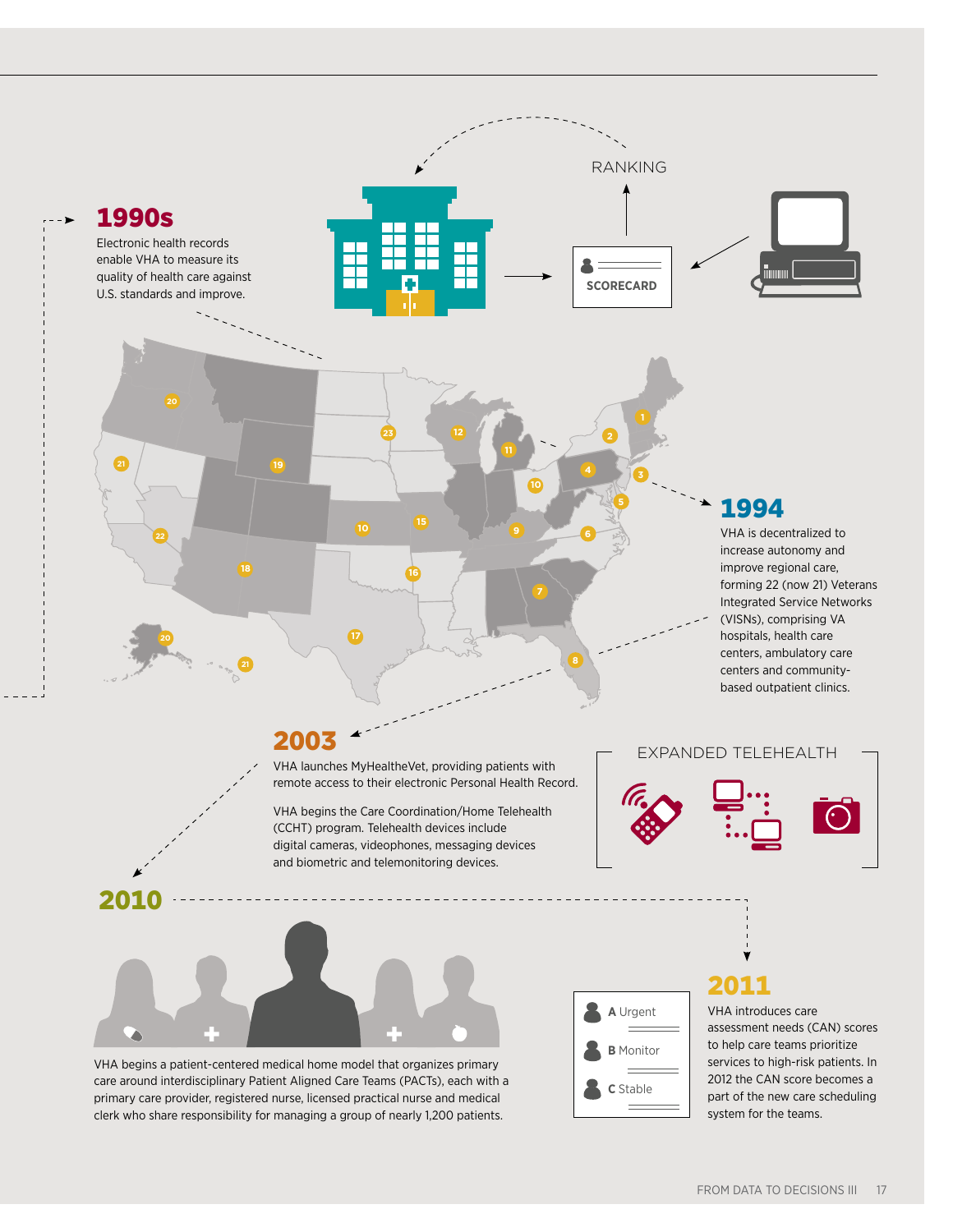## **Collaborate with other agencies to collect data and share analytics expertise**

Most analytics pathbreakers are strikingly collaborative. They seek out like-minded souls who might already have collected data they can adapt to their purposes or who have developed new methods for prying out or combining it.

The U.S. Agency for International Development (USAID), for ex-

ample, specifically created the Famine Early Warning Systems Network (FEWS NET) to be collaborative. From the start, USAID paid other agencies for expertise, data and analysis. The network comprises staff from the Agriculture Department (USDA), scientists and data from the U.S. Geological Survey (USGS), analysts and data from the National Aeronautics and Space Administration (NASA) and the National Oceanic and Atmospheric Administration (NOAA), contractor decision support and in-country staff, as well as alliances with a host of humanitarian aid and government agencies.

Most famines are caused by environmental shocks, such as droughts. USAID knew plenty about food assistance, but far less about the causes of those shocks and

the socioeconomic conditions that turn them into food emergencies. To find out, the network draws data from a variety of sources, including meteorology and climatology, agricultural monitoring and harvest assessment, food market and trade analysis, health and nutrition outcomes, livelihoods analysis and food-needs tracking.

From its beginning in 1986, FEWS NET used data from social and physical scientists to improve how US-AID targets the most vulnerable populations for food aid. For more than 15 years, it has used participating agency program agreements (PAPA) and participating agency service agreements (PASA) to pay other agencies for people and information.

"Somebody would say, 'I understand these guys have a new way of measuring rainfall, let's go talk with them,' and they would say, 'There's this guy over at NASA that actually is in control of the imagery, so why don't you make an arrangement with him,'" said FEWS NET program manager Gary Eilerts. "So we made an arrangement with [NASA's] Goddard Space Flight Center to get imagery … then we had [NOAA] giving us better rainfall estimates … and USGS trying to help us put it together in spatial perspective."

Eilerts, a USDA employee who works at USAID managing the famine network, draws up and oversees agreements with NASA, NOAA, USGS and USDA. The agreements permit USAID to pay other agencies for inherently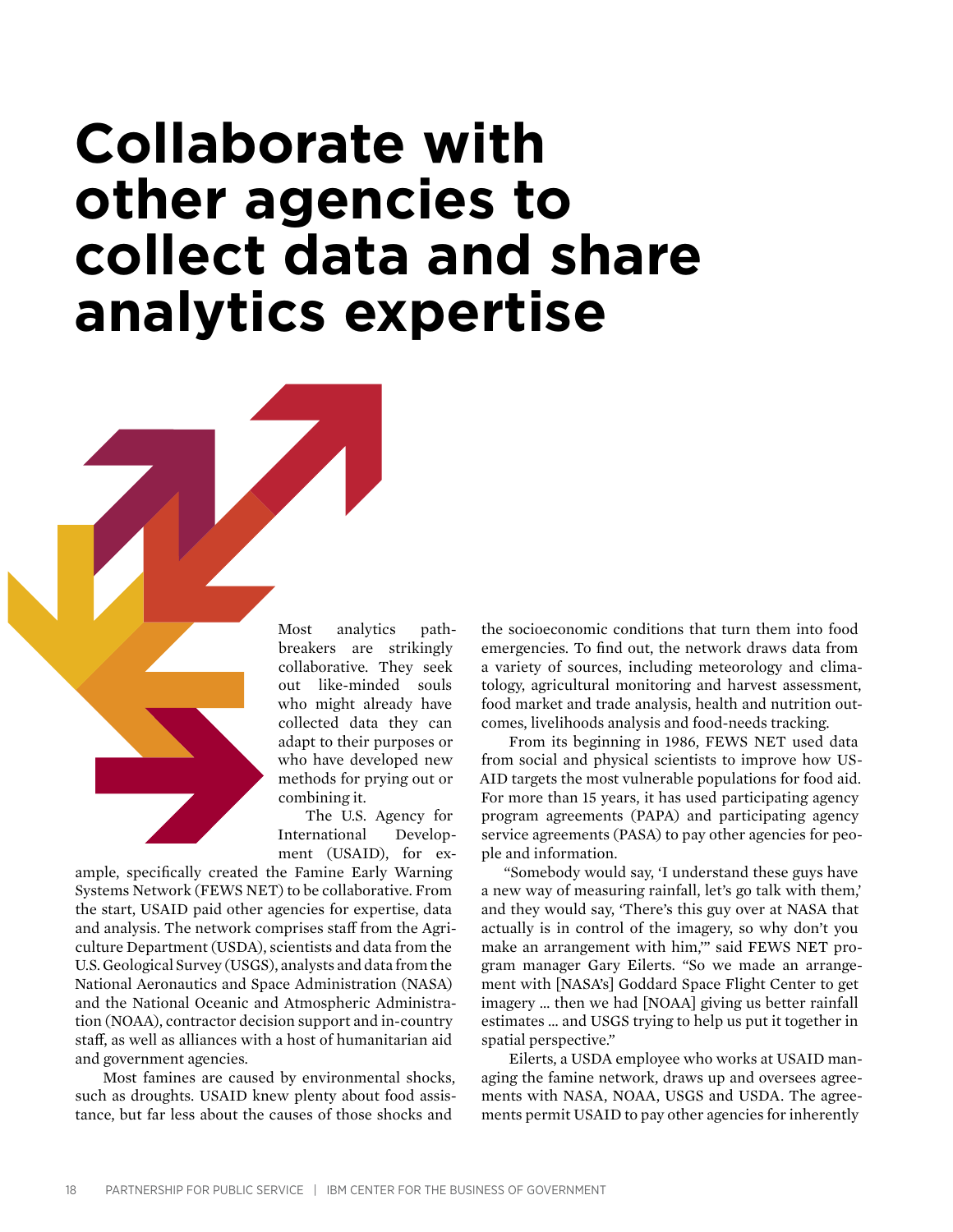governmental services and facilities that are "particularly or uniquely suitable for technical assistance, are not competitive with private enterprise, and can be made available without interfering unduly with domestic programs."33

The famine network has a program agreement with the geological survey for six scientists and two managers, for example, while the NASA agreement covers satellitecollected data products on vegetation, rainfall and other underlying environmental causes of food insecurity and famine, particularly climate change.

#### Don't Reinvent the Wheel

NASA is building a version of its land information system (LIS) for the famine network. Its Goddard Space Flight Center developed the software framework to improve assessment of ground conditions. It lets scientists run more than one model of a portion of the Earth's surface at a time to come up with precise predictions of soil moisture and other interactions between the atmosphere and the land. The land system is itself a collaboration: The Air Force Weather Agency (AFWA) and Army Corps of Engineers helped pay for NASA to develop it.

"When I provide an investment into the LIS system, that's because I need a certain capability added to it," said John Eylander, a co-founder of the collaboration between NASA and the weather agency. "Everybody basically said, 'Let's not reinvent the wheel. Let's go and collaborate with NASA and benefit from that partnership.'"

The science agencies in the famine network benefit not only by receiving funds for remote sensing

and data products, but also by getting feedback on those products. The network's in-country staffers compare satellite data with what they see on the ground, for example, a quality check whose importance "cannot be overstated in the development and maturation of remote sensing," wrote NASA biospheric research scientist Molly Brown.<sup>34</sup>

Every year, the network holds a science day to keep its social and physical scientists aware of each other's activities, discoveries and capabilities, says USGS's Jim Verdin. "We bring each other up to date through a series of presentations," he said. "It keeps us abreast of what our colleagues are doing, but it also informs the social science food analysts as well." Learning about advances in physical science data collection and analysis lets FEWS NET social scientists understand what new or more sophisticated questions they can get answered.

The meetings also uncover new data that leads to better analysis. For example, Verdin discovered at a recent meeting that NASA had funded one of the geological survey's university partners to review past satellite images to determine the amount of water accumulated seasonally in the United States and Central Asia. "It's going to give us the opportunity to go back and compare the model in real-time and retrospective analysis."

Some analytics-driven agencies rely on others not just to share, but also to collect their data. For example, the Agriculture Department's Animal Plant Health Inspection Service (APHIS) populates its Agricultural Quarantine Activity System (AQAS) with data collected by agricultural import inspectors working for the DHS's Customs and Border Protection (CBP) bureau.

The quarantine system, adopted in 2007, helps CBP determine which containers to inspect based on data about known pest or disease outbreaks in other countries, weather patterns and other information that increases the likelihood that a shipment is infested.

In 2003, DHS and USDA signed a memorandum of agreement assigning about 3,000 APHIS inspectors to CBP. Under the agreement, APHIS trains the inspectors.<sup>35</sup> The service also relies on state and local governments, academics and alert citizens to report unusual instances of damage to plants or other indications that bugs or diseases escaped the ports.

 CDC also turns to others for data, relying on 87 public-health laboratories across the country, at least one per state, to provide samples to compare against the database of more than 500,000 bacterial DNA fingerprints in PulseNet. CDC provides grants to the labs to buy the equipment and to pay some of the employees who use it to prepare samples.

CDC scientists run the DNA images captured from samples taken from suspected victims of foodborne illness against the database to detect multistate outbreaks. Scientists analyze matches of more than two similar patterns, which are considered possible outbreaks. Confirmed results trigger investigations by local public health department epidemiologists to find the source.

In addition, Food and Drug Administration and USDA laboratories have begun using PulseNet to track data on pathogens to catch illnesscausing bacteria before people get sick. USDA and FDA also have the authority to recall products or regulate meatpacking plants and farms as a result of PulseNet's and public health officials' findings. The wealth of information and collaboration

<sup>33</sup> Famine Early Warning Systems Network U.S. Geological Survey Participating Agency Program Agreement.

<sup>34</sup> Brown, *Famine Early Warning Systems and Remote Sensing Data*.

<sup>35</sup> 2003 Memorandum of Agreement between DHS and USDA, http://1.usa.gov/ GzzeZN.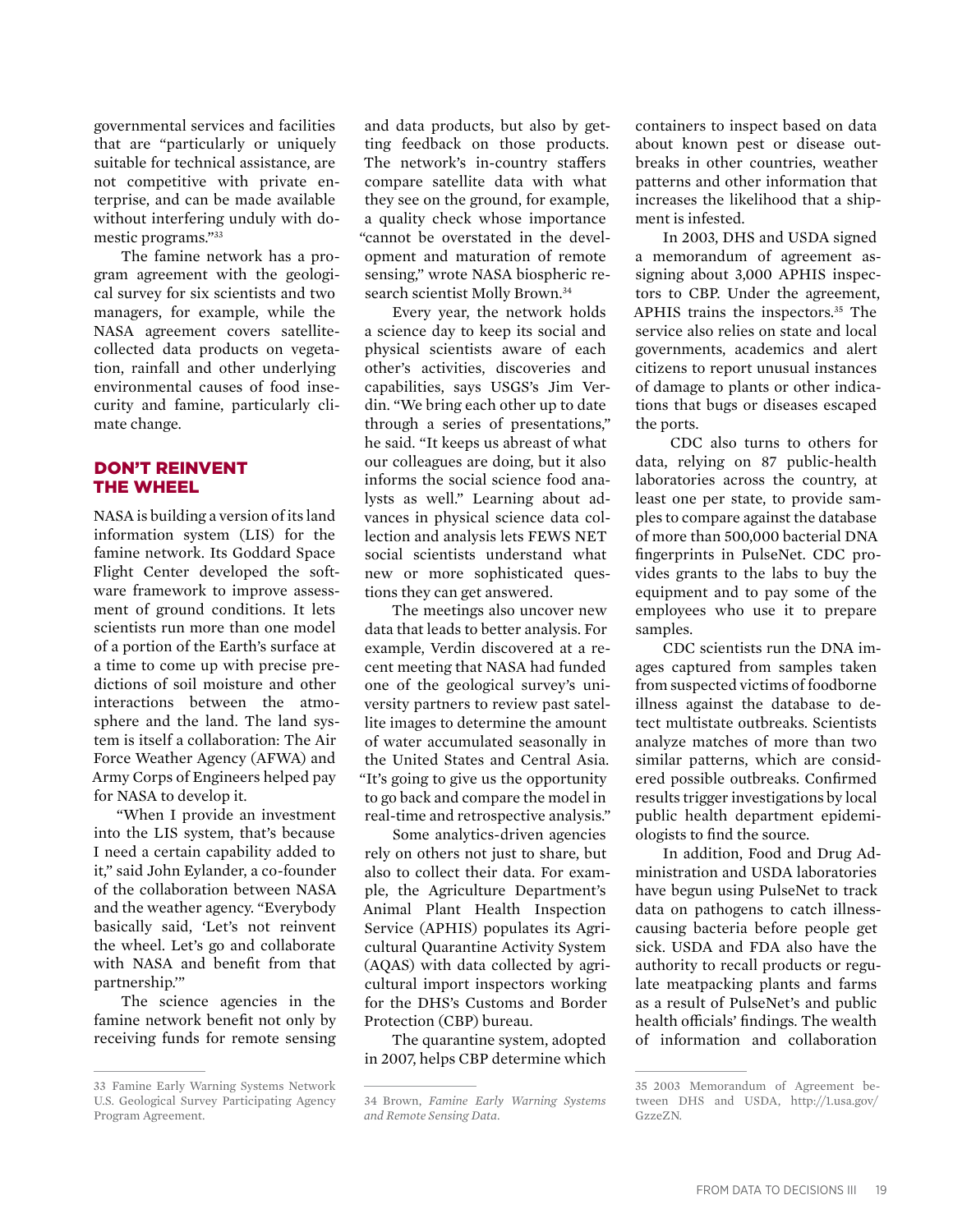is allowing a quicker response that keeps consumers safer.

"In the past, CDC handed off the identification of a foodborne bacteria to FDA with little more information or assistance. What's happened in the last few years is bringing regulatory partners [FDA, USDA] upstream into the process," said CDC's Ian Williams. "Our lane is 'what's causing the outbreak,' and they get the food off the market, but we really collaborate in the gray area in the middle, which is becoming quite a large area."

NASA's applied sciences research and development programs, such as the LIS, must develop transitional partnerships with organizations that can put the research and development projects into practice. The leading land system scientist and her team at Goddard were completing the last couple of years of initial NASA funding when she "hit the road to socialize the LIS concept," and the AFWA showed interest, Eylander said.

As Air Force weather chief technology officer at the time, Eylander

invested in the system with money from a special fund for updating, improving and delivering new weather science that stems from authority provided under the Economy Act (1932).

That act permits federal agencies to pay one another for goods and services as long as they can provide them more cheaply and conveniently than the private sector can. Eylander's current organization, the Army Corps of Engineers Cold Regions Research and Engineering Laboratory, uses the statute's acquisitions clause to sponsor collaborative research and development with other non-DOD government organizations that can accept reimbursable funds. "It's a very handy way to encourage interagency collaboration and reduce duplicative projects."

Eylander can use the clause to benefit current projects by buying science data from NASA or the AFWA, for example. "I think you get more out of the investment because the collaboration usually leads to increased productivity," he said.

"I don't have all the answers myself, but they're very, very difficult problems … So the only option you have is to share and collaborate."

#### Insights for your analytics program

Analytics pioneers shared and added to one another's data and expertise in a variety of ways:

- Most often, they used legal authorities to buy data and the experts and software to analyze it.
	- Some used the government-wide provisions for interagency acquisitions under the 1932 Economy Act.
	- Others relied on agency-specific authority, such as the participating agency program and service agreements provided for under the 1961 Foreign Assistance Act, which created USAID and permits it to use other agencies' resources when they are uniquely suitable for technical assistance in education, health, housing or agriculture.
- Another form of interagency agreement, a memorandum of understanding, enabled CBP to collect data and USDA's APHIS to analyze

it, helping both agencies meet their mission goals.

- NASA has created research and development programs whose funding is contingent on recipients' promoting their products to other agencies that can apply them and might invest in developing them further.
- CDC used grant money to help public health labs acquire the equipment they use to process DNA samples for matching against the PulseNet database.
- Annual science days give FEWS NET collaborators insights into each other's work on famine, preventing duplication and augmenting other projects across participating agencies.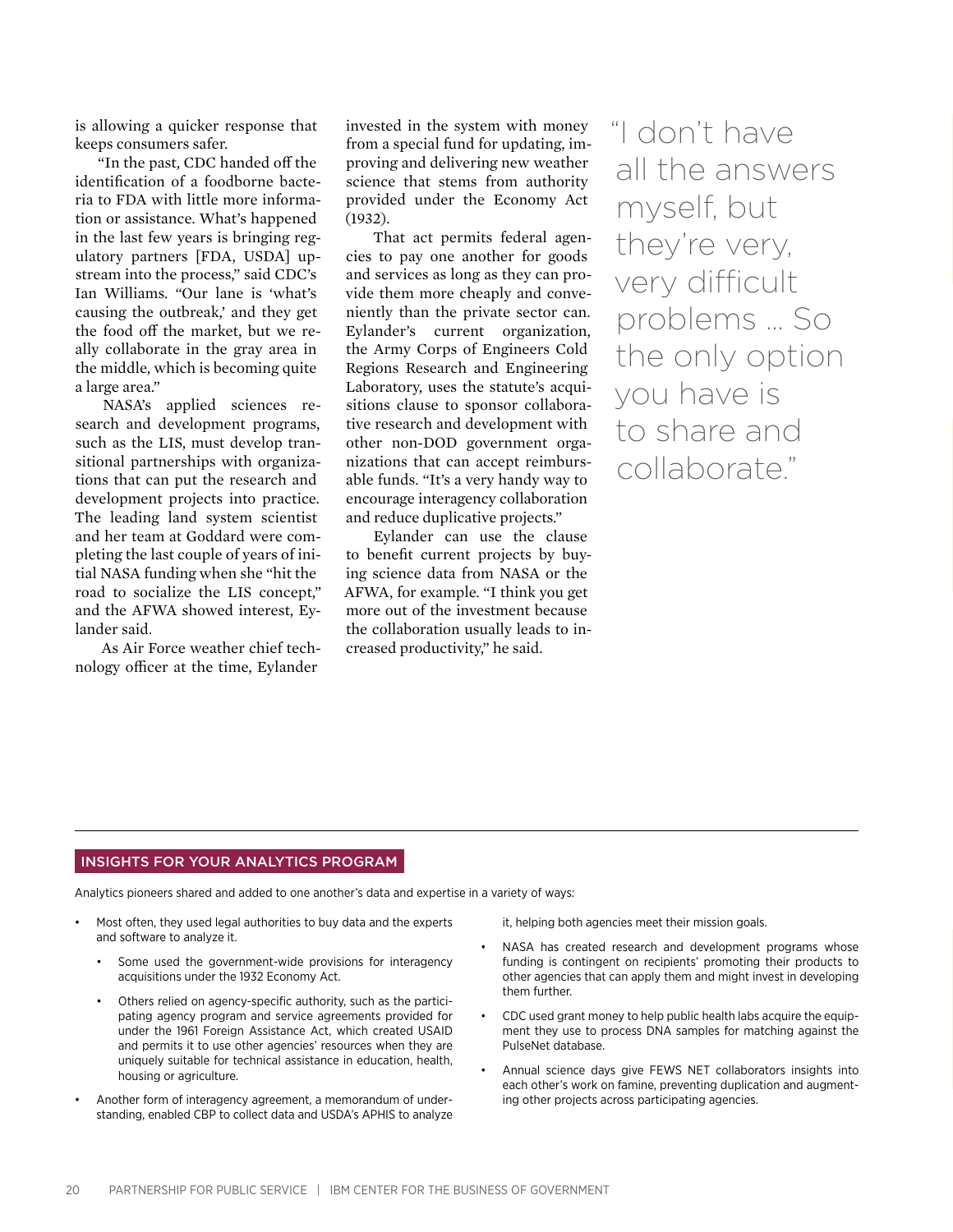## **Develop data to demonstrate return on investment**

Mature analytics programs have struggled to define and measure the outcomes of their efforts. New projects, too, are challenged to demonstrate return on their data investments. But as programs vie to survive deficit-reduction budget cuts, demonstrating ROI no longer is optional.

The most powerful ROI estimates mix real-world results and cost-benefit analysis. The Centers for Disease Control and Prevention applies such a measure for PulseNet. Its outcome measure is the number of outbreaks identified and number of people sickened by each one. The cost-benefit analysis measures the cost of the program against the health expenditures it prevents.

So far, the number of outbreaks detected is up and the number of people sickened is down since PulseNet's inception. It began in 1996 and helped identify 13 outbreaks in the first six years. In the next five years, PulseNet caught 19 outbreaks. On the cost-benefit side, the system costs less than \$10 million a year to operate and it prevents national health expenditures of \$291 million a year on average, according to academic research.36

The Medicare fraud prevention system helped prevent an estimated \$32 million in expenditures in 2012

<sup>36</sup> Robert L. Scharff, "A Model of Economic Benefits and Costs from PulseNet," Department of Consumer Sciences, The Ohio State University, Agricultural Research and Development Center, 2010, presentation slide 13, http://bit.ly/18GMGmU.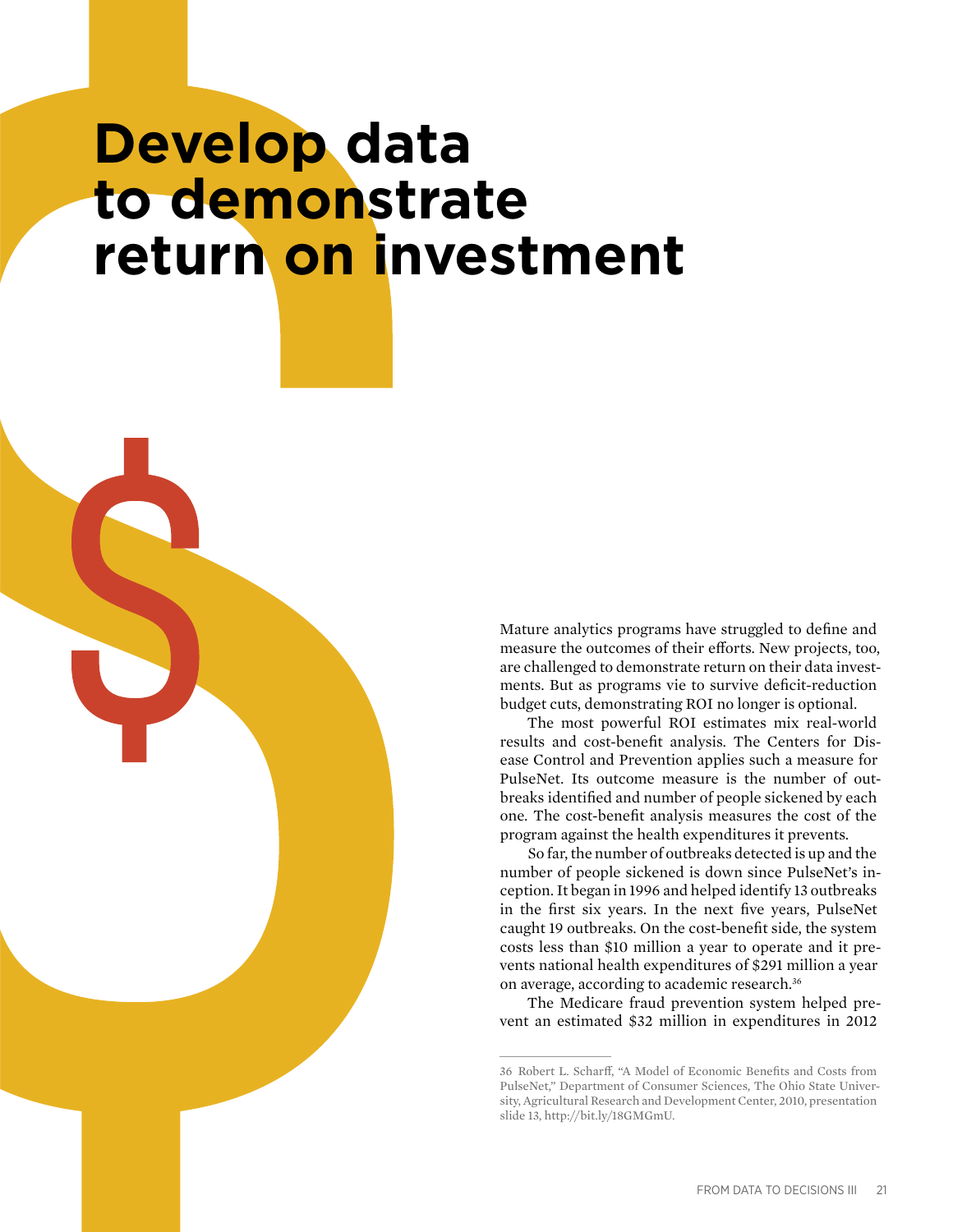by provoking changes in medical provider behavior and enabling the Centers for Medicare and Medicaid Services (CMS) to revoke billing privileges, deny claims and suspend payments.37

PulseNet also proves that big results don't always require big data. At about 15 megabytes (15 million bytes), its database is dwarfed by some others, for example the Veterans Health Administration's 80-terabyte (80 trillion bytes) corporate data warehouse, which houses information from patients' electronic health records.

The Defense Department (DOD) hasn't yet come up with an estimate of the return on investment for its biometrics program, which cost \$3 billion from fiscal years 2007 to 2012.38 The program collects facial photographs, iris scans and a full set of fingerprints from non-U.S. citizens in Afghanistan, as it did in Iraq until American troops left at the end of 2011.

"Military guys view ROI as some sort of MBA thing that doesn't apply," said John Boyd, director for defense biometrics and forensics, in the office of the Assistant Secretary of Defense for Research and Engineering. "What resonates better, at least within DOD, is more of a risk-assessment standpoint, in other words … more of an outcome metric."

Without ROI measures, biometrics is at a disadvantage as the Pentagon commences deep post-war budget reductions and weighs programs against one another to determine whether to continue, reduce or stop investment in them. "No objective measurement or understanding of the real or potential value

of DOD biometrics exists," a 2012 RAND study found. Consequently, it is "nearly impossible to determine a return on investment—or, more accurately, current results provided by resources expended—beyond anecdotes about 'bad guys' identified."39

But without an ROI estimate, the biometrics project is more vulnerable when funding decisions are made. Although DOD says it identified 3,000 enemy combatants among the 1.1 million people from whom biometrics were collected in Afghanistan as of 2012,<sup>40</sup> it's difficult to say whether this is a terrific outcome or merely adequate, or whether it could have been achieved more effectively by other means. This kind of comparison among alternate methods for achieving mission goals is increasingly necessary as budgets shrink. But it's impossible to do without "objective measurement of outcomes and the performance levels of alternative strategies," a 2012 study of federal law enforcement performance measurements found.41

Calculating ROI can be especially challenging for programs that use analytics to prevent bad things from happening. "As you're moving toward prevention, one of the important things to measure is costs that are avoided," said Kelly Gent, a leader of CMS's Fraud Prevention System. "If you prevent something from happening, there is nothing to count: That billing did not occur or [those] claims were not denied because they were never made."

That means program staff must come up with novel ways to measure the savings from what wasn't allowed to happen or to continue. "We look at previous billings of providers we removed from the program—we look at their historical billings or those of like providers—and project what would have been paid had we allowed them to remain in the program," Gent said.

Because predictive analytics is just now being adopted more widely in government, methods for estimating its ROI will require continual refinement. For example, the Department of Health and Human Services inspector general questioned CMS's cost avoidance accounting in a review of the 2012 report to Congress on the fraud prevention system; the inspector general found that the \$7.3 million CMS reported saving by revoking provider privileges for improper billings might be inflated.

"The department's methodology assumes that not one of the claims submitted by the provider was a legitimate claim," the IG wrote.<sup>42</sup> Yet he found that patients received the same services from other providers after the revocation, proving at least some of the claims were appropriate.

The IG also questioned CMS's claim of saving \$68 million by referring suspected fraud to law enforcement agencies. Some cases probably were dropped, he reasoned, while in other cases, fines and penalties for fraudulent activities might have boosted returns higher than accounted for by CMS's estimate.

He also found inaccurate the estimated ROI that CMS reported: \$3.30 for every dollar spent on the prevention system. To derive the ROI, CMS divided the total actual and projected savings by a summary of first-year costs, but the agency

<sup>37</sup> CMS, Report to Congress Fraud Prevention System First Implementation Year (Washington, DC, Dec. 14, 2012), 24, http://1. usa.gov/1bmPrzB.

<sup>38</sup> Shontz et al., *An Assessment of the Assignments and Arrangements of the Executive Agent for DoD Biometrics and Status Report on the Biometrics Enterprise*.

<sup>39</sup> Ibid.

<sup>40</sup> GAO, *Defense Biometrics: Additional Training for Leaders and More Timely Transmission of Data Could Enhance the Use of Biometrics in Afghanistan*.

<sup>41</sup> John Whitley, "Five Methods for Measuring Unobserved Events: A Case Study of Federal Law Enforcement," IBM Center for The Business of Government, October 2012, 10, http://bit.ly/19RgDRu.

<sup>42</sup> Health and Human Services Department Office of Inspector General, *The Department of Health and Human Services Has Implemented Predictive Analytics Technologies But Can Improve Its Reporting on Related Savings and Return on Investment* (Washington, DC, A-17-12-53000, September 27, 2012), 6, http://1.usa.gov/1fDyrHa.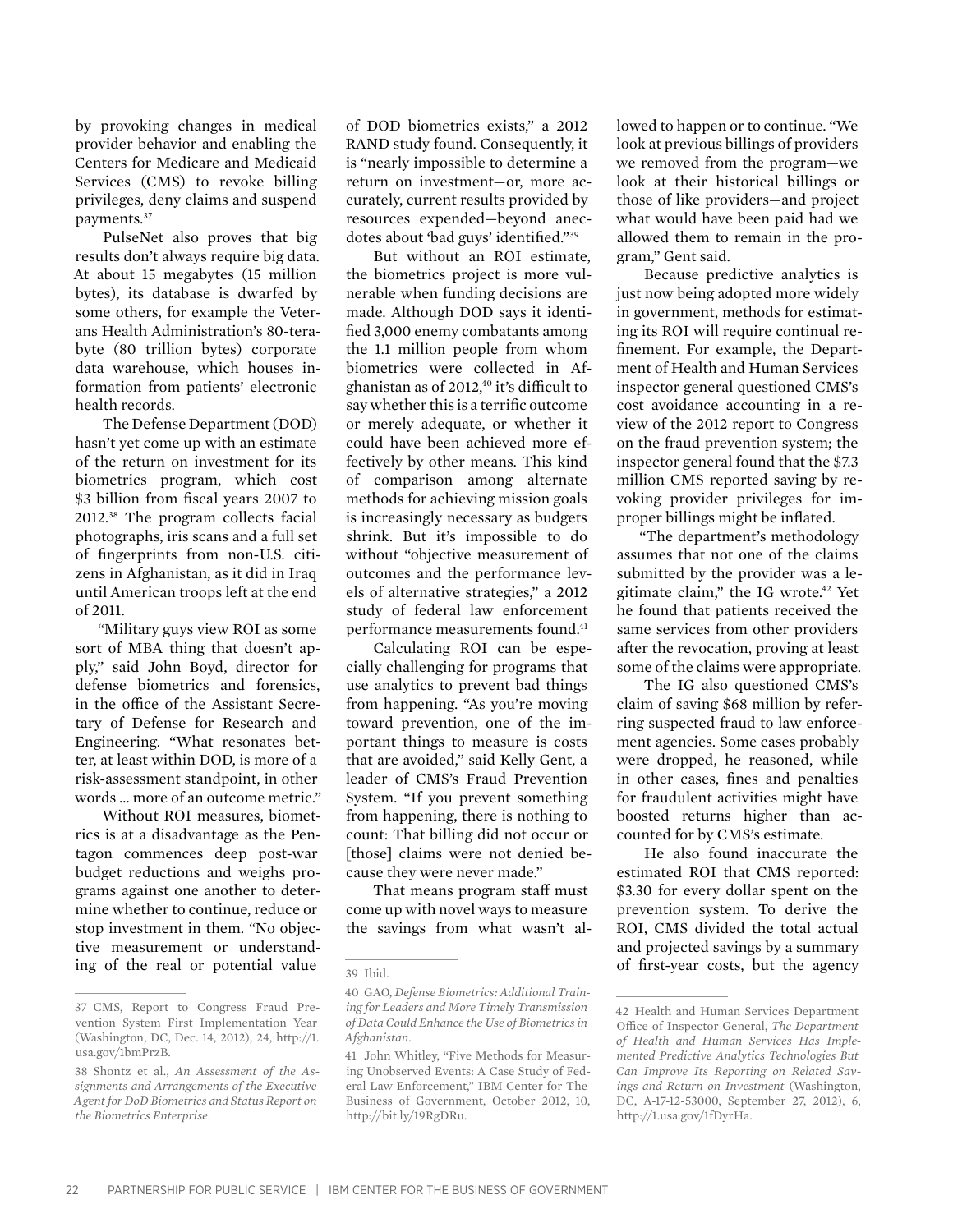overstated the savings in some cases while understating them in others, and failed to report some costs, the IG found.

CMS concurred with the IG and is taking corrective action. Since CMS's fraud protection system is the largest predictive analytics-based program of its kind in government, the IG's recommendations offer practices other predictive analytics users should consider.<sup>43</sup>

For example, he suggested that CMS require its contractors to track the amounts of money recovered as a result of leads generated by the analytics system. CMS also should coordinate with law enforcement agencies to improve the reporting of outcomes of investigations and prosecutions stemming from leads generated by the system. He noted that because CMS used savings—actual and projected—to calculate ROI, it should also have reported all actual

and projected program costs.

Preventive analytics programs also might consider adopting ROI estimation methods similar to those proposed by John Whitley in his 2012 study of federal law enforcement agencies. Whitley offers several approaches for gathering and analyzing data to help determine the effect of federal programs on fraud, tax evasion, drug smuggling or other unobserved activities.

He recommends inventorying applicable data available within the agency or from others, and looking for ways to estimate program effects by combining it or enhancing its collection. Surveys and audits can help evaluate how much to invest in different programs, including analytics. Data-driven inspection programs might experiment with secondary screenings to infer their success or failure.<sup>44</sup>

#### Insights for your analytics program

Long-term data users often had no ROI measures when they began, but developed and adapted them as their projects evolved.

- Most initially reported improved mission outputs and outcomes, for example, the CDC's increasing numbers of foodborne illness outbreaks identified and DOD's numbers of biometrics matched with the subjects on the high-value-target watch list.
- Increasingly, however, they are called upon to deliver cost-benefit and return-on-investment metrics in monetary terms so agency leaders can compare program costs to determine whether data-based efforts are more or less cost effective than alternate strategies.
- To demonstrate ROI, mission analytics programs learned to devote resources to develop data to track financial and other results related in whole or in part to analytics.
- Predictive analytics programs still are refining their cost-benefit metrics and findings and must take care in estimating costs avoided, for example, making certain they report all actual and projected costs.
- To improve their estimates of return on investment, analytics programs can employ surveys and audits, use experimental methods such as secondary screening, and increase and enhance the data they collect.

<sup>43</sup> Ibid., Appendix: Marilyn Tavenner, administrator, Centers for Medicare and Medicaid Services, letter to Daniel R. Levinson, HHS inspector general.

<sup>44</sup> Whitley "Five Methods for Measuring Unobserved Events: A Case Study of Federal Law Enforcement," 15-22.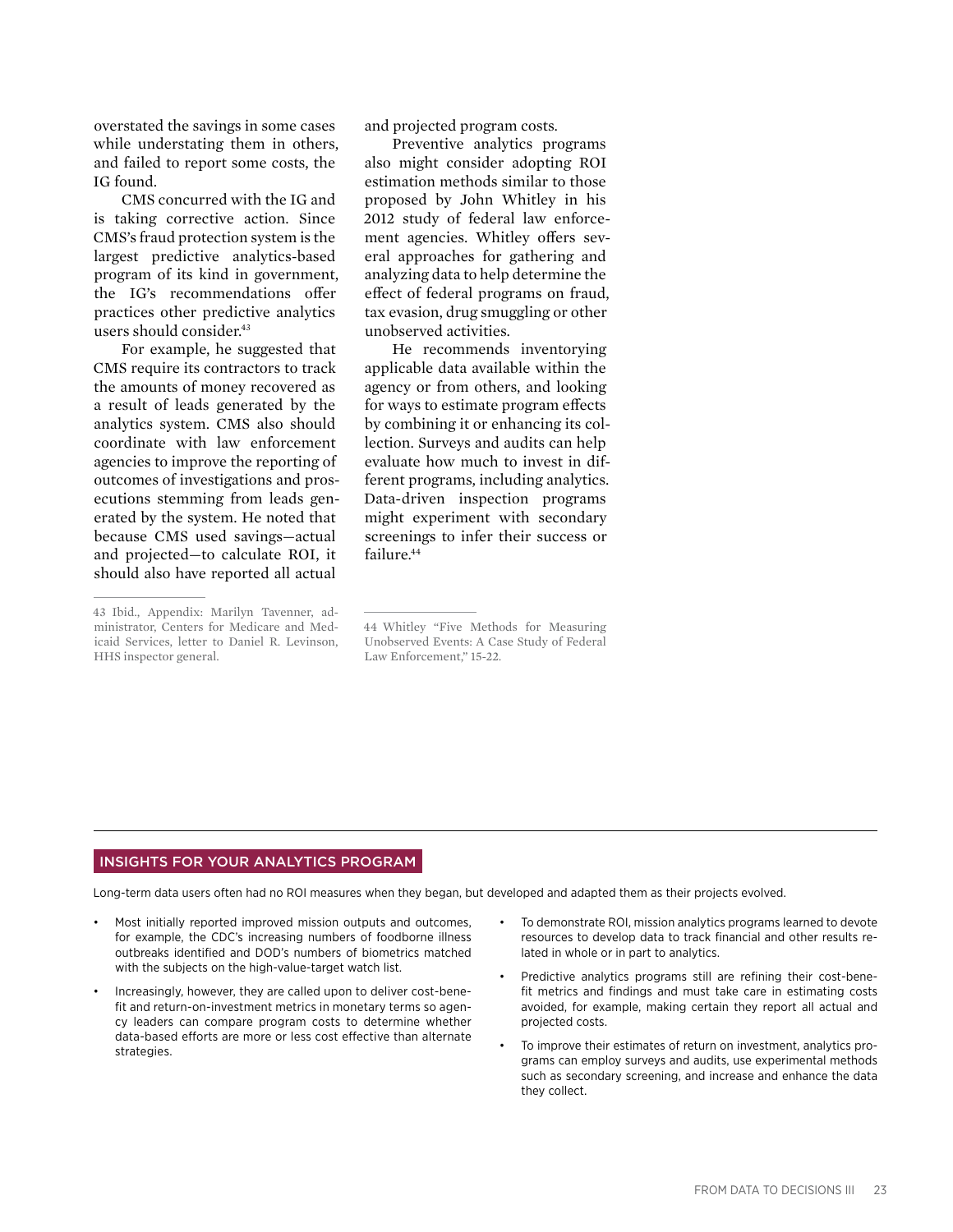## **Give agency leaders clear, concise analysis and proof that analytics are being used to improve mission results**

Among the toughest ROI to demonstrate is for analytics programs that marshal data about unpopular truths to persuade reluctant leaders in government and other organizations to act.

A 2005 task force chaired by former Congressman Newt Gingrich and Former Senator George Mitchell found that the Famine Early Warning Systems Network (FEWS NET) has been, per dollar invested, "one of the most efficient and high-impact efforts that Congress has ever funded, saving millions of lives by catalyzing timely aid $"$ <sup>45</sup>

Yet FEWS NET doesn't claim to have prevented starvation. In fact, in one recent case, its most urgent famine warnings went unheeded, while in another, it was attacked for telling humanitarian agencies no food emergency existed, when they believed otherwise. On both occasions, Gary Eilerts was almost certain the network would be damaged or destroyed.

Food aid organizations had been embarrassed by

<sup>45</sup> U.S. Institute for Peace, *American Interests and U.N. Reform: A Report of the Task Force on the United Nations* (Washington, DC, June 2005), 125, http://bit.ly/17kxZYa.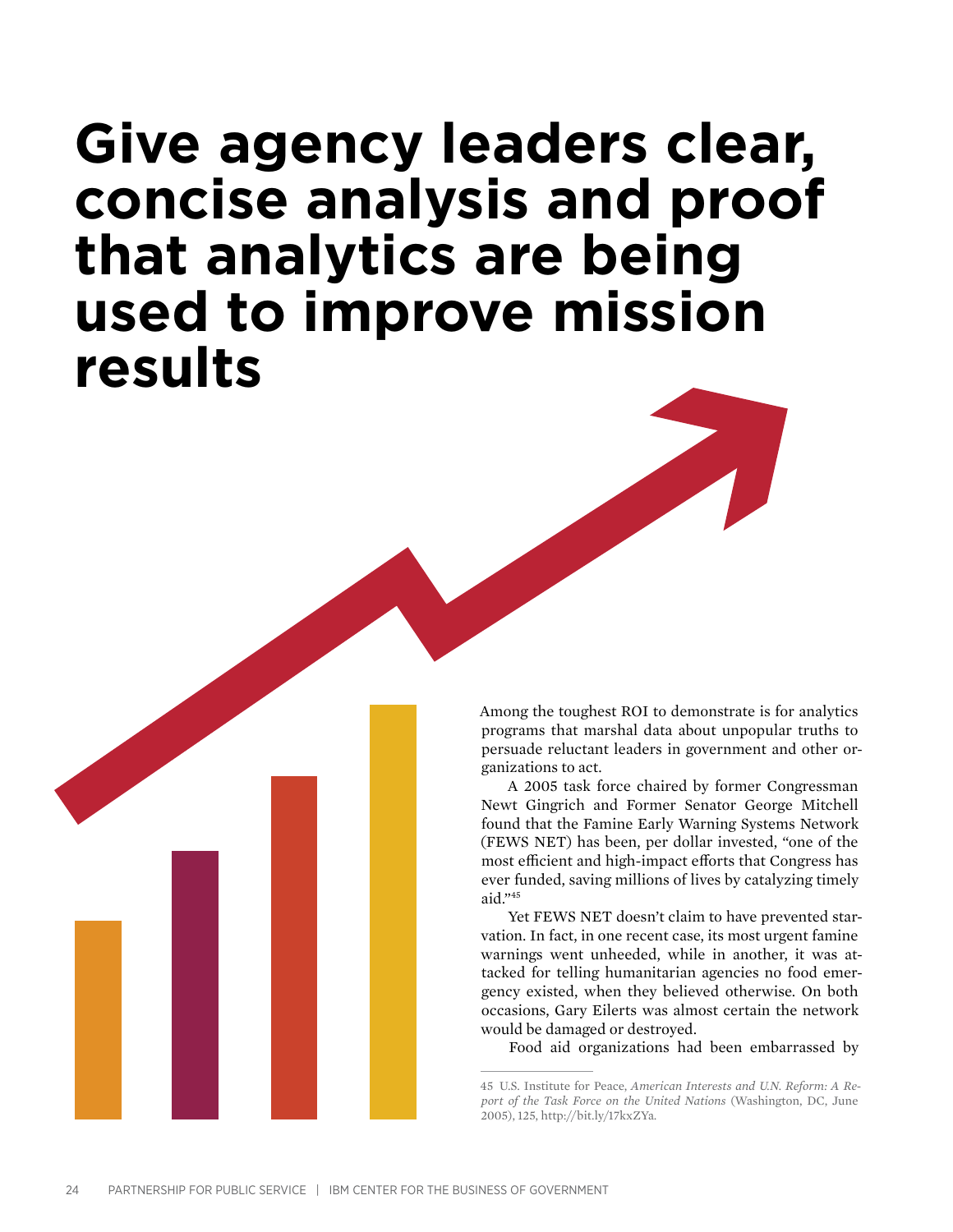their too-slow response to famine in Somalia in 2011. By the time they took notice—after FEWS NET enabled the first-ever real-time declaration of famine in July of that year—tens of thousands of people already had died. The final tally was 258,000 deaths—4.6 percent of the population—due to the food crisis, 10 percent of them children under age five.46

FEWS NET had issued 17 increasingly urgent warnings beginning in August 2010, but to many aid officials, dire conditions looked little different than normal for Somalia.<sup>47</sup> What's more, the hardest-hit areas were controlled by al Shabaab, a group the United States had labeled terrorists, and its fighters were killing aid workers. FEWS NET hadn't been able to overcome aid agencies' crisis fatigue and caution.

"When we made the declaration of famine we did have discussions about whether this was going to sink us," Eilerts recalled. "When we tried to convince people, we thought it was a fairly difficult case and people were really not on board. Then, on July 11, when we made the declaration, by that time everybody was starting to see people walking out of Somalia; they were dying on the road. Everybody kind of fell in line."

As John Whitley has pointed out, providing objective data in cases of political contention can "help focus debate on choices between factbased alternatives."48 Persistence in presenting data derived from analytics keeps facts front and center and difficult to ignore even when they point to unwelcome conclusions. In Somalia, the famine network was able to perform market analyses that led to delivery of monetary aid for food purchases even when it was almost impossible to send in food itself.

#### Use Data to Drive Home Hard Truths

A few months later, another famine appeared to be brewing in the Sahel—the continent-wide region between the Sahara Desert to the north and the Sudanian savanna to the south—particularly in Niger. This time FEWS NET, almost alone, said the problem was not acute but chronic, and advised against massive humanitarian assistance.

"Everybody was embarrassed by having missed the Somalia issue," Eilerts said. "Then, all of a sudden, within a month or two, the Sahel starts heating up and people say, 'Aha, we're not going to get caught again. We're going to start moving and acting and doing everything we can.' And then here we are saying, 'Wait a minute guys, no, you don't need to.'

 "It was just hard for them to rationalize. 'Wait a minute, we just had a famine over here and we missed it, and here's one now and it looks like it's been here forever and it's the same characteristics, and now you don't want us to respond?'"

In the end, it was analytics that saved FEWS NET. The data proved out on the ground.

"We had a lot of data. I went out on the road with a slide show that I showed 50 times. I said, "Here's how this year stacks up against the context," said Eilerts. "What happened was that a lot of the governments out there agreed with us … a lot of the people in the government of Niger even. They said, "You know, this is not a famine.'"

Providing objective data in cases of political contention can "help focus debate on choices between fact-based alternatives."

<sup>46</sup> London School of Hygiene and Tropical and the Johns Hopkins University Bloomberg School of Public Health, *Mortality Among Populations of Southern and Central Somalia During 2010-2012* (Rome, Washington, DC, May 2, 2013) 8, http://uni.cf/16DwQNK.

<sup>47</sup> Mija-Tesse Ververs, *East Africa Food Security Crisis – An Overview of What We Knew and When Before June 2011* (Assessment Capacities Project, Geneva, 12 July 2011), Annex 1*,* http://bit.ly/1eUPmDJ.

<sup>48</sup> Whitley, "Five Methods for Measuring Unobserved Events: A Case Study of Federal Law Enforcement," 10.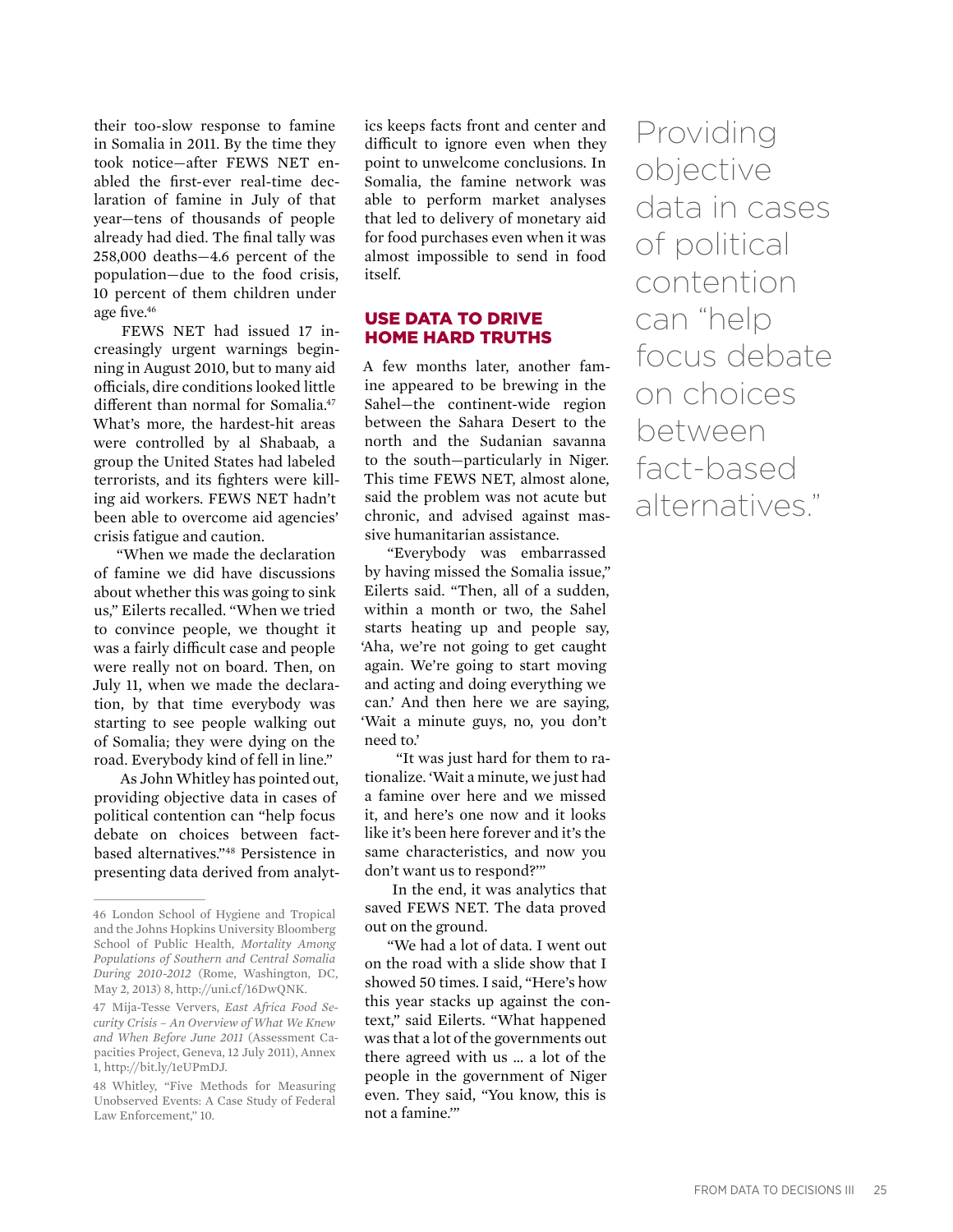#### Capture the Big Picture

Because the famine network doesn't control food aid or development efforts, it can't draw a direct line from its efforts to deaths from starvation prevented. Its power is in presenting data analysis so well and so persistently that it is hard for officials to ignore.

"We've worked really hard in the last year or so on making sure we have four or five sentences that really capture the big picture of what's going on so an undersecretary at the State Department running down the hall or so USAID [officials] can really understand," said Erin Martin, who works with FEWS NET contractor Chemonics.

The company has a Washington, DC-based decision-support team that hones reports from field staff so busy leaders get the message quickly. "They are critical interlocutors in ensuring analysis is solid, clear, substantiated and explained well and clearly," Martin said.

Cara Christie, a USAID consumer of FEWS NET analysis, says

the efforts are succeeding. "Having that data and those reports is absolutely critical, not only to planning, but to our confidence about what is going to be needed and what we need to do now to be ready. The level of detail they have on a number of factors that affect food security is rather astounding."

In Somalia, she said, "one of the things we were able to do with FEWS NET was use their information and review the feasibility of using the market and market system to get assistance to the populations that were most in need …. We just peppered them to get really fine analysis of the individual markets. And it worked. I think it's just a tremendous credit to FEWS NET that they were able to provide that in such a strained environment."

Christie views FEWS NET's at first unheeded Somalia warnings as successful. Without them, she says, "I think the fatality figures from Somalia would have been shockingly higher and we probably would not have known what was going on there until significantly later. We

would not have known this was a record drought."

The DOD biometrics program hasn't fared as well as FEWS NET in communicating its value. Troops and officers in the field generally support the program but senior officers and civilians don't, according to Boyd. "Training for leaders does not fully support warfighter use of biometrics," the Government Accountability Office (GAO) found.49

"My office and others intend to go to the National Defense University, the Eisenhower School to provide seminars to senior leaders on the importance of biometrics," Boyd said. It remains to be seen whether those efforts will be sufficient to win the backing biometrics needs to survive.

#### Insights for your analytics program

Data programs with long track records found they had to deliver analysis leaders could use and support.

- The absence of a powerful sponsor can hobble an analytical effort even when it shows mission achievements, as DOD biometrics backers have discovered—especially now, when programs vie for funding as budgets are cut.
- Mature programs struggled when delivering analytics-based messages leaders didn't want to hear, but made headway when they persisted in presenting the supporting data.
- Program managers learned to use leaner, punchier and more visual methods for presenting their findings so senior officials could absorb them and get the main points quickly.
- Programs that grew from the grassroots, such as VHA's VISTA, survived resistance by demonstrating their effectiveness in terms of broad user adoption.

<sup>49</sup> GAO, *Defense Biometrics: Additional Training for Leaders and More Timely Transmission of Data Could Enhance the Use of Biometrics in Afghanistan*, 12.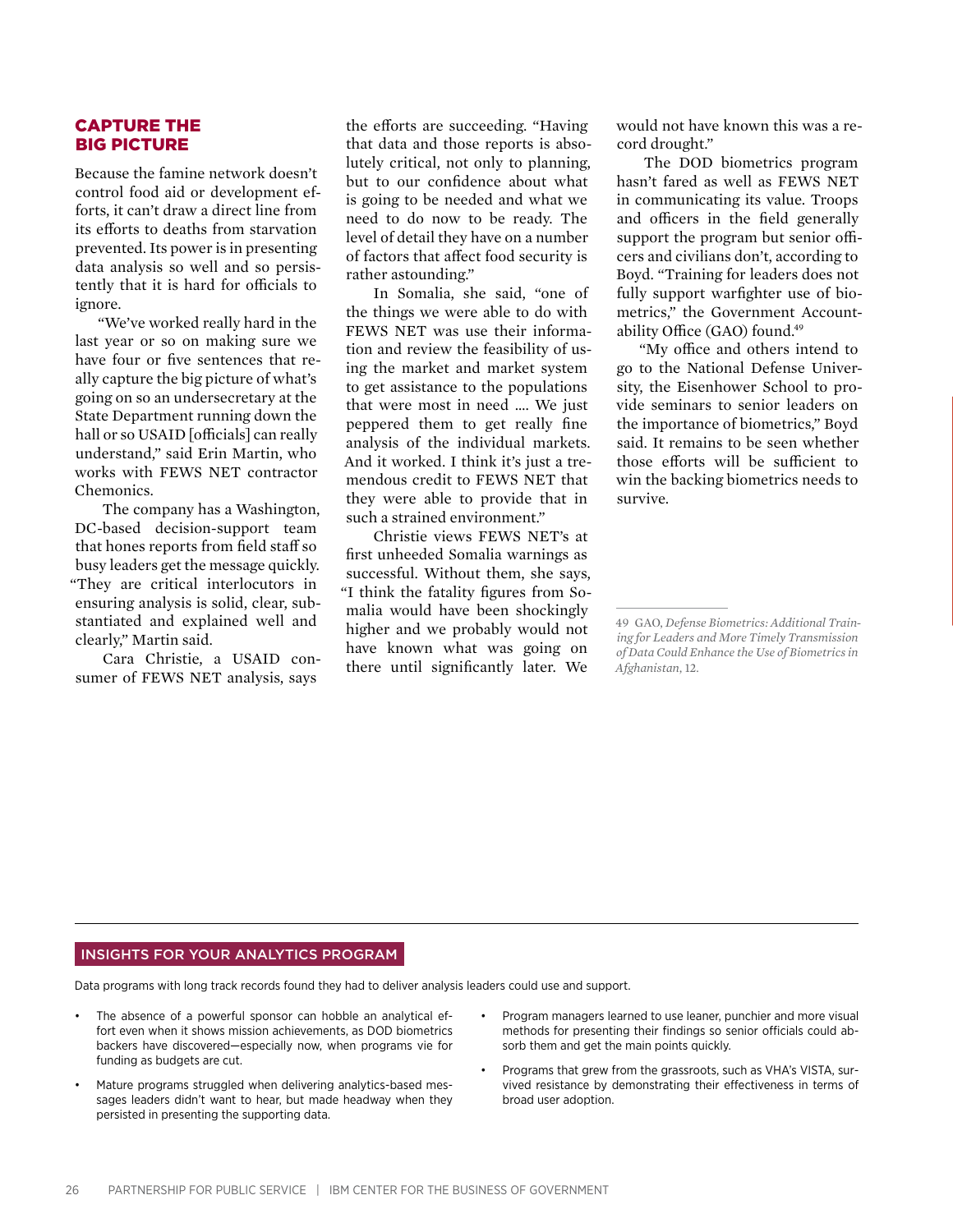## **To encourage data use and spark insights, enable employees to easily see, combine and analyze it**

In mature data programs, non-managers often applied analytics spontaneously, even before leaders received training on driving data use, so user innovation continues to be welcomed.

"If there are not lead-

ers at the top that want [data-based] information, you're not going to be able to let go of the reins enough to allow the brilliant thinkers at the grassroots to take these tools and provide the types of outputs or analytic products that would change your organization," said Todd Schroeder of the Department of Agriculture's Animal Plant Health Inspection Service (APHIS).

At APHIS, "the idea of analytics took off long before we knew it, in limited locations where larger amounts of data were being collected," he said. "It really started with [business intelligence software]." To save money, the agency introduced the same software across organizations.

So domestic pest surveyors were using it to manage insect traps, while import inspectors were using it to track how many of which types of commodities they had checked and with what results. "People started seeing the linkages," Schroeder said.

They also began asking more of the tool, he said. For

example, "[Show me] the imports in a yearly cycle so we can be prepared on what we should be inspecting domestically as a result of possible pests coming into the country, because we're importing more guavas from wherever during the months February and March."

From such demands grew an analytics program that directs inspectors to target the import containers most likely to be carrying pests and lets state and local governments, academics and citizens help catch those that evade inspection by matching them with images on APHIS's online directory.

"We roll a lot of these tools out to the people who are responding to customers on a daily basis. It's the insights and the products they put together to support local needs that provided the insights needed at higher levels to raise new questions," said Schroeder.

User insights also include direct human intervention when no algorithm can do the job. As yet, nothing beats the eye when it comes to verifying "fingerprints," whether of bacterial DNA or human beings.

"Some very bright person said the best way to detect images is the 'eyeball-a-metric' method," said the CDC's Williams. "We've also developed some algorithms to help supplement the eyeball method. Nobody's been able to design one that's actually better than the human eye."

Similarly, the Department of Defense (DOD) uses people rather than formulas to inspect a portion of the fingerprints that must be analyzed. About 9.5 percent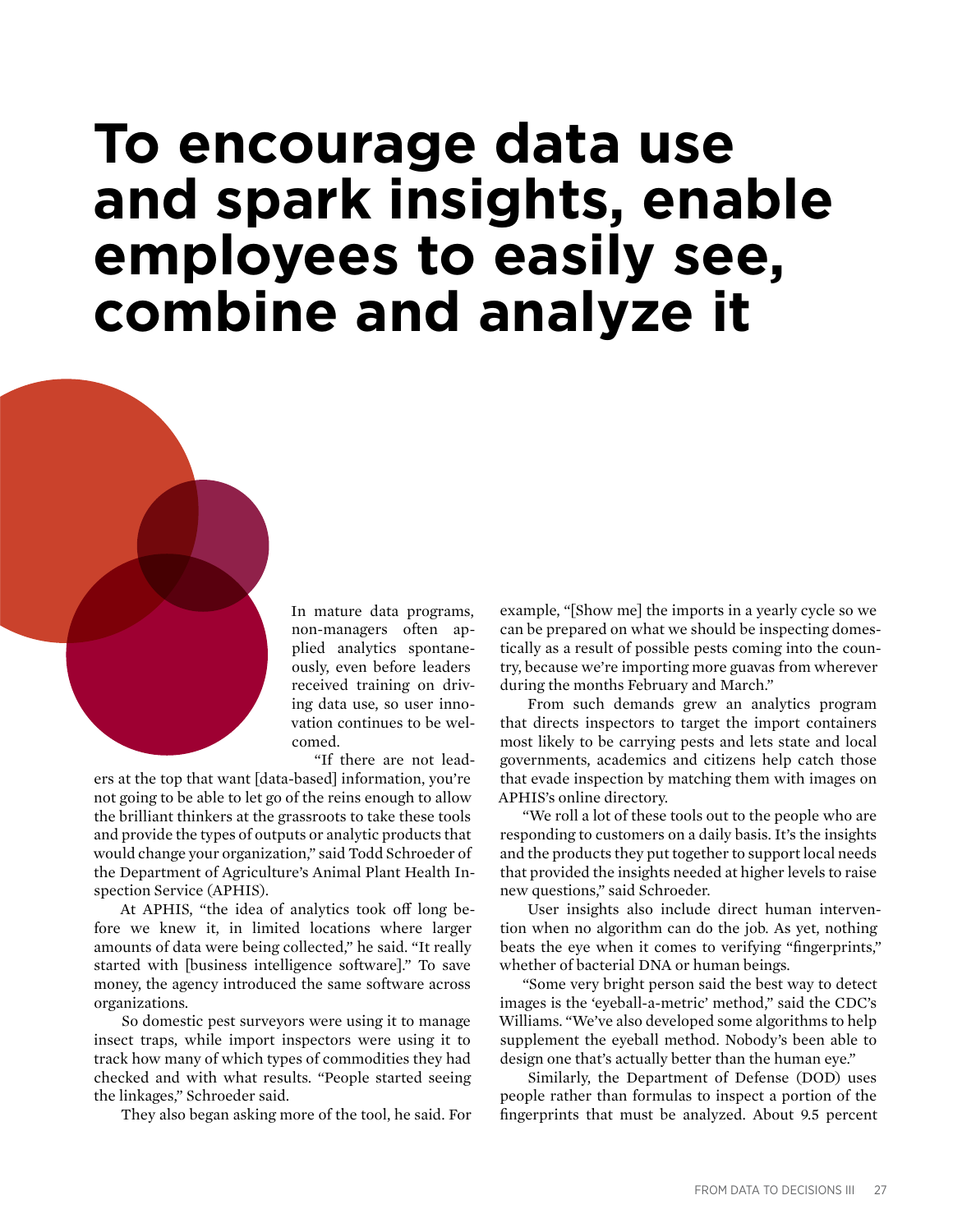"[Use of analytics changes] daily work because now they're getting more direction on where to go, what to do."

of the fingerprints that came into DOD's Automated Biometrics Identification System (ABIS) from Iraq and Afghanistan through January 2012 couldn't be resolved without being viewed by human forensic examiners, according to the RAND study.50

The Centers for Disease Control and Prevention may be able to move humans out of the loop if it adopts whole genome analysis of bacteria instead of today's partial DNA fingerprinting. And if DOD's biometrics program survives, improvements in collection and analytics could mean less analyst intervention is needed. But for now, these and other databased programs eventually run up against the limitations of the information collected and the capabilities of analytics.

This underscores a point made by Whitley: "All data and analyses are imperfect, contain measurement error and rely on assumptions."51 That's why analysts "must not overstate the usefulness of their results," and decisions should be informed by analytics combined with "short-run operational realities and constraints, political factors and stakeholder concerns and interests."52

#### Keep Users in Mind

Experienced data users found that employees delivering an agency's core services can be inventive analytics developers, provided the data comes where, when and how they need it to make their work more efficient and effective.

VHA's Stephan Fihn had users in mind when he had his team develop a predictive analytic tool showing which patients are at highest risk of hospitalization, and a data-based scheduling tool for hospital health providers. "We can really assist them in the work of coordinating care, so they're not spending huge time figuring out what data means, or where it is, or tracking it down trying to figure out whether it is relevant or not," Fihn said.

The scheduling tool, known as the patient care assessment system (PCAS), "was specifically built with our [registered nurse] care managers in mind," said Joanne Shear. "It was jointly built with registered nurses from all over the country."

"And nurses are fine-tuning PCAS on the job," said VHA informaticist Tamára Box. "We are constantly assessing how it's being used and the ways that seem to be associated with improvements [in outcomes]."

They keep in mind that forcing nurses and doctors to take extra steps to get to data or analytics can endanger patient safety and create resistance, said Box. "We look at how can we introduce it as a tool that has a benefit to our providers without asking too much of them in return.

"We don't disrupt the workflow," she added.

#### Reduce Risk and **VULNERABILITY**

Until recently, data at VHA "would trickle down from [a regional] manager after it was provided from the data warehouse in a report through many layers to the people actually using it in day-to-day work," said Fihn. "With trickle-down, people would often feel pressured that the data is more about accountability than work."

Avoiding that kind of pressure is a reason not to impose analytics solely as a performance measurement tool and to make sure employees understand that the goal

<sup>50</sup> Shontz et al., *An Assessment of the Assignments and Arrangements of the Executive Agent for DoD Biometrics and Status Report on the Biometrics Enterprise*, 18.

<sup>51</sup> Whitley, "Five Methods for Measuring Unobservable Events: A Case Study of Federal Law Enforcement," 30. 52 Ibid.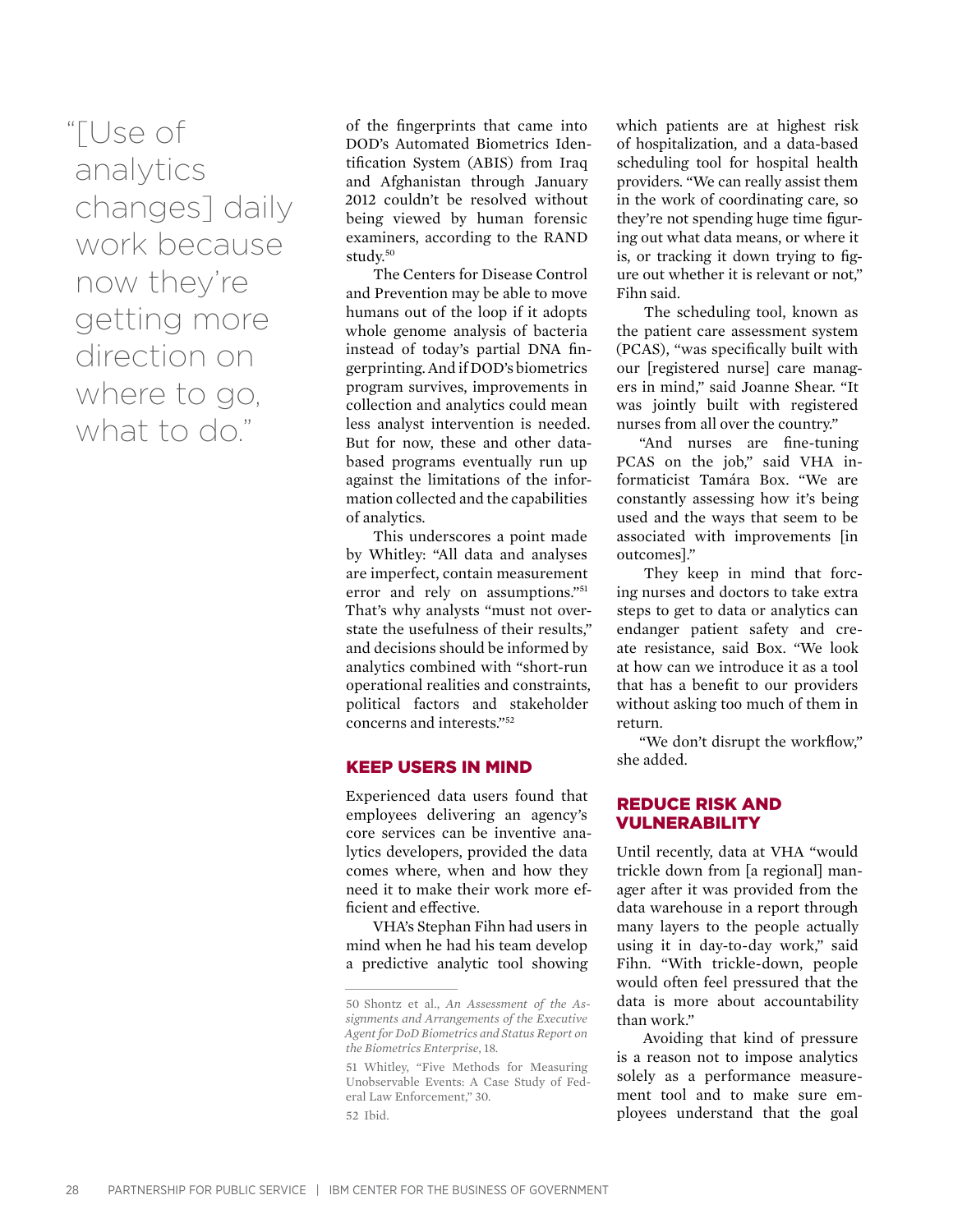is improving agency effectiveness, not punishment. "[Use of analytics changes] daily work because now they're getting more direction on where to go, what to do," said APHIS's Schroeder. The risk, he added, is that this gives insights into who is performing well and who isn't, and leaves people feeling vulnerable.

"'If you can tell these [insect trap] surveyors where to go and what to do, what do you need all of these other layers of managers for?' Some people I'm sure are thinking that," he added. He also pointed out that analytics can cause changes in how agencies do business, thereby altering jobs.

"Analytics is disruptive innovation at its finest," Schroeder said. "Maybe it changes the dynamic of how you work …. Maybe you need less inspection because you have more information," he said.

#### Capitalize on the Power of the Mission

For early analytics adopters, the power of improved delivery of their inspiring missions overcame fear of change. Even usually dispassionate scientists were energized when using analytics meant saving lives.

"Among us are people who appreciate the idea that the work they do makes a difference in programs that touch a large number of people,"

said U.S. Geological Survey's Verdin of the Famine Early Warning Systems Network. "Some scientists are content to do their research, publish their papers, move on to the next questions. There also are people who like to see their findings make their way into practice and have an impact on decision-making processes. And I'm one of them."

Others were engaged by the opportunity to tackle the world's knottiest problems.

"As a weather guy, I'm very concerned about making sure I provide the best information possible," said Eylander. "I don't have all the answers myself, but they're very, very difficult problems. Weather is such a difficult thing that if you try to do it all yourself you'd just never get there. So the only option you have is to share and collaborate."

### "Analytics is disruptive innovation at its finest."

#### Insights for your analytics program

Projects built on user insights:

- Moved beyond using data exclusively to measure or compare employee and organizational performance by providing tools that enable staff to combine, analyze and use data when, where and how they needed it to speed and ease the work process.
- Were guided by users' insights, implementing good ideas from the grassroots and recognizing those who suggested them.
- Refined analytics tools by watching how employees used them to greatest effect, but without disrupting work flow.
- Made sure those who collected data also benefited directly from it or clearly understood how it improved mission delivery.
- Capitalized on employees' zeal for the agency's mission to help them overcome reluctance about adopting analytics.
- Were honest about the potential for analytics to change agency operations and the jobs of those performing them.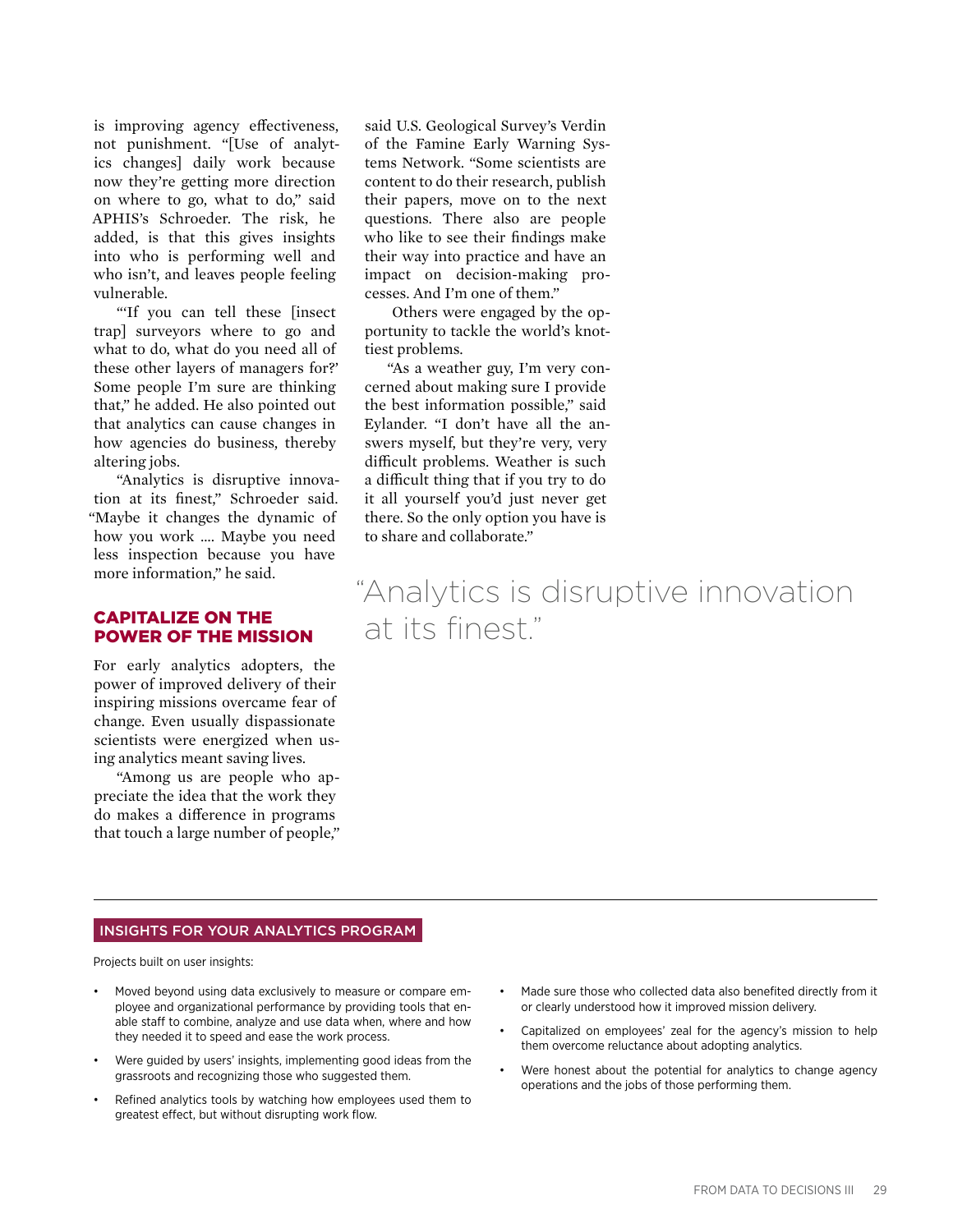## **Leaders and managers should demand and use data, and provide employees with targeted on-the-job training**



Once early analytics adopters demonstrated the value of data-driven approaches by showing they saved money, improved outcomes or avoided costs, they sought to institutionalize the use of analytics. One sure way to do that was to teach leaders to demand data, they found.

The Veterans Health Administration (VHA) is "grooming a group of leaders who know when to ask for data, know what the analysis should look like," said Gail Graham, who runs VHA's analytics organization.

The effort has produced "leadership who made it very well known that they made decisions based on data," she said. "So if you came in asking for resources, space, people, money, whatever, you were expected to come there with your homework, with the data, and have analyzed the data to support your case."

Long-time analytics users also created centers of excellence devoted to collecting and analyzing data on a large scale and then providing the results and analytics capability organization- and agency-wide. First, however, analytics centers had to learn how the agency operates, and the rest of the organization had to become data literate.

"You have to constantly develop the knowledge base of the infrastructure you're giving people and the people themselves. You have to purposefully grow all of those things," said Graham.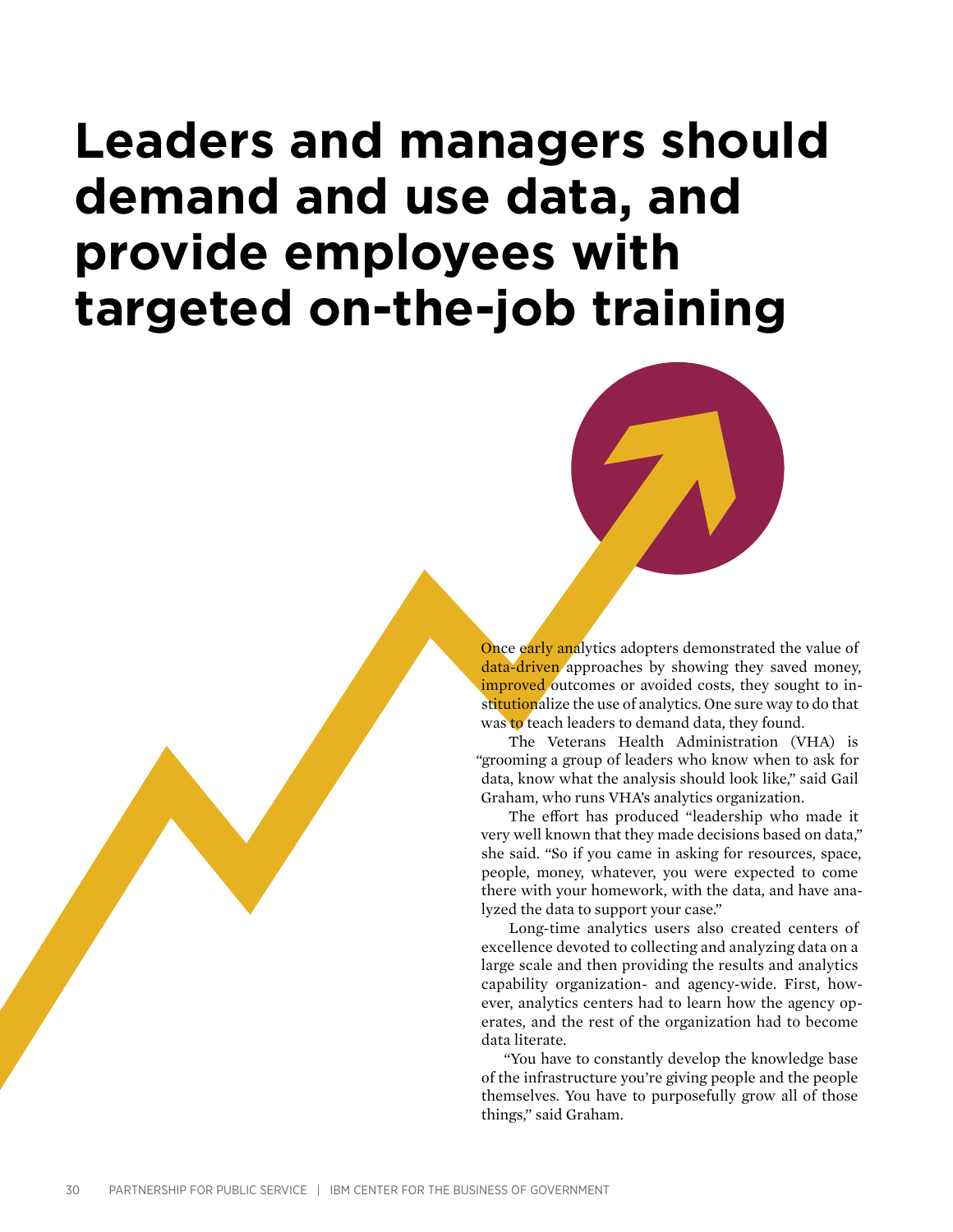To that end, Fihn's office of analytics and business intelligence at VHA is teaching analytics skills, from the basic, such as making sure each medical center and clinic has a cadre of adept Excel users, to the expert, such as offering universitylevel courses on advanced analysis. Fihn and his business intelligence team members also offer to speak and present webinars about clinical applications of analytics<sup>53</sup> as part of the VA Information Research Center's extensive online, printed and live educational resources.

At the Centers for Disease Control and Prevention (CDC), analysts have to pass an external course in order to learn how to identify and analyze bacterial DNA data. "It generally takes at least six months of training to develop the expertise to independently classify," said CDC branch chief Peter Gerner-Smidt. They also must pass an external quality check. "It takes a long time to get to this proficiency level," he added.

Failure to properly train employees can undermine both data collection and adoption of analytics, as biometrics leaders at the Defense Department have learned.

Because the biometrics initiative is not yet an official program of record, biometrics classes are not offered in Army schoolhouses. As a result, pre-deployment training is ad hoc and troops don't always collect data properly. For example, they have misidentified fingerprints from the left hand as the right and vice versa.<sup>54</sup>

Analytics training enables employees to ask better questions of data, scrutinize it more effectively for patterns and linkages and offers opportunities to improve operations, collect data more efficiently, become comfortable using it and incorporate it in more aspects of their work. Data won't be pervasively used until analytics is standard operating procedure; that can't happen until employees adapt to using data and analytics as part of everyday operations.

#### Create Centers of Excellence to Spread **ADOPTION**

Long-standing data programs, such as VHA's, have corporate data warehouses and specialized analytics organizations. Others are creating such centers, some after years of data-driven success.

The Centers for Medicare and

54 Shontz et al., *An Assessment of the Assignments and Arrangements of the Executive Agent for DoD Biometrics and Status Report on the Biometrics Enterprise*, 34.

Medicaid Services' (CMS) fraud prevention system built in an analytics laboratory from the beginning, said Gent. "We brought in 10 statisticians, economists, programmers who really understand the art of predictive analytics. In program integrity, things evolve and you're forever learning new information and new schemes that need to be identified and targeted."

The Animal Plant Health Inspection Service (APHIS) now is building a business analytics competency center in the hope of helping units across the agency adopt data programs. "The idea is that this information and the use of those analytical products will span all of those functional areas," Schroeder said.

Schroeder also has led efforts to standardize data across APHIS so it can be linked more easily by commodity, geography, type of pest and business entity. "We have to have commonalities in our taxonomy of information to really analyze big sets of data to show us the patterns, themes we might need to be more risk-based, to make better decisions sooner, to have larger impacts," he said.

#### Insights for your analytics program

Instilling analytics in all agency activities became a goal once early programs demonstrated gains. It's an ongoing process involving:

- Standardization of data to enable users to look across collections by time, entity, geography, source and other attributes to find linkages and patterns and to share information.
- Formal and on-the-job education.
- Training that's appropriate to the organization and the employee's position; for example, VHA dieticians learn to analyze dietetic data.
- Teaching leaders to base their decisions on data, so they, in turn, require employees to muster analytics to support their cases for

funds, staff, space and other resources.

- Centers of excellence with expertise in data analytics, the organization's operations and policies. CMS, for example, houses policy experts along with statisticians in its analytics laboratory. Policy people provide expertise on what is appropriate to bill to Medicare so the fraud prevention system can be trained to identify what isn't.
- Data evangelists who encourage use of data-driven techniques and tools beyond their own units across organizations.

<sup>53</sup> Tamára Box and Stephen Fihn, *Care Assessment Need (CAN) Score and the Patient Care Assessment System (PCAS): Tools for Care Management,* June 27, 2013, http://1.usa. gov/18H54fu.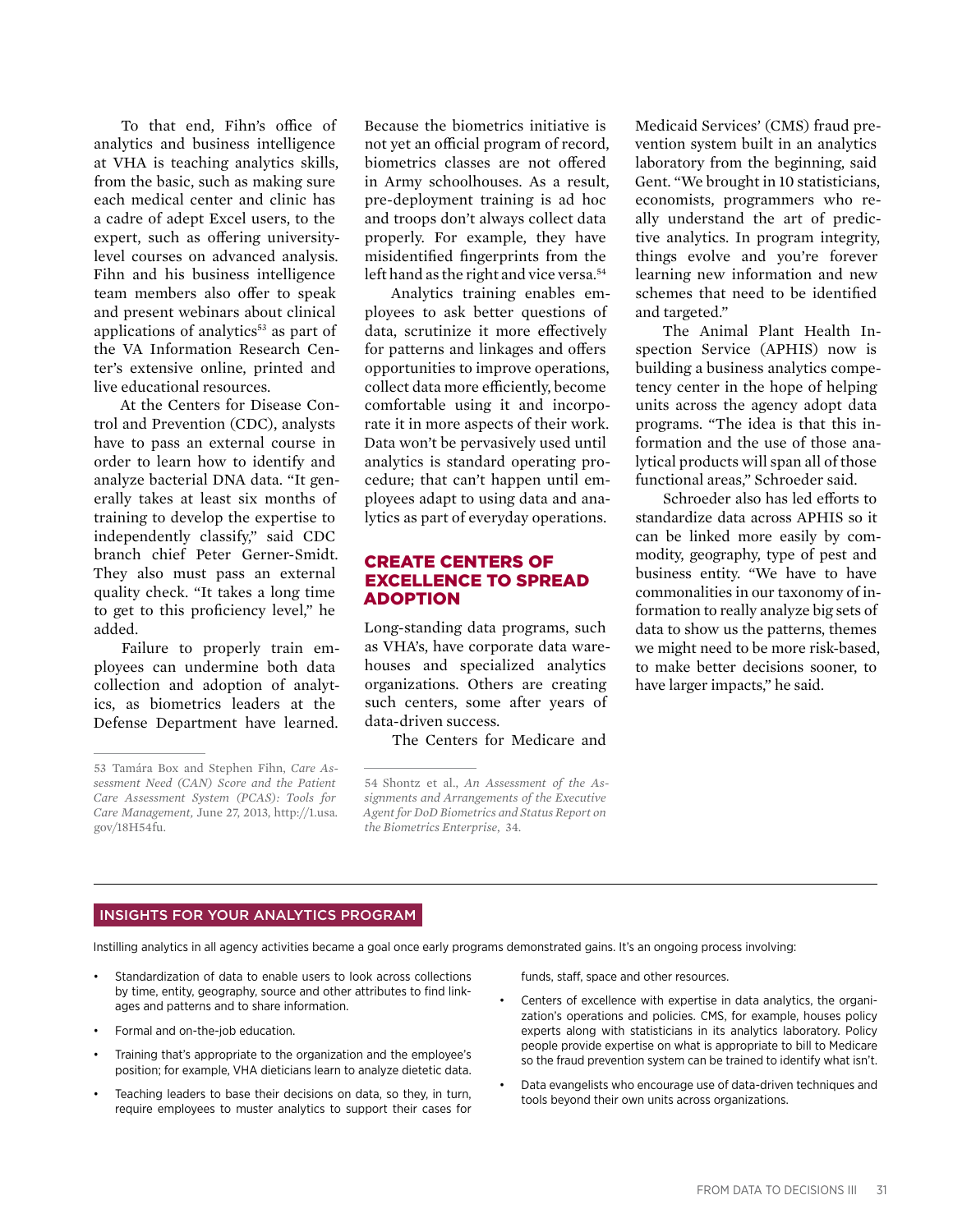## Bigger Data, Better Analytics

Having experienced the power of analysis when computers were slow, storage limited and databases much smaller, trailblazers now are enhancing and improving their programs as technology evolves. They are embracing bigger data and cutting-edge analytics.

For example, in January 2013, the VHA's Office of Veterans Health Analytics issued a request for information from potential vendors for hardware and software to perform clinical reasoning and prediction. VHA wants the very latest technology and analytical capability, "an emerging class of systems" that use structured data numbers, dates and strings of words and numbers in a defined format and length—as well as unstructured, such as doctors' notes, text and email.

These systems also must "perceive and adapt to their environment."55

The organization wants to enable medical staff to direct the new system using natural language, much as consumers do when they tap questions into online automated assistants on websites. Using regular speech will help more easily identify risks and opportunities to improve patient care—for example, assessing the likelihood a patient may take a fall or be readmitted to the hospital.

DOD's biometrics data is being put to new uses that might ensure the program survives and even expands. In the past several years, defense and intelligence agency analysts have embarked on a new form of sleuthing known as "activity-based intelligence" (ABI). They "approach the data not knowing what they will find," akin to "looking for a needle in a stack of needles to find an unidentified special needle which has some significance," according to an ABI primer in Trajectory, an online magazine.<sup>56</sup>

ABI focuses on patterns of life to identify which activities are normal and which are abnormal and to develop strategy and tactics based on that understanding. It seeks to illuminate relationships between entities—people or vehicles, for example—and their actions. For the most part, ABI involves collecting every kind of intelligence—signals, images, sensor data, human observation, identities, biometrics, forensics—and tagging it to a location.

When the entities are people, the data includes biography—where biometrics comes in—as well as activities and relationships and the environment in which they take place. The key is context, both geographic and relational; the data is limitless.

"The spirit of it breaks the traditional intelligence paradigm," said RAND senior policy analyst Gregory Treverton. "ABI says no, we don't know what we're looking for and by the way, we may find the answer before we know the question. It's not so collection driven … not at all linear."

The increasing availability of data and improved ways of analyzing it also may change how the Centers for Disease Control and Protection (CDC) identifies bacteria causing foodborne illnesses. For example, CDC is exploring next-generation sequencing, a fast, cheap way of analyzing the whole genome of a bacteria, rather than just a partial DNA fingerprint.

"If you look at the sequence of the genome instead, that one is going to be unique for each isolate and you will not be able to make a mistake," said CDC's Gerner-Smidt.

Still, there are challenges to surmount, he said. The current DNA images are only about 10 kilobytes to 25 kilobytes in size, while a single genome sequence takes up megabytes, so CDC still is working on transmission speed and storage. The agency is considering housing genome data elsewhere, perhaps in a public database, such as the National Institutes of Health's National Center for Biotechnology Information. Next-generation sequencing currently is more expensive than PulseNet's current technique, but it can be automated.

And if PulseNet adopts next-generation sequencing, its public-health laboratory partners will need new equipment. "Getting machines in labs to be able to handle the genome will be expensive, but not more expensive than it was outfitting the labs with machines in 1996," said Gerner-Smidt.

So as many federal agencies begin to use data analytics during this era of big data and fast analysis, mature programs are continuing to evolve and adapt. The lessons they learn can help beginners avoid pitfalls, instill analytics faster and move more efficiently and effectively to create data-driven cultures.

<sup>55</sup> Department of Interior, RFI-Clinical Reasoning and Prediction Assessment, January 28, 2013, http://1.usa.gov/GzyPGu.

<sup>56</sup> Mark Phillips, "A Brief Overview of Activity Based Intelligence and Human Domain Analytics," trajectorymagazine.com, September 28, 2012, http://bit.ly/16R2tNe.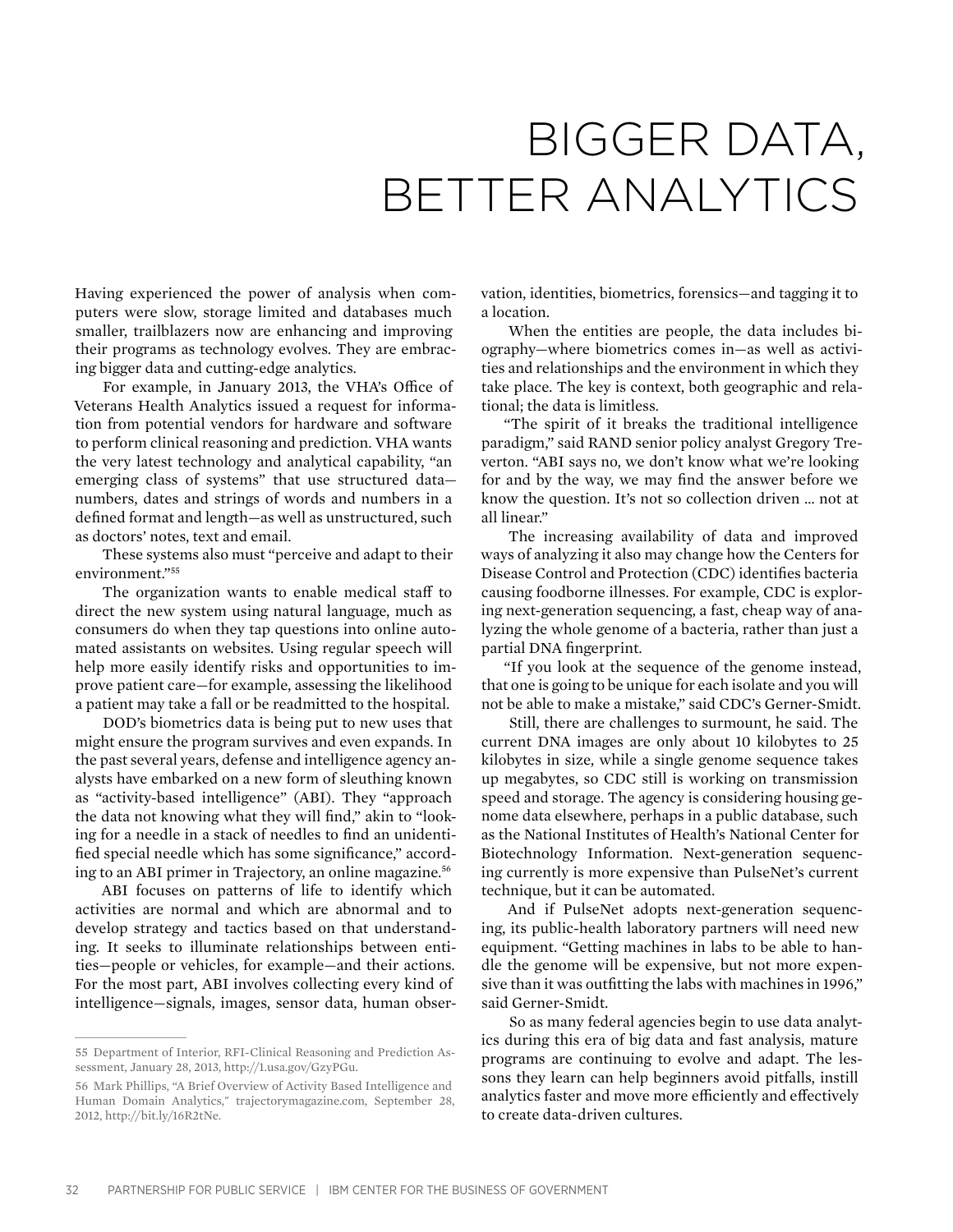## Conclusion

The experiences of agencies with mature, data-driven programs reinforce many of the findings of our previous reports: Leaders' attention and support are critical, so make sure the analysis speaks to them; users will make or break the move to data-driven operations, so listen to them, make their work easier and make mission analytics a carrot, not just a stick; find ways to collaborate within and outside your organization to get data, analysis, expertise and even funding.

What early data users didn't do was consciously set out to use "big data." Instead, they asked hard questions and sought data to answer them: How can we detect foodborne illness outbreaks sooner? How can we estimate the quality of a crop months before it is harvested? How can we identify veterans most at risk of hospitalization or death and then target the right care to keep them healthier and at home? How can we focus inspections on containers most likely to hold insects? What patterns of billing and behavior reveal fraud?

Those questions and others propelled these users to collect and analyze data, which then became standard operating procedure and helped their programs evolve.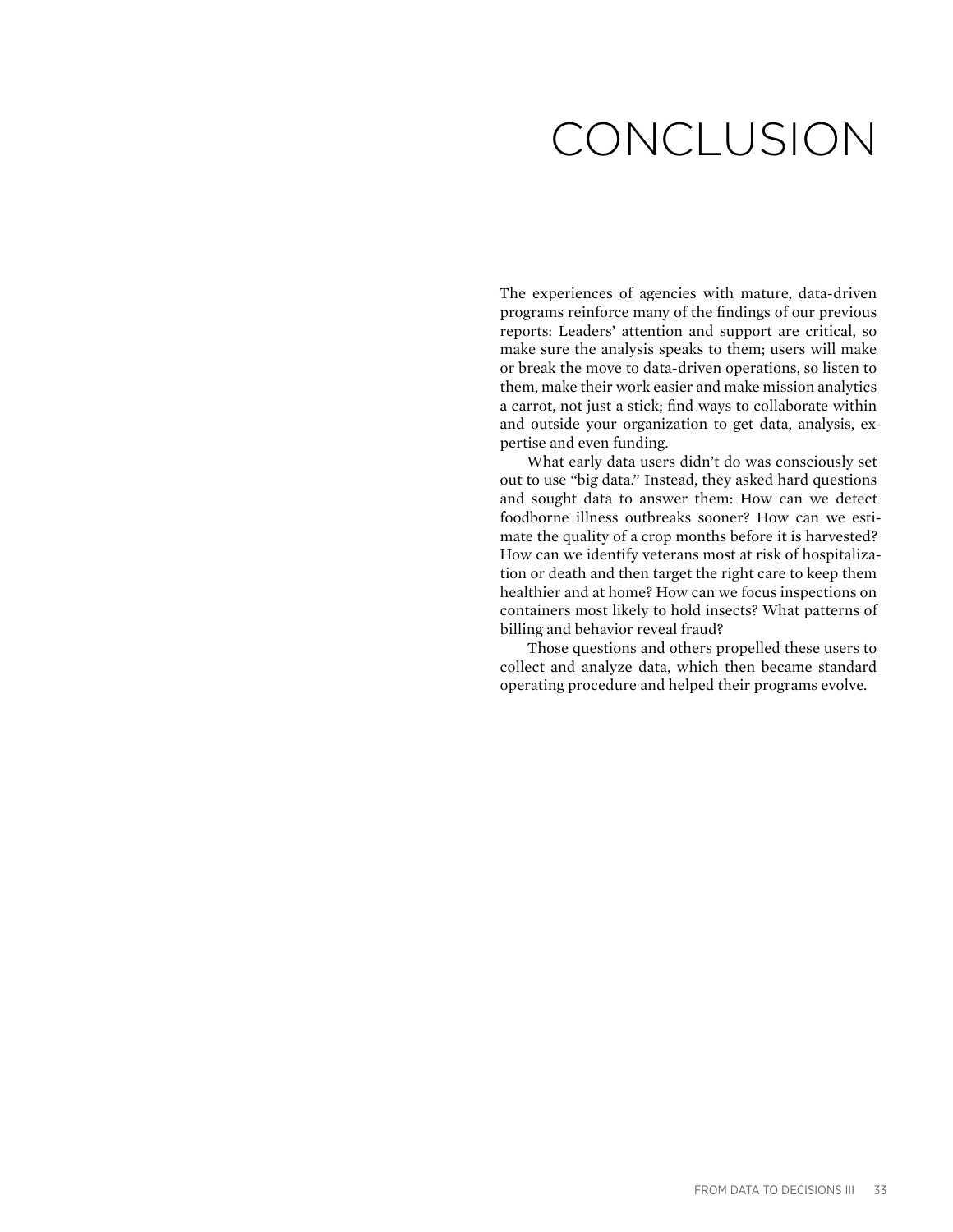#### **Appendix A** METHODOLOGY

From Data to Decisions III: Lessons from Analytics Pioneers is the third in a series of reports examining federal agencies that have been successful in applying data analytics solutions to further their missions. In the first report, we highlighted promising practices in using analytics to save money, improve services and more effectively achieve agency goals. In the second report, we focused on outlining the steps necessary to begin to use data analytics and how an agency can begin to foster an analytics culture. In this report, we examine how data analytics pioneers began their efforts, how these efforts matured over time, how their ROI is defined and how it helps drive program success.

To accomplish this, we spoke with more than 30 experts from more than 15 agencies, agency subcomponents, offices and private organizations. We conducted more than 50 indepth phone and in-person interviews between April and August 2013. We attended four local conferences and several online webinars on big data or data analytics. We also conducted an extensive literature review examining recent laws, OMB circulars and memorandums, private sector best practices, news articles and other publicly available agency documentation.

#### **Appendix B**

Federal Interviewees and Survey Participants

#### Association of Public Health Laboratories

Kristy Kubota

Senior Specialist, PulseNet Program

Kirsten Larson Senior Specialist, Food Safety Program

#### Cablespeed

Wayne Wheeles

Analytic, Infrastructure and Enrichment Developer, Red Alpha

#### Centers for Disease Control and Prevention

#### John Besser

Deputy Chief, Enteric Diseases Laboratory Branch, Division of Foodborne, Waterborne, and Environmental Diseases

#### Peter Gerner-Smidt

Chief, Enteric Diseases Laboratory Branch

Alvin Shultz

Program Coordinator, Epidemiology and Laboratory Capacity for Infectious Diseases, Division of Preparedness and Emerging Infections, National Center for Emerging and Zoonotic Infectious Diseases

#### Ian Williams, PhD

Chief, Outbreak Response and Prevention Branch

#### Chemonics, Overseas Strategic Consulting

Kyle Green

Information and Communications Technology Manager, FEWS NET

#### Erin Martin

Communications Specialist, FEWS NET

#### **CTOVision**

#### Robert Gourley Chief Technology Officer, Crucial Point, LLP

#### Department of Defense Department of the Army

#### John Boyd

Director, Defense Biometrics and Forensics Office of the Assistant Secretary of Defense, Research and Engineering

#### John Eylander

Cold Regions Research and Engineering Lab, U.S. Army Engineer Research and Development Center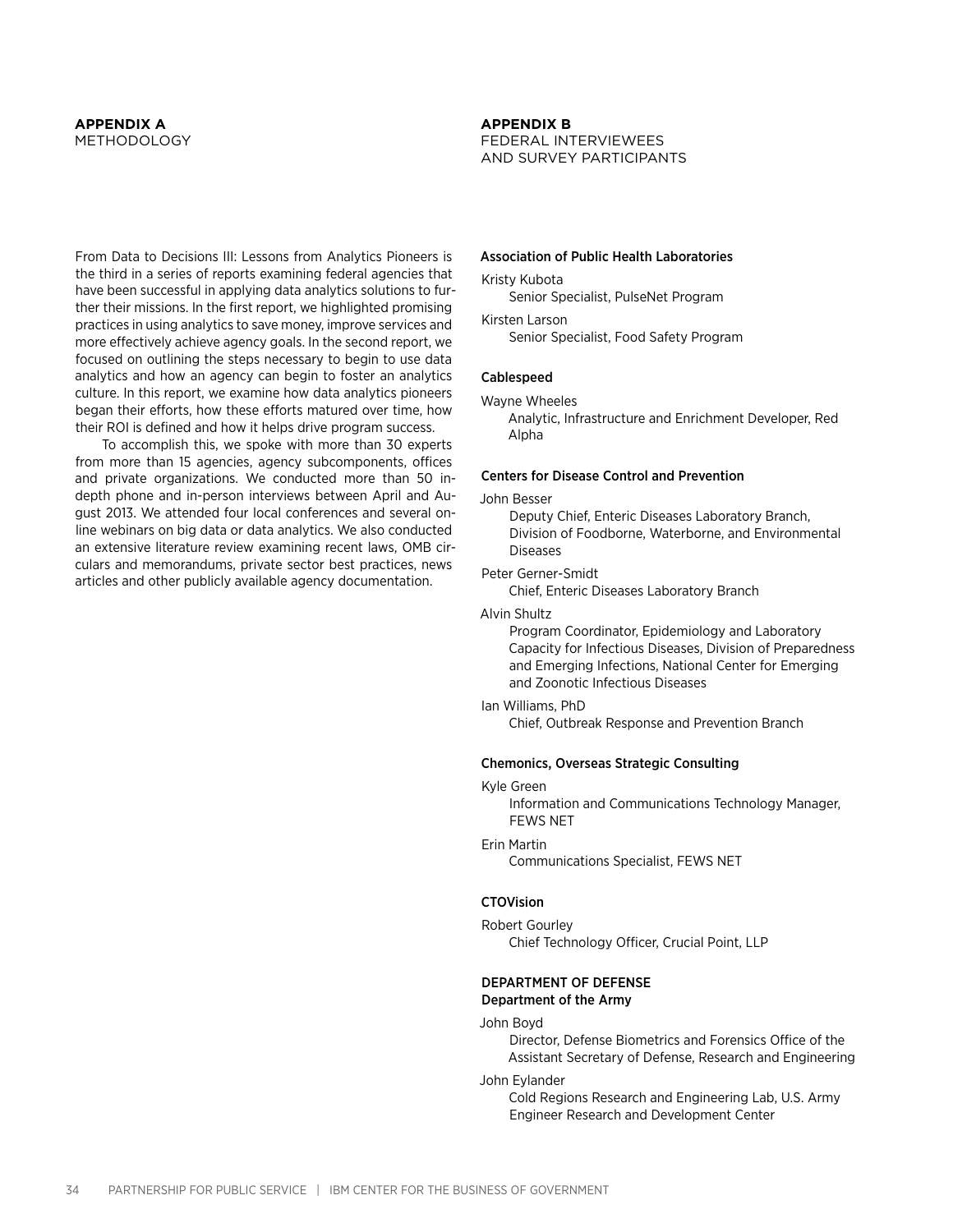#### Department of Defense Department of the Air Force

#### Jeff Cetola

Chief, Environmental Characterization Flight 16th Weather Squadron (16WS/WXE), 2nd Weather Group (Air Force Weather Agency)

Chris Franks

Land Information System Team Lead, Air Force Weather Agency

#### Department of Health and Human Services Centers for Medicare and Medicaid Services

Kelly Gent

Director, Data Analytics and Control Group, Center for Program Integrity

#### Executive Office of the President Office of Science and Technology Policy

George Strawn

Director, National Coordination Office for Networking and Information Technology Research and Development

Wendy Wigen

Technical Coordinator, National coordination Office for Networking and Technology Research and Development

#### National Aeronautics and Space Administration Goddard Space Flight Center

Dr. Christa D. Peters-Lidard Physical Scientist, Hydrological Sciences Laboratory

#### Office of Management and Budget

Shelley Metzenbaum

Former Associate Director of Performance and Personnel Management President, The Volcker Alliance

#### United States Department of Agriculture Animal and Plant Health Inspection Service

#### Todd Schroeder

Director, Business Systems Management

Lee Spaulding

Cognos Administrator, Plant Protection and Quarantine

#### RAND Corporation

Gregory F. Treverton

Director, Center for Global Risk and Security

#### United States Agency for International Development

Cara Christie

Team Lead, East and Central Africa, Office of U.S. Foreign Disaster Assistance

Gary Eilerts Program Manager, FEWS NET

#### United States Geological Survey

James P. Verdin

Physical Scientist, Manager of USGS FEWS NET Activities, Earth Resources Observation and Science

#### Department of Veterans Affairs Veterans Health Administration

#### Jack Bates

Director, Business Intelligence Product Line, Office of Information and Technology

#### Tamára L. Box

Lead, Health IT, Clinical Assessment, Reporting and Tracking Program

National Project Manager, Patient Care Assessment System (PCAS)

Office of Informatics and Analytics, Office of Analytics and Business Intelligence

#### Stephan Fihn

Director, Analytics and Business Intelligence

#### Gail Graham

Assistant Deputy Undersecretary for Health for Informatics and Analytics

#### Joanne M. Shear

Primary Care Clinical Program Manager, Offices of PC Operations (10NC3) and PC Services/Policy (10P4F)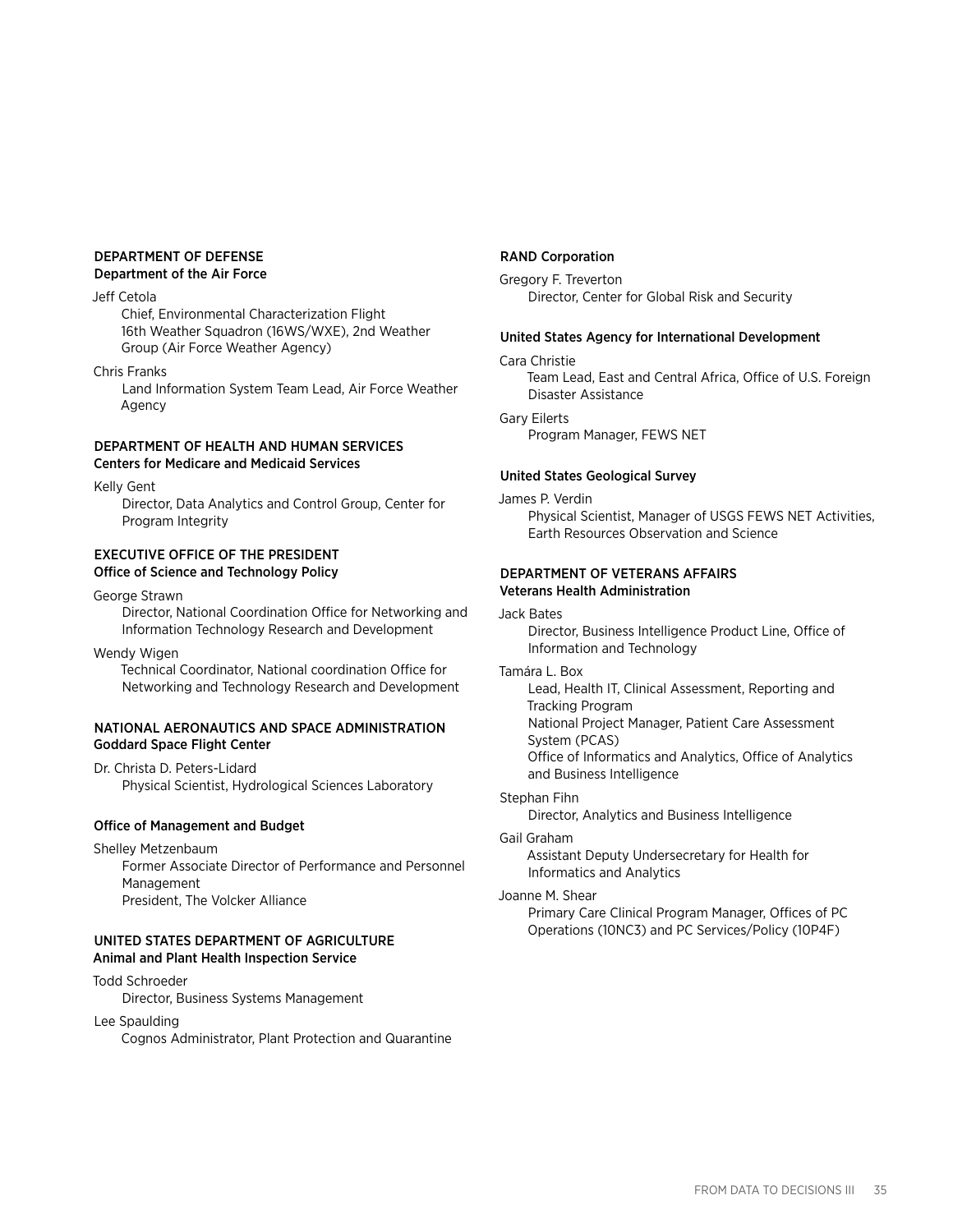#### **Appendix C**

Contributors to the Report

#### Partnership for Public Service

Anne Laurent, Project Lead

Judy England-Joseph Cynthia Heckman Bevin Johnston Stephanie Mabrey Seth Melling Ellen Perlman Audrey Pfund Lara Shane Max Stier Melissa Wiak

#### IBM

Daniel J. Chenok Executive Director, IBM Center for the Business of Government Gregory Greben Vice President, Public Sector Business Analytics and Optimization John Kamensky Senior Fellow, IBM Center for the Business of Government Brian D. Murrow Associate Partner, Business Analytics and Optimization